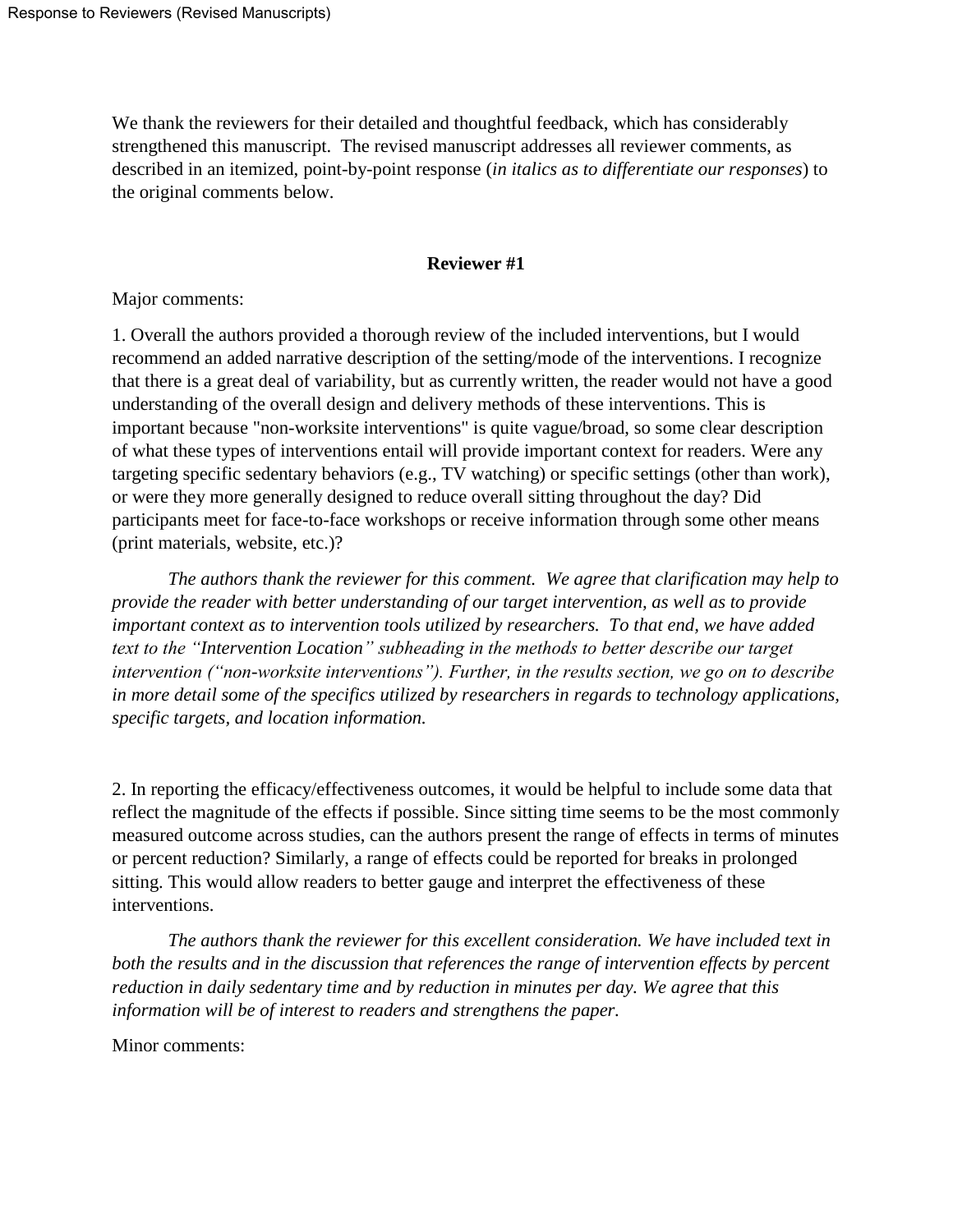Abstract, line 5: Change "are not limited" to "is not limited"

*Changed per request.*

Line 43, inclusion criteria: Were any dissertations or theses included?

*As the scope of this paper was to review the peer-reviewed literature, we did not include any theses or dissertations. We added a line in the text in the eligibility criteria for clarification.* 

Line 47: Change spelling to PsycINFO

*Changed per request.*

Line 115: What was the % cutoff to be considered "a majority"? > 50%?

*Information regarding how we defined a majority was added to line 115 per request.*

Line 154: Consider using a word/descriptor in place of or in addition to "haptic," as this word may not be widely understood.

*Clarification was added to the text per request.*

Line 189: Consider changing "of" to "on" or "for"

*Changed to "for" per request.*

Line 210: Consider changing "as others" to "than others"

*Changed per request.*

Line 220: Change to "these data"

*Changed per request.*

Line 223: Does "small enough" pertain to classification as a pilot study?

*Information was added to clarify how and why studies were classified as pilot studies.*

Line 248: Considering changing "in" to "with"

*Changed per request.*

Line 249: Specify the number of studies that used an intent-to-treat analysis

*Completed per request.*

Line 261: A word like maintain seems more appropriate than adopt, which generally refers to the initial uptake of the behavior

*We agree with this assertion and have changed this per your request.*

Lines 268-9: Is the goal to make dose equal across studies, or to explicitly compare varying doses using experimental designs to replicate observational findings? It seems like the beginning of the paragraph suggests the latter.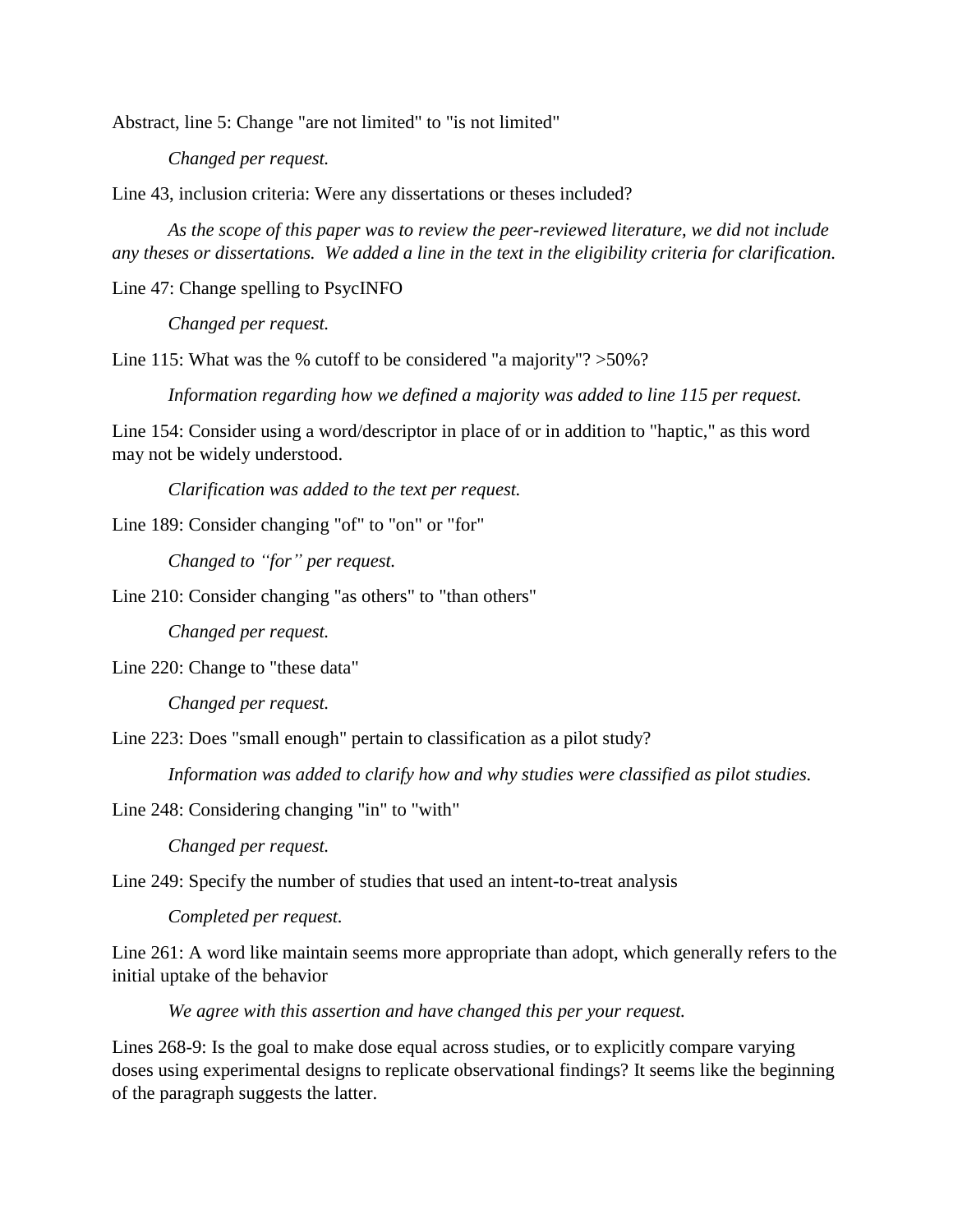*Upon review, we agree with the reviewer that this is not initially clear. Text has been added to this paragraph to clarify the intent.*

Lines 275-6: It is not immediately clear what the difference is between recommending reduced sitting vs. increased standing. Consider rephrasing - is this a matter of reducing duration of sitting vs. increasing frequency of breaks?

*We appreciate this clarification. Our intention was to juxtapose considering the reduction of total time sitting with increasing standing breaks and have clarified this in the manuscript.*

The authors might also consider adding that different intervention approaches (e.g., technologybased) may be better received by younger participants compared to their older counterparts.

*We thank the reviewer for this excellent point. We have included text to reflect this.*

Line 277: Consider replacing "couple" with "tailor" or similar word

# *Changed per request.*

The tables are well organized and provide useful information. However, it would be helpful to include the reference number next to the author's name. This would allow for easier comparison with the text, since the studies are referenced by number in the narrative description of results.

*We thank the reviewer for this observation. We agree that this would be helpful and have included these reference numbers per request.*

# **Reviewer #2**

Major comments:

Study eligibility criteria

1. Lines 36-43: The authors did not indicate whether an a priori review protocol was available and so it was unclear whether the eligibility criteria were pre-defined or changed post-hoc to yield more publishable results.

## *This point was clarified per request.*

2. Line 36: Study population - additional details on the definition of 'clinical population' (acute vs chronic disease, under treatment or stable condition) and the rationale for including 'clinical populations' is needed. Comparing intervention effects in, for example stroke survivors, evidently will be difficult to compare to intervention effects in healthy young adults.

*We agree with and thank the reviewer for this point. We have clarified "clinical populations" per request.*

3. Lines 41-42: The outcome criteria are very ambiguous. The authors should specify the matrix and type of the sedentary behaviour outcomes that were eligible for inclusion (e.g. time spent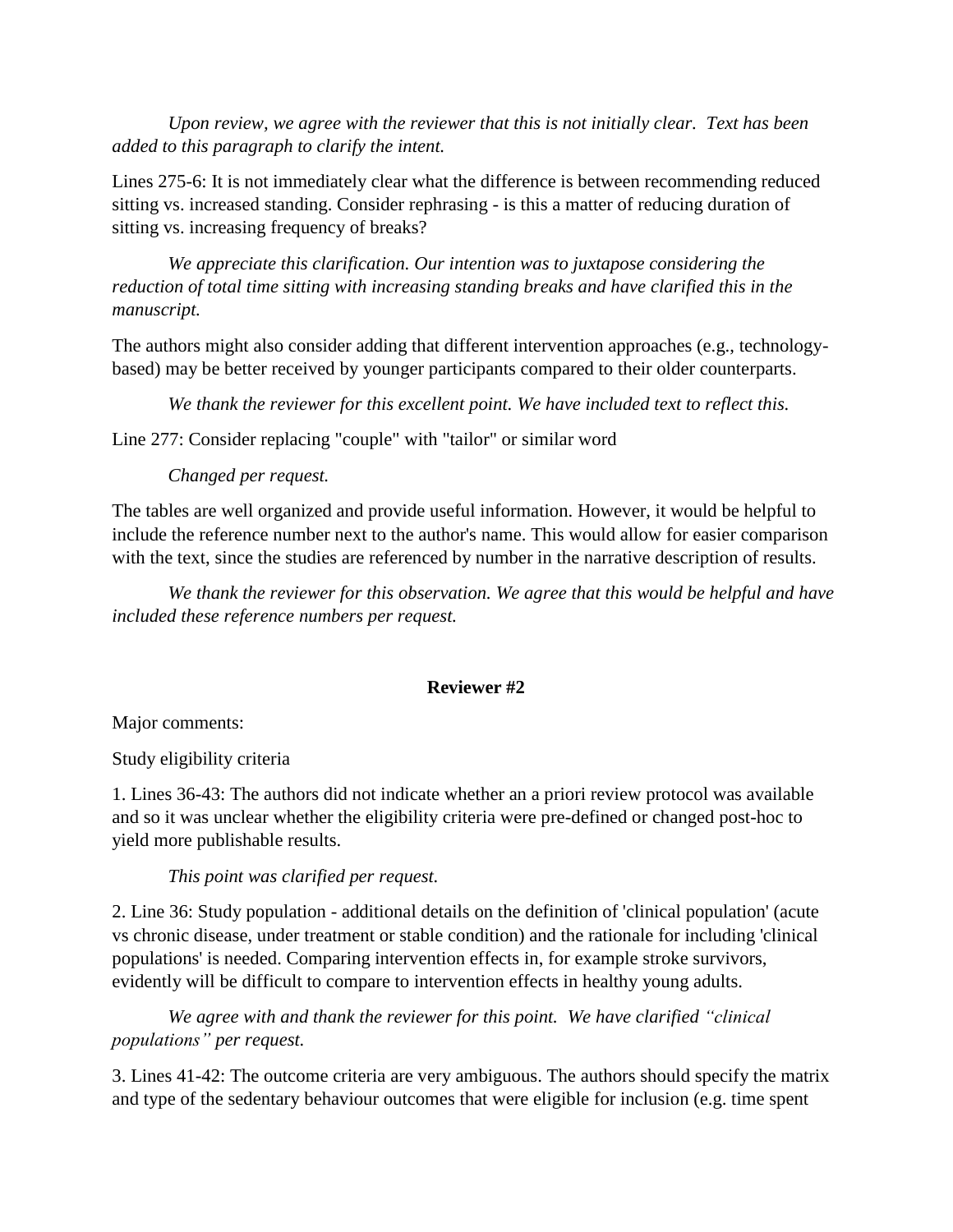sitting, time spent in activities <1.5 METs, % of people breaking sitting bouts every 30 min, proxy measures like TV viewing, etc.) and provide examples of feasibility outcomes. Were both within and between group changes eligible efficacy outcomes?

*We thank the reviewer for this comment and agree that the initial criteria were ambiguous. The section specific to outcomes has been updated to specify criteria for inclusion. Further, we added examples of feasibility outcomes to the outcomes section per request.* 

4. Line 43: The authors should provide a rationale why they restricted the eligibility to (published/peer-reviewed?) full-text articles written in English language.

*Per other systematic reviews regarding physical activity and/or sedentary behavior interventions, including many of the reviews referenced in our paper (Martin et al, 2015, Gardner et al 2015, Prince et al, 2014), that delineated their searches based on language, we decided to only review peer-reviewed literature in English. This designation has been clarified in the text (eligibility criteria).* 

5. The authors did not specify the comparison or control condition or the study design eligible to be included in the review. If there was no restriction, the authors should state this and take their choice into consideration when it comes to comparing the between-group effect sizes.

*Due to the limited number of studies, we did not limit based on study design. Per request, we have now explicitly stated this in the text.*

Study identification and selection

1. Figure 1: The PRISMA diagram indicates that 543 studies were excluded before screening of abstracts. Judging the eligibility of a study sorely on the title introduces a high risk of missing eligible studies.

*We thank the reviewer for this comment and, while we agree that there may be a risk of studies incorrectly being determined to be ineligible, we assure the reviewer that we were quite conservative with respect to checking the abstract for any situation where the title looked even remotely ambiguous. As noted in Figure 1, titles that contained words or phrases surrounding the terms "physical activity interventions, youth, workplace", etc., those not written in English, or were definitively not an intervention (review papers, titles using the descriptor "crosssectional,"etc.) were excluded. All other studies moved to the next stage (abstract review) in determining eligibility.* 

2. Lines 57-58: It is unclear if the full-text articles were screened independently and in duplicate by 2 reviewers. Please add this detail.

*Clarification was added to the text per request.*

Quality assessment: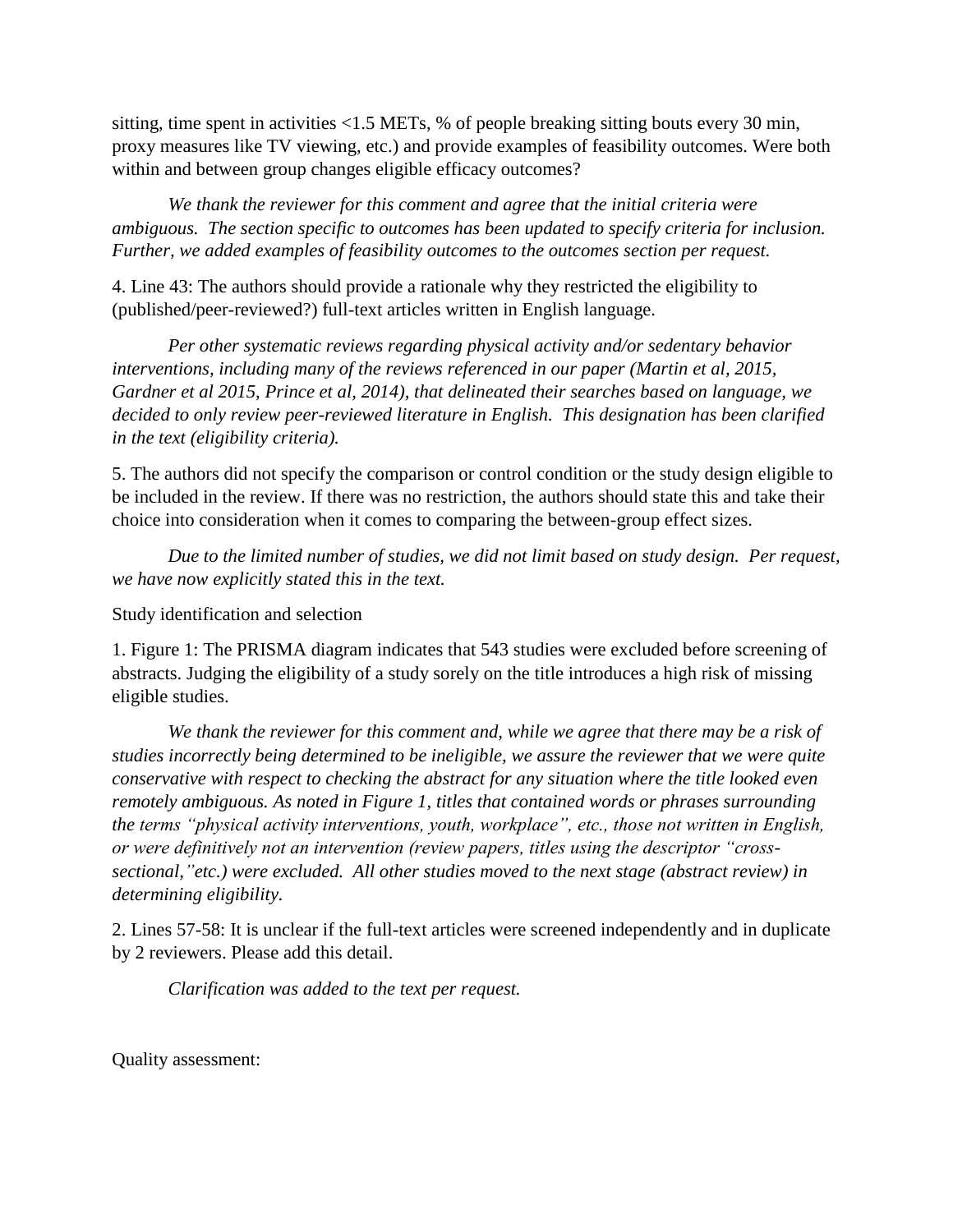1. Lines 75-85: It is unclear to me why the authors have chosen a quality appraisal tool that is only suitable for RCTs if there was no restrictions of eligible studies to RCTs only. The authors decided not to assess the quality of the included quasi-experimental studies despite including those studies in the evidence synthesis. How can the authors judge the validity of the findings of both RCTs and non-RCTs without quality appraisal of all included studies? The authors should assess the quality of all included studies and put the quality rating in relation to the intervention effects.

*We appreciate this comment and have added text to the manuscript explaining our rationale. As other systematic reviews evaluating sedentary behavior and physical activity interventions commonly utilized the Delphi criteria, we felt that being consistent with previous*  reviews would help our readers put our findings in proper context. However, while including *non-randomized trials was justifiable in this particular analysis, we didn't feel that the Delphi criteria properly captured these methodological approaches. As such, we expanded this subsection of the results to better asses non-randomize trials.*

### Data synthesis:

1. It was appropriate that the authors assessed the suitability of a meta-analysis. However, the presented rationale is rather poor and was not supported with a reference to the literature. Rightly, the authors decided not to include pilot trials in the meta-analysis of effect sizes. However, the authors stated "the majority of studies were small pilot trials" which suggests that not all included studies were pilot trials. The authors should assess the level of heterogeneity between non-pilot trials and so determine whether studies are suitable for being combined in a meta-analysis or not.

*We appreciate this comment and would have liked to be able to conduct a meta-analysis. However our decision was informed by the PRISMA Statement (Moher 2010) and the Cochrane Handbook for systematic reviews (link below), "Meta-analysis should not be conducted when there are different comparisons being made or different outcomes being assessed or when there is significant risk of bias." As there is broad clinical diversity among the participants, methodological diversity among the study designs, and statistical heterogeneity among the studies, we feel that a systematic review without a meta-analysis is the most appropriate type of summary for this analysis. We have revised the manuscript to better explain the rationale for not using meta-analysis.*

# *(http://handbook.cochrane.org/chapter\_9/9\_1\_4\_when\_not\_to\_use\_meta\_analysis\_in\_a\_review. htm)*

2. From line 87: The narrative data synthesis approach shows strength in several aspects in terms of the type of data synthesised but it appears to be incomplete. The review's focus is on nonworksite intervention effects and so it would be important to report the intervention effects on non-work/leisure time and weekend sedentary behaviour. Considering the wide range of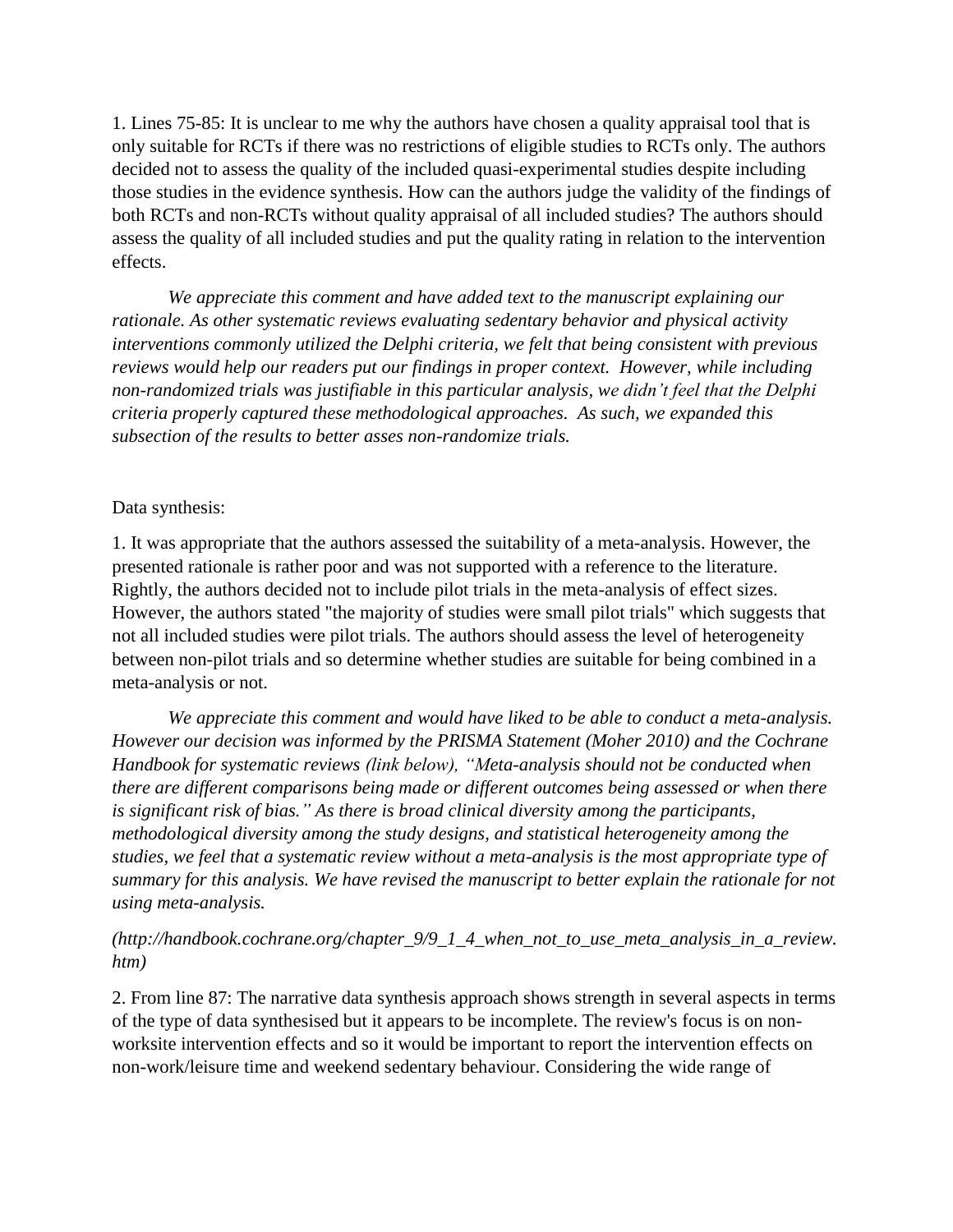population age, comparing intervention approaches and outcomes between age groups would provide important insight.

*While we agree that further analysis of non-work, leisure time, and weekend sedentary behavior would be informative and interesting, the vast majority of studies reviewed do not provide this level of detail regarding the outcome data. While our review focuses on nonworksite interventions, it is important to note that these interventions can still encompass sedentary time reduction at the workplace within the confines of the study, just that they are not specifically designed to limit sedentary time at the workplace, but throughout daily living.* 

3. Table 3: The authors were cautious not to combined effect sizes of pilot trials but then report effect sizes including the level of significance of all studies. Since pilot trials are not intended to determine efficacy or effectiveness as they are not fully powered, the authors should only report mean differences and confidence intervals without reference to the significance level. Please report the unit of the sedentary measure (e.g. minutes/day, hours/week, etc)

*The authors appreciate this distinction in the appropriate reporting of powered trials and pilot studies. Table 3 has been revised to include significance indications only for sufficiently powered trials (Otten, Gardiner, Aadahl, Bond, Biddle, Kendzor, Lewis). Units of measure have been indicated for each of the outcome changes and, in response to Reviewer #1, the range of changes in regards to both A) % reduction in daily sedentary time and B) reduction in daily minutes of sedentary time are now reported in the Methods and referenced in the Discussion.*

4. Abstract, Line 178, Line 189: The reference to "significant reduction" in objectively measured sitting time should be restricted to fully powered trials only. Please be precise how many studies really support this conclusion.

*Text was added per the request of the reviewer to clarify that only five trials were considered appropriately powered with regard to significance.*

5. Line 151: In my opinion, extracting information about the use of technology as tool for behaviour change is the major strength of the paper as this has not been focused on in previous reviews on this topic. The authors could expand this section and report what the smartphone and PC-based application looked like and which behaviour change techniques were applied.

*We very much appreciate this perspective from the reviewer. We agree that there is the potential of much information to be gained by discussing the actual technological components of these interventions. As such, we have expanded this section to greater degree outlining the technology being utilized.* 

6. Line 152-154: The authors should be more precise when reporting the feedback mechanisms of activity monitors. The information stated are misleading and partially incorrect. Neither of the reported devices has a display that can allow real-time behaviour tracking. If the devices are linked to a smartphone app, the authors should report this (potentially possible with the Shimmer?). Similarly, it might be that the study participants had access to a software to download the data collected by the devices to obtain feedback (real-time is unlikely) and selfmonitor their behaviour or this information was provided by the interventionist. This detail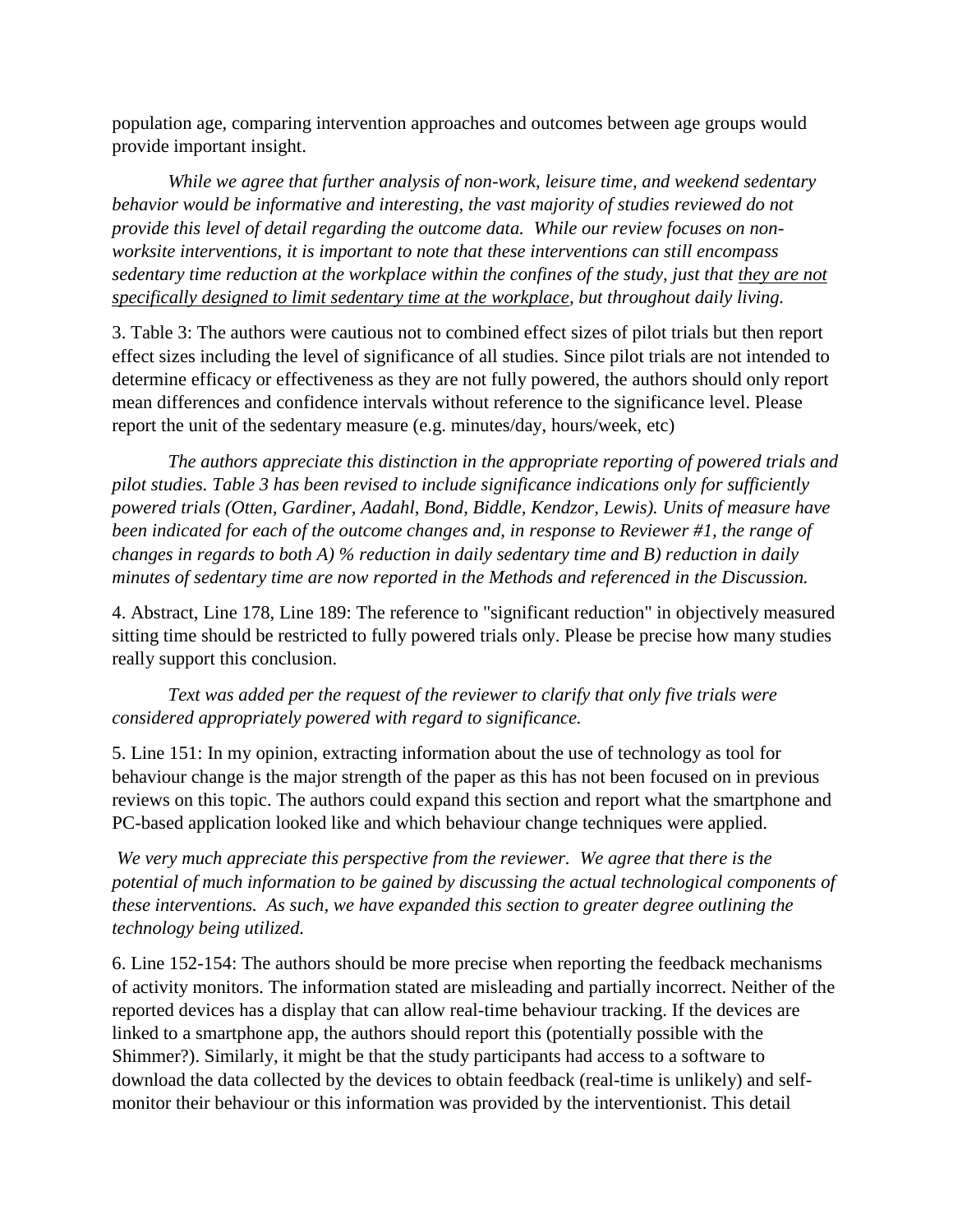should be made clear in the description of the intervention. As for the haptic feedback, all three devices - activPAL, Gruve and Shimmer - provide this function.

*We thank the reviewer for bringing this oversite to our attention. We corrected our terminology in the text in order to appropriately represent the intervention.* 

## Discussion:

1. The authors should include a section about the limitation of the review and put the findings in relation to the limitations.

*We thank the reviewer for this suggestion and have added a paragraph at the end of the discussion section describing the limitations of the study.*

2. Lines 211-217: Please revise the statements to avoid misleading conclusions. As mentioned under point 6 above, none of the activity trackers itself had a self-monitoring function unless the authors interpret prompts in form of a haptic feedback as self-monitoring. Inconsistency in the taxonomy of behaviour change techniques would introduce even more confusion.

*We very much appreciate the reviewers concern in this matter. We agree that further confusion regarding the taxonomy of behavior change techniques could be detrimental. As the authors view haptic feedback as precipitating self-monitoring, in that it is alerting the user as to their accumulated time spent sedentary in the expectation that they alter their behavior, we did change the language used to clarify its use as a monitoring tool.* 

3. Lines 220-222: Rightly, the authors acknowledge the challenge of comparing intervention effects of different study designs. However, the conclusions do not consider the quality of the primary studies. The authors could include a sensitivity analysis, whereby only the findings of fully powered RCTs are synthesised, to determine the robustness of the review findings.

*As discussed above, we did not conduct a meta-analysis as the literature did not support that type of summary. Note that there were just seven fully powered RCTs, each with a different intervention and various reported outcomes, further supporting our decision to not perform this type of analysis. Further, a sensitivity analysis would be inappropriate here as we are not working from a single quantitative outcome but are instead summarizing the information along a variety of outcomes. Still, as discussed in previous comments by the reviewer with regards to significance of under-powered trials, we have included in the text information to alert the reader as to the number of trials that were fully powered. The reviewer should note, however, that of the seven adequately powered trials, five reported significant findings, which is similar to the ratio found of thirteen total trials, ten of which reported significant findings, indicating similarity in the results across pilot and fully powered trials.*

# Minor comments:

1. Lines 11-13: The list of currently available systematic reviews on the effect of interventions to reduce sedentary behaviour is incomplete. The authors should add the following reference: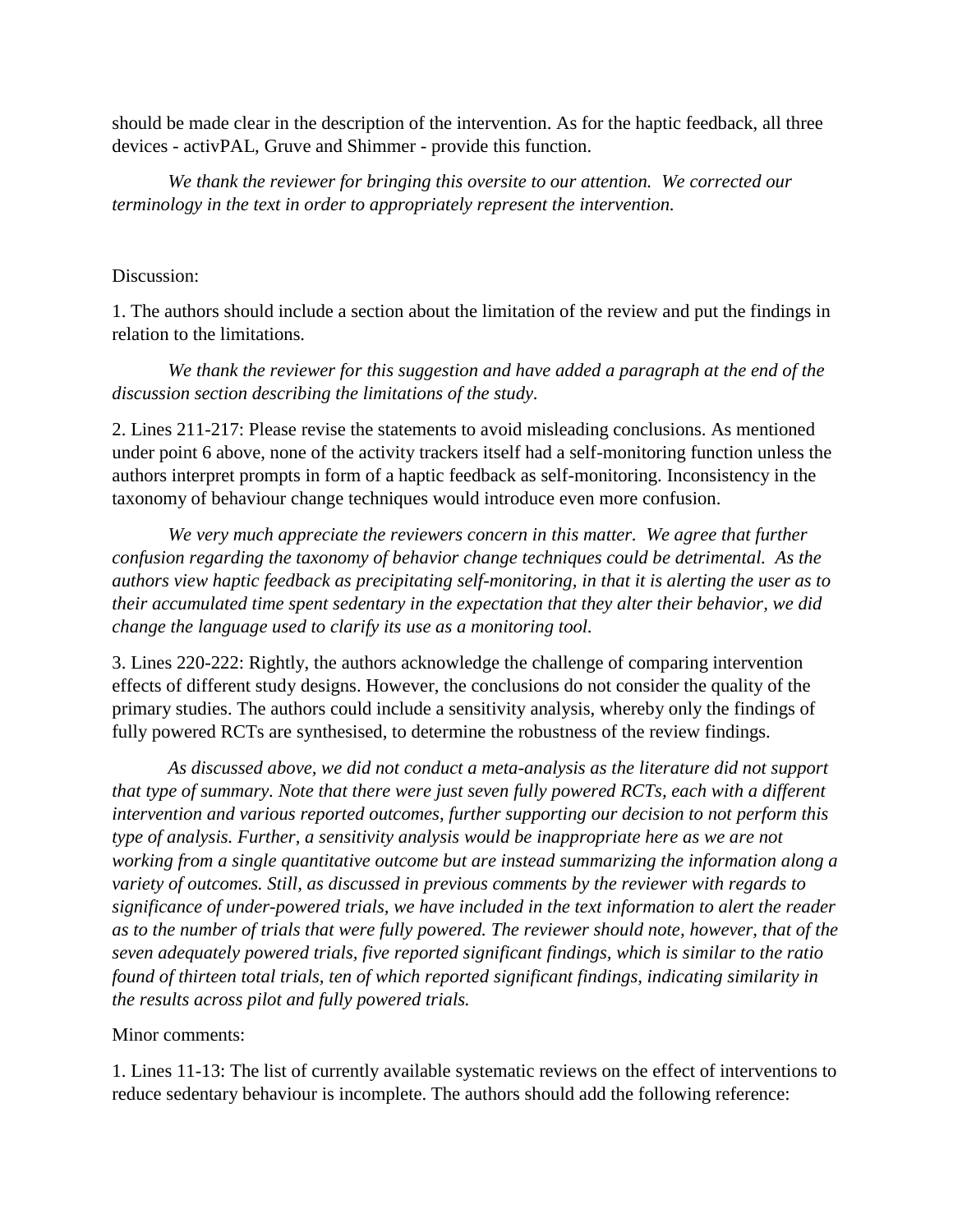Martin, Anne, Claire Fitzsimons, Ruth Jepson, David H. Saunders, Hidde P. van der Ploeg, Pedro J. Teixeira, Cindy M. Gray, and Nanette Mutrie. "Interventions with potential to reduce sedentary time in adults: systematic review and meta-analysis." British journal of sports medicine (2015): bjsports-2014. http://bjsm.bmj.com/content/early/2015/04/23/bjsports-2014- 094524.short

# *This reference has been added per request of the reviewer.*

2. Abstract and Line 97: based on the PRISMA flow diagram, the authors screened 61 full-text articles. However, in the text the authors state that they reviewed 767 full-text articles. From the PRISMA diagram it is not clear what the number 767 refers to. Where perhaps 767 titles screened?

*Clarification was added to both the text and Figure 1 (PRISMA flow diagram) per request.*

3. Line 47: typo - should be changed to PsycINFO

*Corrected*.

4. Line 47: "Search filters" usually refer to publication date, language or publication type applied after the full search syntax made of subject headings and free-text terms was designed. When describing the search terms used for the electronic database search, the authors should refer to "Search strategy" or "Search terms".

*Terminology has been changed per request.*

5. Line 57: Please indicate if the title and abstracts were screened independently and in duplicate by two reviewers.

*Clarified per request.*

6. Line 76: The first sentence indicates the finding of the literature search and thus should be moved to the result section.

*The first sentence has been changed per request such that it still provides insight into our analytic approach without indicating direct findings of our literature review.*

7. Line 147: Please replace "count" with "quality assessment".

*Replaced per request.*

8. Line 149: Motivational interviewing can comprise a number of behaviour change techniques (BCTs). The sentence suggests that motivational interviewing is a BCT in itself.

*Clarified per request.*

9. Lines 147-151: Revision required. The authors mention three BCTs (motivational interviewing, goal-setting, prompts) but then refer to "a combination of the two".

*Revised per request.*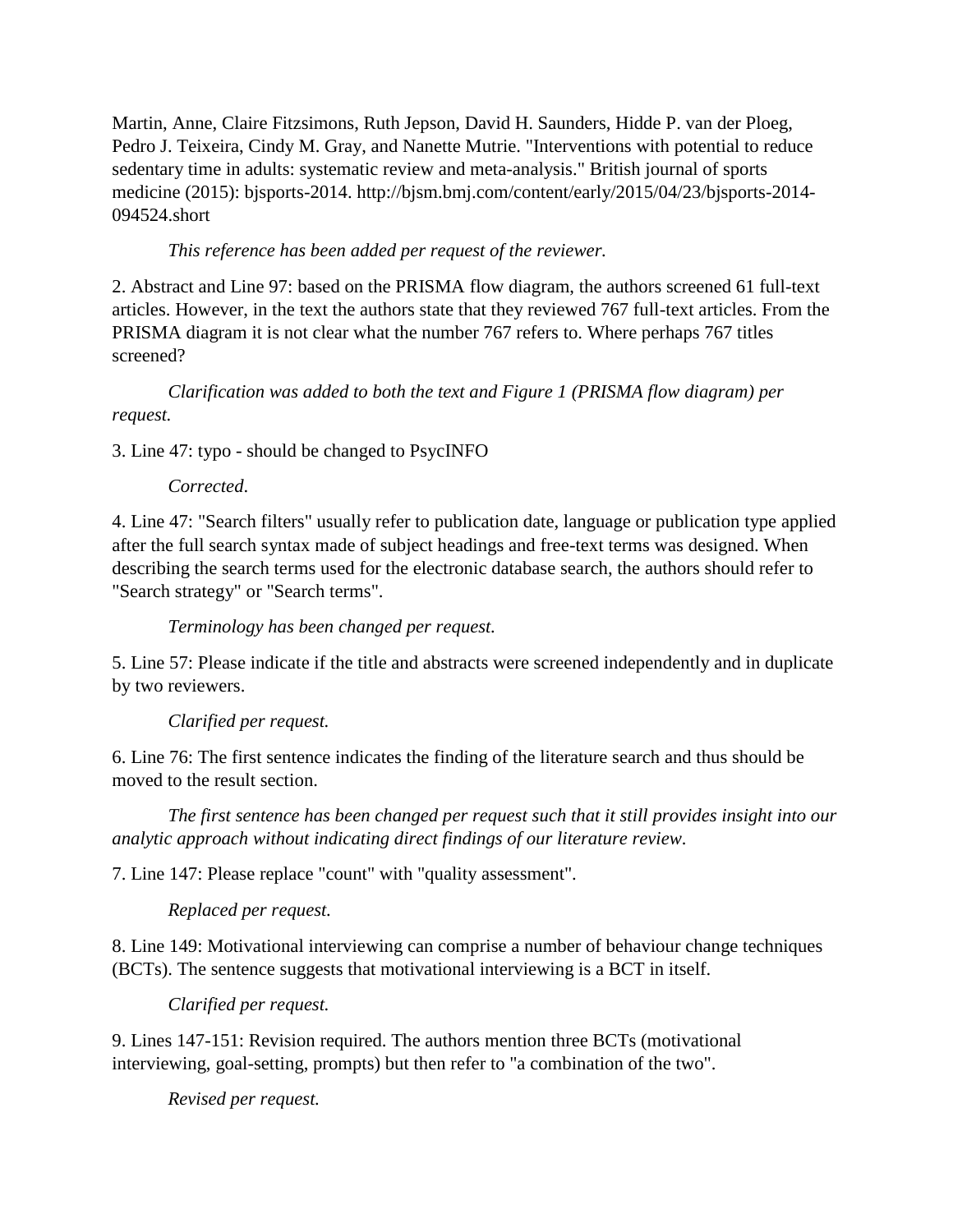10. Line 162: Did the authors check subsequent papers or contacted the authors to obtain information about the feasibility outcomes?

*The intention of this review is to summarize the peer-reviewed published literature. As such, we chose not to contact authors to provide additional non-published information. While we realize that author contact after publication is not uncommon, as suggested in Mullen et al, 2009 (Mullan RJ, Flynn DN, Carlberg B, et al., systematic reviewers commonly contact study authors but do so with limited rigor. J Clin Epidemiol 2009;62:138–42.), and this practice is not a universal feature of reviews in top journals or the Cochrane Library. Further, in those who have done it, there is not a standardized in approach in conduct or reporting. While we realize that it is possible that authors may have information regarding feasibility of their interventions that they did not choose to publish, this review aims to provide a summary of reported outcomes and intentionally includes only that information that has been published.*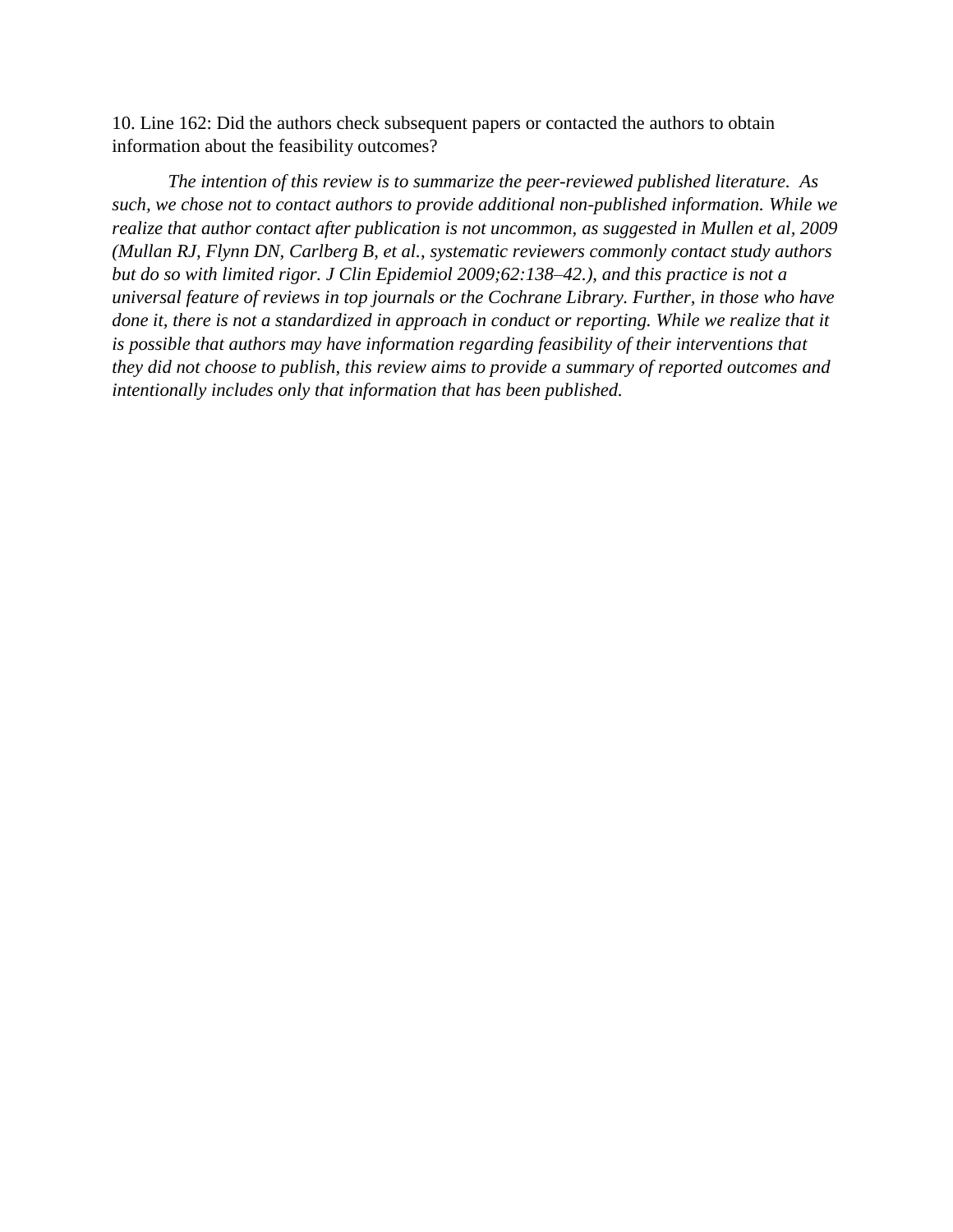# **Manuscript**

Non-worksite interventions to reduce sedentary behavior among adults: A systematic review

Keith M. Thraen-Borowski<sup>1,2,3</sup>, Laura D. Ellingson<sup>3,4</sup>, Jacob D. Meyer<sup>3,5</sup>, Lisa Cadmus-Bertram<sup>3,6</sup>

Affiliations:

<sup>1</sup>Department of Kinesiology, Loras College, Dubuque, IA

<sup>2</sup>Department of Biology, Loras College, Dubuque, IA

<sup>3</sup>Department of Kinesiology, University of Wisconsin–Madison, Madison, WI

<sup>4</sup> Department of Kinesiology, Iowa State University, Ames, IA

<sup>5</sup> Department of Family Medicine and Community Health, University of Wisconsin–Madison, Madison, WI

<sup>6</sup>Paul P. Carbone Comprehensive Cancer Center, University of Wisconsin-Madison, Madison, WI

Corresponding Author: Lisa Cadmus-Bertram, PhD Department of Kinesiology University of Wisconsin-Madison 2000 Observatory Drive, Madison, WI 53706 Ph: 608.265.5946 E-mail: lisa.bertram@wisc.edu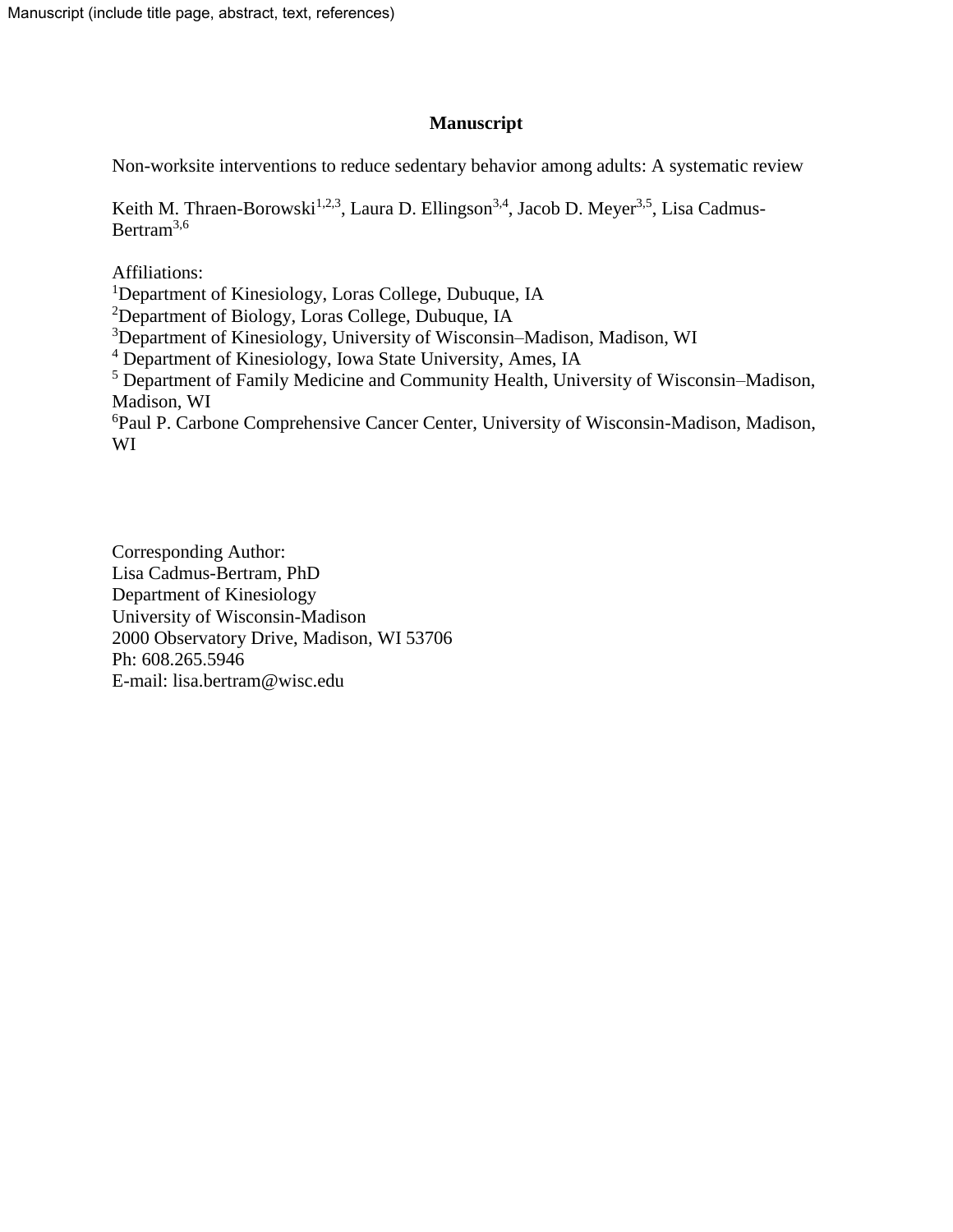### **Abstract**

**Purpose** Sedentary behavior has been identified as a major health risk. While interventions to reduce time spent sedentary have become increasingly prevalent, the vast majority of this work in adults has been focused on workplace sedentary behavior, and often pairs sedentary reduction interventions with increasing physical activity. As research designed to specifically decrease sedentary time that is not limited to the workplace becomes available, identifying strategies and approaches, along with feasibility and efficacy of these interventions, is warranted.

**Methods** Electronic databases were searched for sedentary interventions with eligibility criteria including: (a) interventions designed to explicitly reduce sedentary behavior that were not limited to the workplace, (b) outcomes specific to sedentary behavior, (c) adults aged at least 18 years, and (d) written in English.

**Results** A total of 767 full-text manuscripts were identified, with thirteen studies meeting all eligibility criteria. While intervention characteristics and methodological quality varied greatly among studies, ten of the thirteen studies observed a significant reduction in objectively measured sitting time post-intervention. In those studies that collected participant feasibility/acceptability data, all reported that the intervention was viewed as "favorable to very favorable," would use again, and that participant burden was quite low, suggesting that these interventions were feasible.

**Conclusion** Sedentary behavior interventions not limited to the workplace appear to be largely efficacious. While results varied with respect to the magnitude of the decrease in time spent sedentary, they are encouraging. However, due to the small body of evidence and the variability of study designs, our ability to make overarching statements regarding "best practices" at this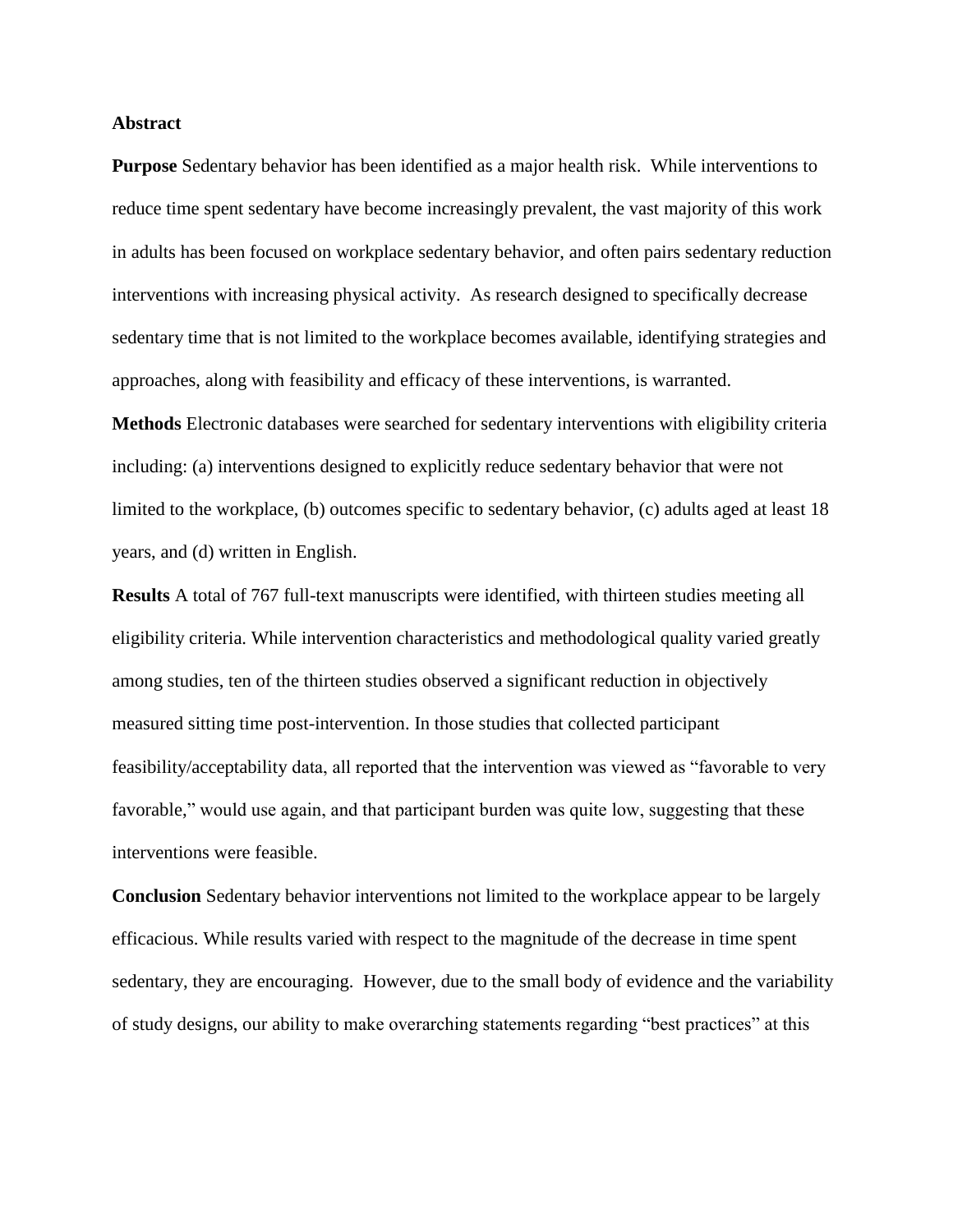time is limited. Well-controlled trials of longer duration with larger samples, using theoreticallybased interventions with consistent prescriptions for limiting sedentary time are needed.

# **Keywords: sitting; health promotion; adults; behavior change**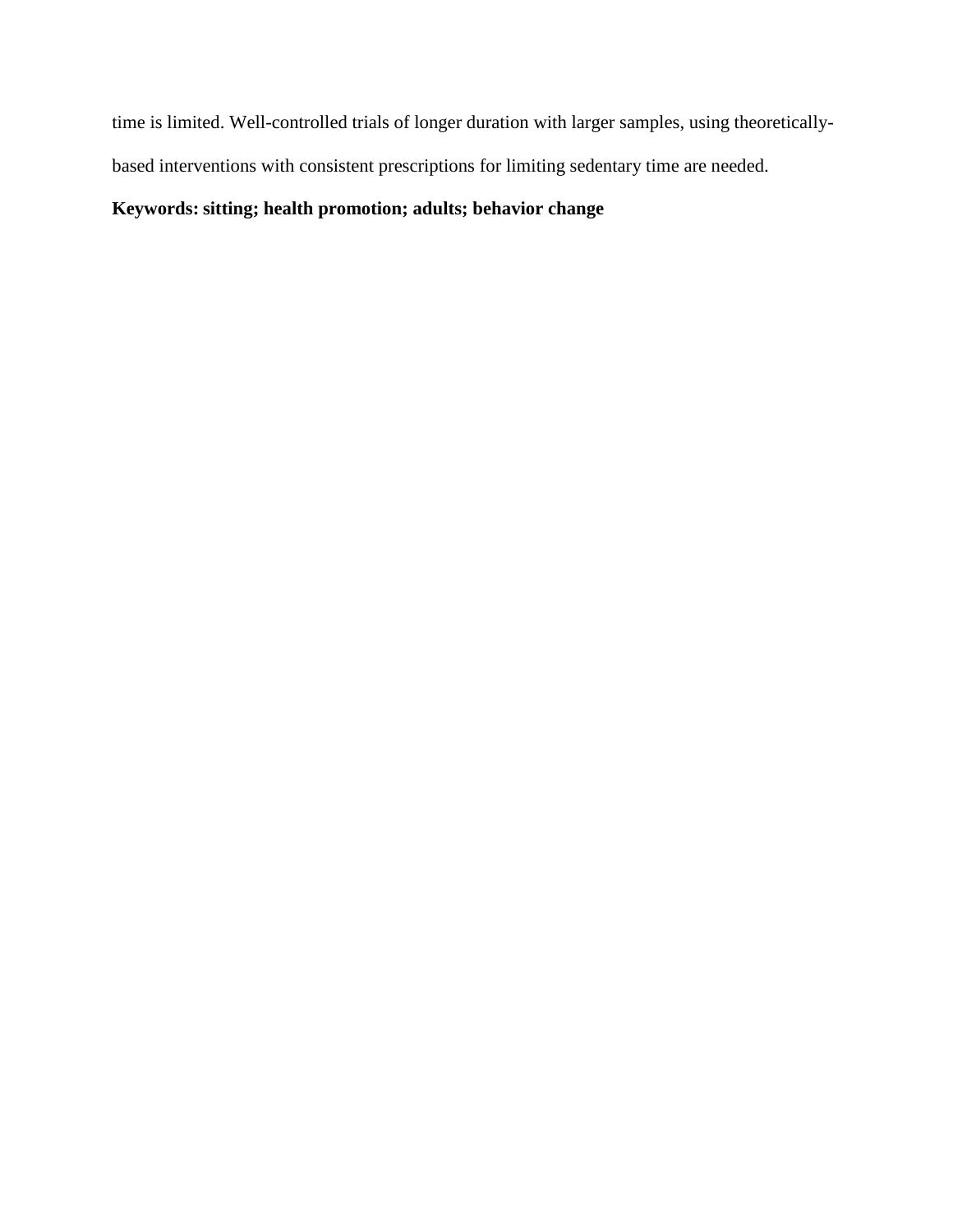Sedentary behavior, defined as waking activities performed while sitting or reclining that do not substantially increase energy expenditure above resting (6), has gained increased attention in the research community as an important predictor of health outcomes. Prolonged time spent sedentary is associated with an increased risk of obesity, metabolic syndrome, type II diabetes, cancer, depression and anxiety disorders, and all-cause mortality (27-29). Further, there is evidence that the health consequences of accumulating large amounts of sedentary time may be independent of the risks associated with inadequate physical activity (8) and the benefits of achieving physical activity recommendations (24). As such, interventions specifically targeted at decreasing sedentary time are warranted. Sedentary interventions conducted to date in adults have utilized a variety of approaches and techniques with varying levels of success in their feasibility and effectiveness, as documented in previous review papers (7, 13, 19, 25, 26 ). These reviews have addressed contexts including (a) worksite interventions specifically targeting sedentary time, (b) non-worksite interventions addressing physical activity and sedentary time, and (c) non-worksite interventions that addressed physical activity but also measured sedentary behavior as a secondary outcome. Given that adults spend much of their leisure time in sedentary pursuits (20), non-worksite interventions are of substantial public health importance. This is particularly true given that sedentary time increases as people age and retire from the workforce (20). Thus, information is needed regarding best practices specific to limiting sedentary time across domains. Further, reviews by both Gardner et al. (13) and Prince et al. (25) suggest that interventions focusing solely on sedentary time may be more efficacious for reducing sitting compared to those that target both physical activity and sedentary behavior. Until quite recently, however, few of these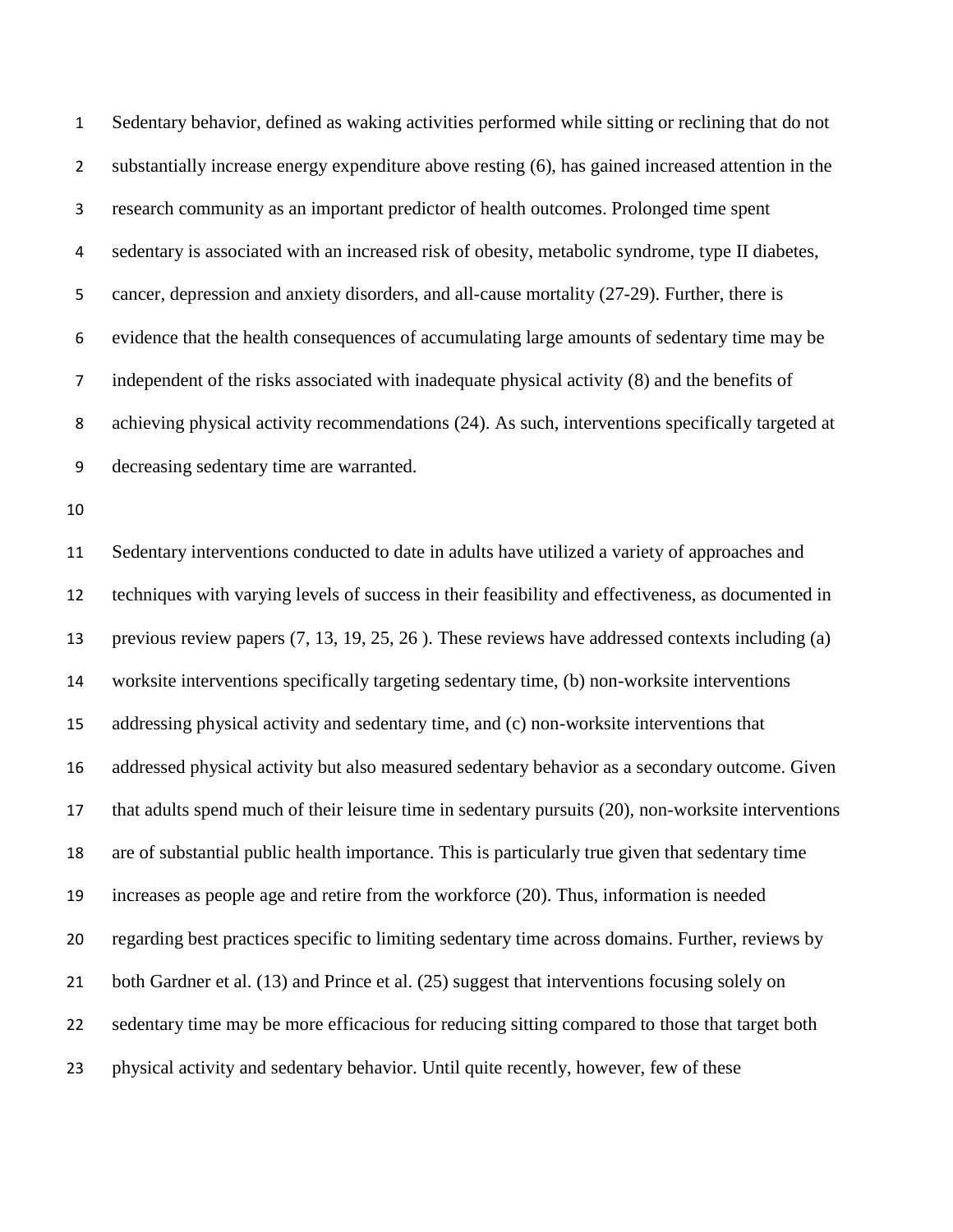interventions had been published outside of the context of worksites. As such, this review focuses on interventions specifically designed to decrease sedentary time that are not limited to the workplace. The purpose of this review is to discuss the characteristics, strategies, and approaches of existing sedentary interventions as well as the associated feasibility, acceptability, and efficacy of these interventions. 

- **Methods**
- *Study Selection*

 The Preferred Reporting Items for Systematic Reviews and Meta-Analyses (PRISMA) (21) statement guided this systematic review. Studies were eligible for inclusion if they met the specific a priori criteria related to study population, design, intervention, and outcomes as detailed below.

*Study Population*: Adults over the age of 18. As this was the only eligibility criteria designated

for inclusion, both "healthy" populations and populations with defined comorbidities

(specifically, those identified as overweight, obese, and/or diagnosed with diabetes) were

included in this review.

 *Interventions*: Interventions designed to explicitly reduce sedentary behavior; those attempting to reduce time spent sedentary by increasing physical activity, solely or in conjunction with limiting

sedentary time were excluded.

 *Intervention location*: Interventions that were not specifically designed to limit sedentary time in the workplace were included. Of note, interventions could still incorporate strategies to limit occupational sedentary behavior, but those could not be the focus of the intervention. Rather,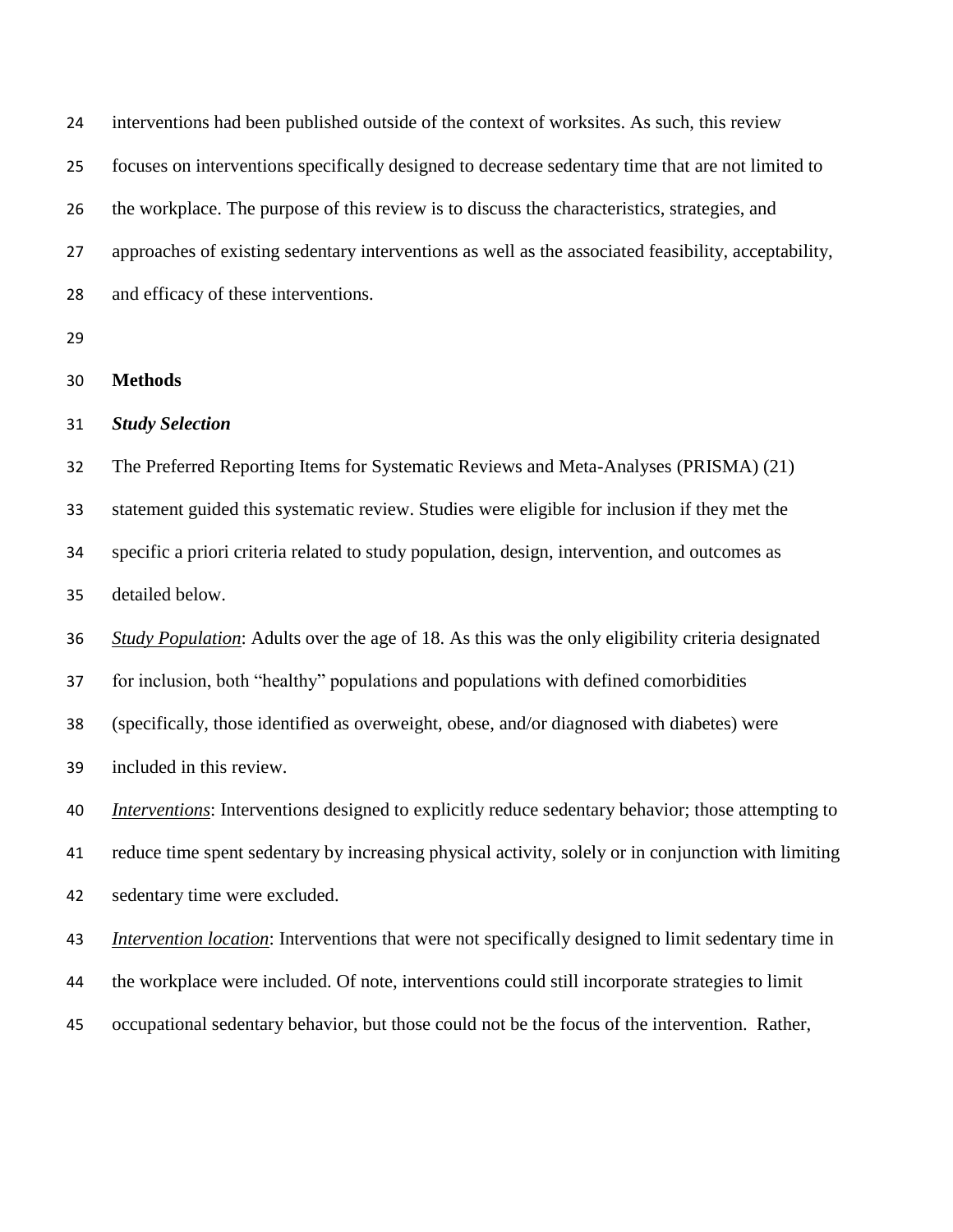interventions included here were specifically designed to limit sedentary time throughout the day, regardless of the setting.

 *Outcomes:* All interventions that measured sedentary behavior as an outcome (primary or secondary) were included. As such, sedentary behavior could be quantified in a number of ways, including (but not limited to): total time (minutes) spent in sedentary activities (metabolic 51 equivalents, [or METs]  $\leq$  1.5), number of breaks interrupting prolonged sitting time (typically 52 defined as  $\geq$ 30 minutes), sedentary time accrued in prolonged bouts (typically defined as  $\geq$ 30 minutes), sit-to-stand transitions, and percentage of daily waking hours spent sedentary. Assessment of sedentary behavior could be either self-reported or objectively measured. Feasibility (including enrollment, retention, reach, acceptability, participant satisfaction, and preference of the intervention,) efficacy, and effectiveness outcomes were all included. *Study Design:* There were no restrictions specifically placed on study design. All methodological approaches were included as long as all other eligibility criteria were met. Other Inclusion Criteria: Studies had to be be peer-reviewed, full-text articles and written in English.

### *Data Sources and Search Criteria*

 An electronic search was performed using the following databases: PubMed, Web of Science, Google Scholar, PsycINFO, and SPORTDiscus. The search strategy applied to these databases included "adult", "intervention" studies (pre-post, quasi-experimental or randomized designs) to "reduce sedentary behavior", "sedentary lifestyle", or "sitting time", and "health behavior." No date limits were set. Complete search terms used for each database are provided in the Supplemental Material. Reference lists of recent sedentary behavior reviews and relevant studies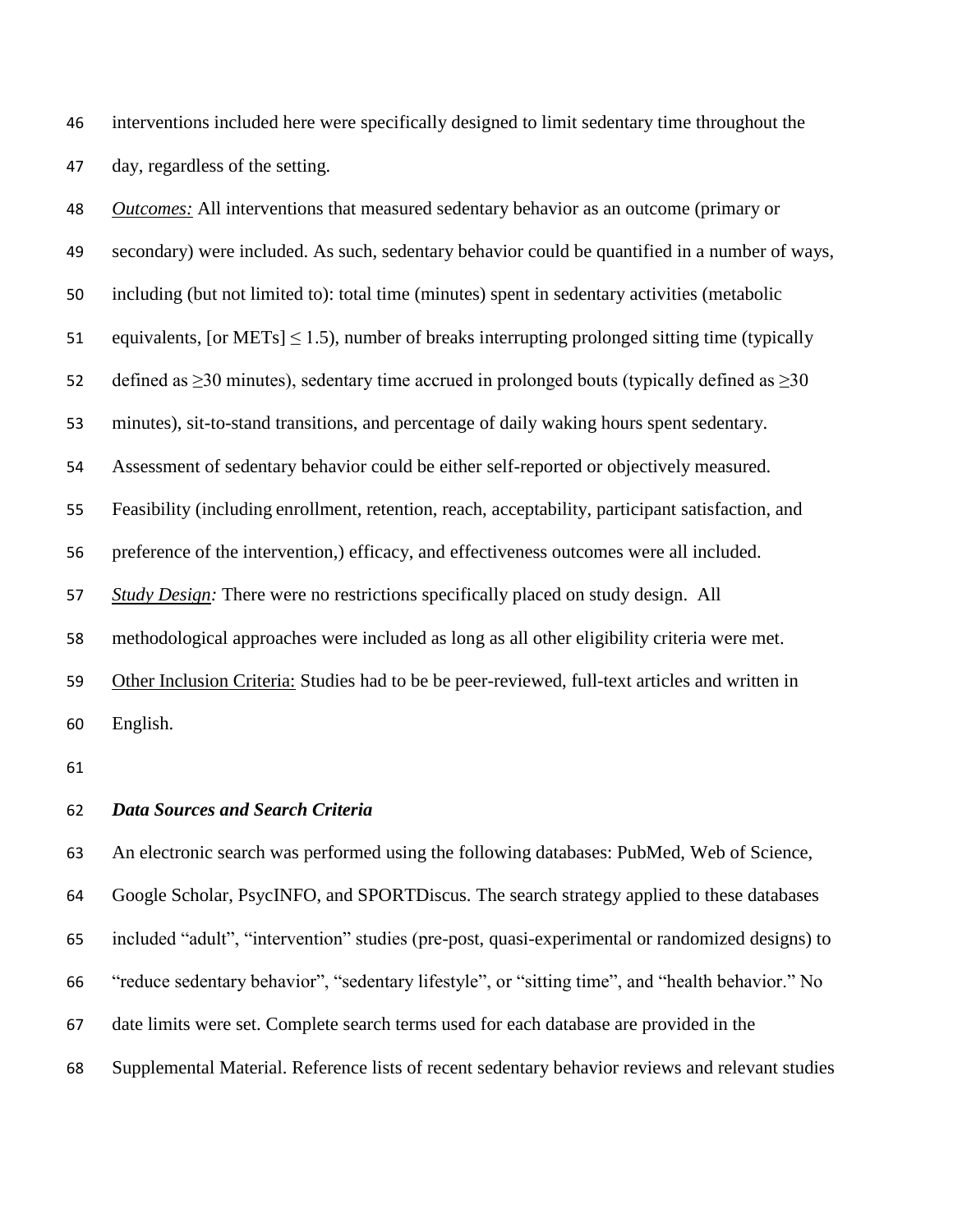| 69 | were also individually cross-referenced by research staff to identify studies that may have been       |
|----|--------------------------------------------------------------------------------------------------------|
| 70 | missed by the electronic searches $(7, 13, 25)$ .                                                      |
| 71 |                                                                                                        |
| 72 | <b>Study Selection</b>                                                                                 |
| 73 | Two reviewers independently screened all titles and abstracts for initial inclusion. After this        |
| 74 | initial review, full text of all articles determined to be eligible were screened for inclusion. An    |
| 75 | additional independent reviewer was consulted with any eligibility disagreements.                      |
| 76 |                                                                                                        |
| 77 | <b>Data Extraction</b>                                                                                 |
| 78 | Using the PRISMA checklist as a reference (21), data from the following categories were                |
| 79 | extracted:                                                                                             |
| 80 | General: Author, date                                                                                  |
| 81 | <b>Study Population:</b> Number of participants, baseline demographic characteristics (i.e., age,      |
| 82 | gender, health status)                                                                                 |
| 83 | <i>Intervention:</i> Characteristics of intervention including: setting, length, mode of intervention, |
| 84 | mention of specific behavioral theory, technological component of intervention                         |
| 85 | Study Design & Analyses: Treatment allocation, specified eligibility criteria, if intention-to-treat   |
| 86 | analyses were used                                                                                     |
| 87 | Outcome measures: Primary outcomes, secondary outcomes, if point estimates and measures of             |
| 88 | variability were presented, feasibility, acceptability, measurement of sedentary behavior              |
| 89 | (objective vs. self-report)                                                                            |
| 90 |                                                                                                        |

*Data Synthesis and Quality Assessment*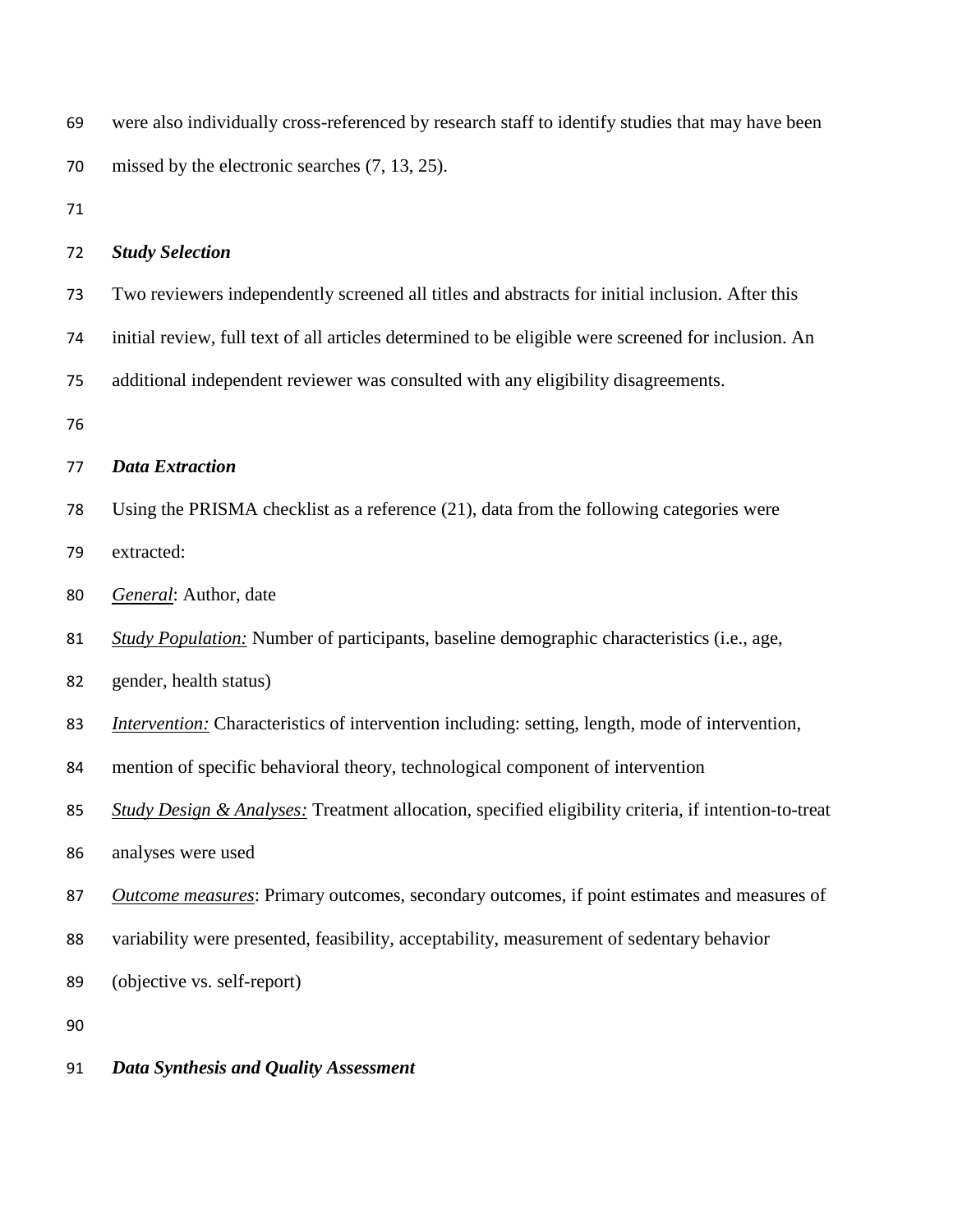The studies included in this analysis were quite diverse in regards to their methodological and analytical approaches, study design, population, and intervention characteristics. In keeping with recommendations by the PRISMA statement (21), we concluded that meta-analysis was not appropriate. Rather, we addressed the methodological merit of these works using two separate strategies. First, we used a quality rating adapted from the Delphi list (as described in Table 3 of Verhagen et al. (30)) to quantitatively analyze the randomized controlled trials in our study, as this metric has been used in previous sedentary behavior intervention reviews (7, 13). Briefly, the Delphi list consists of a series of criteria specific to the design of a study as it relates to the external and internal validity, validity of the outcome, and of the statistical model used (30). Criteria were given a score based on answers to the associated questions ("yes"=1, "no" or "don't know" (insufficient information present) =0). A total quality score ranging from 0-7 was then generated for each study. A second reviewer independently scored each study. In instances where consensus was not met between reviewers, a third reviewer was consulted. Second, as the Delphi criteria were designed to specifically evaluate the methodological quality of randomized controlled trials, questions on the metric were not always applicable to the other study designs included in this review. Therefore, we describe the merit of non-randomized trials in the context of, and relation to, randomized controlled trials.

 Interventions were also assessed based on characteristics likely to be important in changing behavior, including the use of behavioral theory in designing the intervention, as well as the total duration of the intervention. Additionally, we also assessed the use of objective measures of sedentary time, as well as integration of a technological component to the intervention. Finally,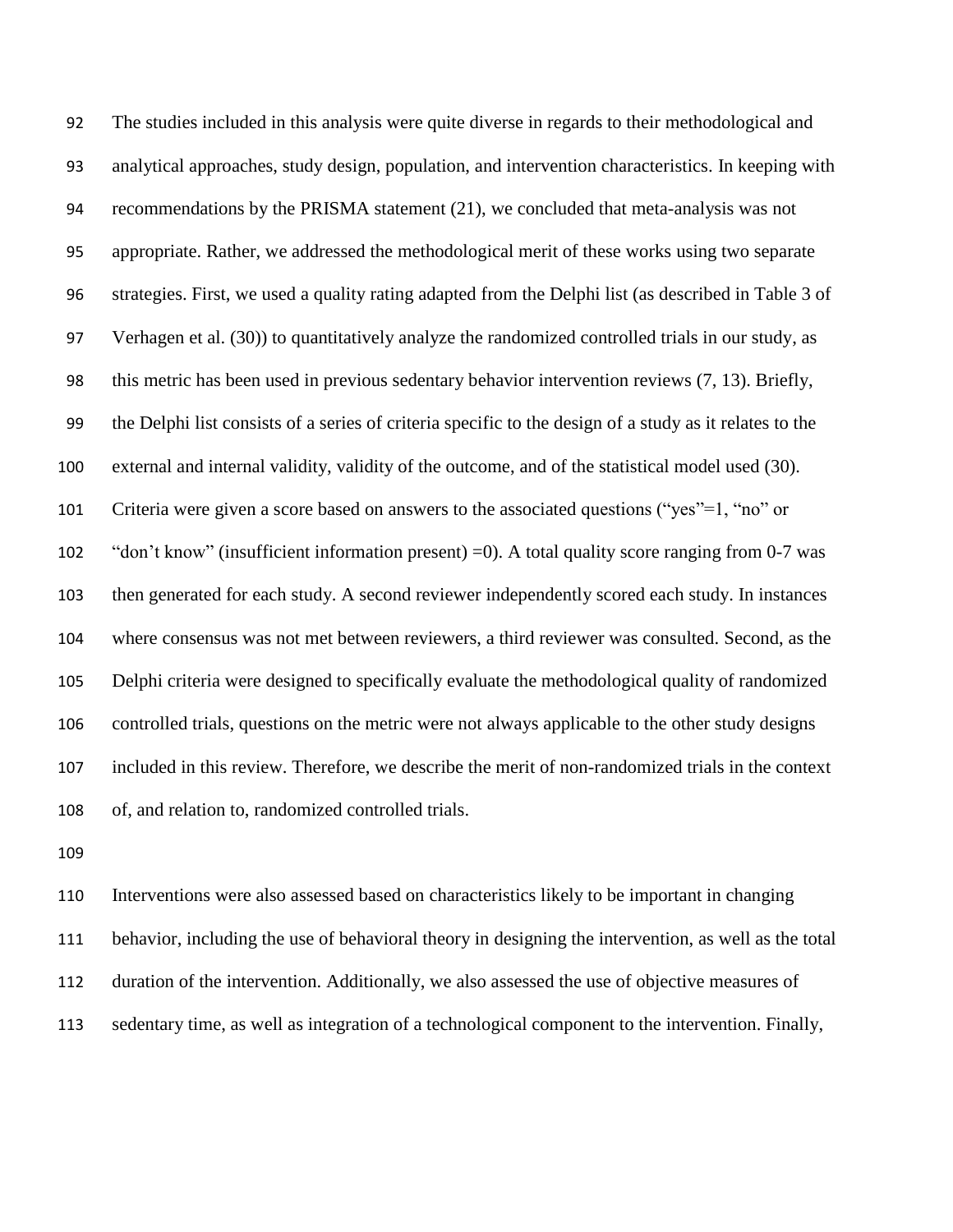data regarding efficacy and effectiveness for reducing sedentary time, along with feasibility and acceptability data, were discussed when available.

**Results**

# *Study Characteristics & Design*

 The results of our literature search using a PRISMA-style flow diagram (21) can be found in Figure 1. A total of 767 full-text manuscripts were initially identified for eligibility assessment. After removing duplicate studies (n=1) and excluding studies from the analysis which: were in non-adult populations (n=151), were not interventions (n=207), specifically targeted physical activity (n=329), were workplace-based interventions (n=38), did not incorporate a measure of 124 sedentary behavior ( $n=26$ ), or were not written in English ( $n=2$ ), thirteen studies met all eligibility criteria and were included in this review. Full study characteristics for these interventions are detailed in Table 1. Of the thirteen studies, seven were randomized controlled trials (1, 3, 9, 14, 16, 17, 22), five utilized a single-sample 'pre-post' design (4, 10, 11, 18, 23), and one used a quasi-experimental (non-randomized) design consisting of a post hoc addition to a larger observational study (15).

## *Samples*

132 Sample sizes ranged from n=9 (23) to n=819 (17). Although only adults were included, some

studies focused specifically on either younger (18-40 years) (3, 9) or older adults (≥60 years)

(10, 11, 18); therefore, mean age ranged greatly between studies (mean ages: 20.1 years to 74.3

years). Further, five studies focused specifically on healthy adults (1, 9-11, 15), four on

136 overweight and obese adults (BMI  $\geq$  25 kg/m<sup>2</sup>) (3, 4, 14, 22), and two on adults with either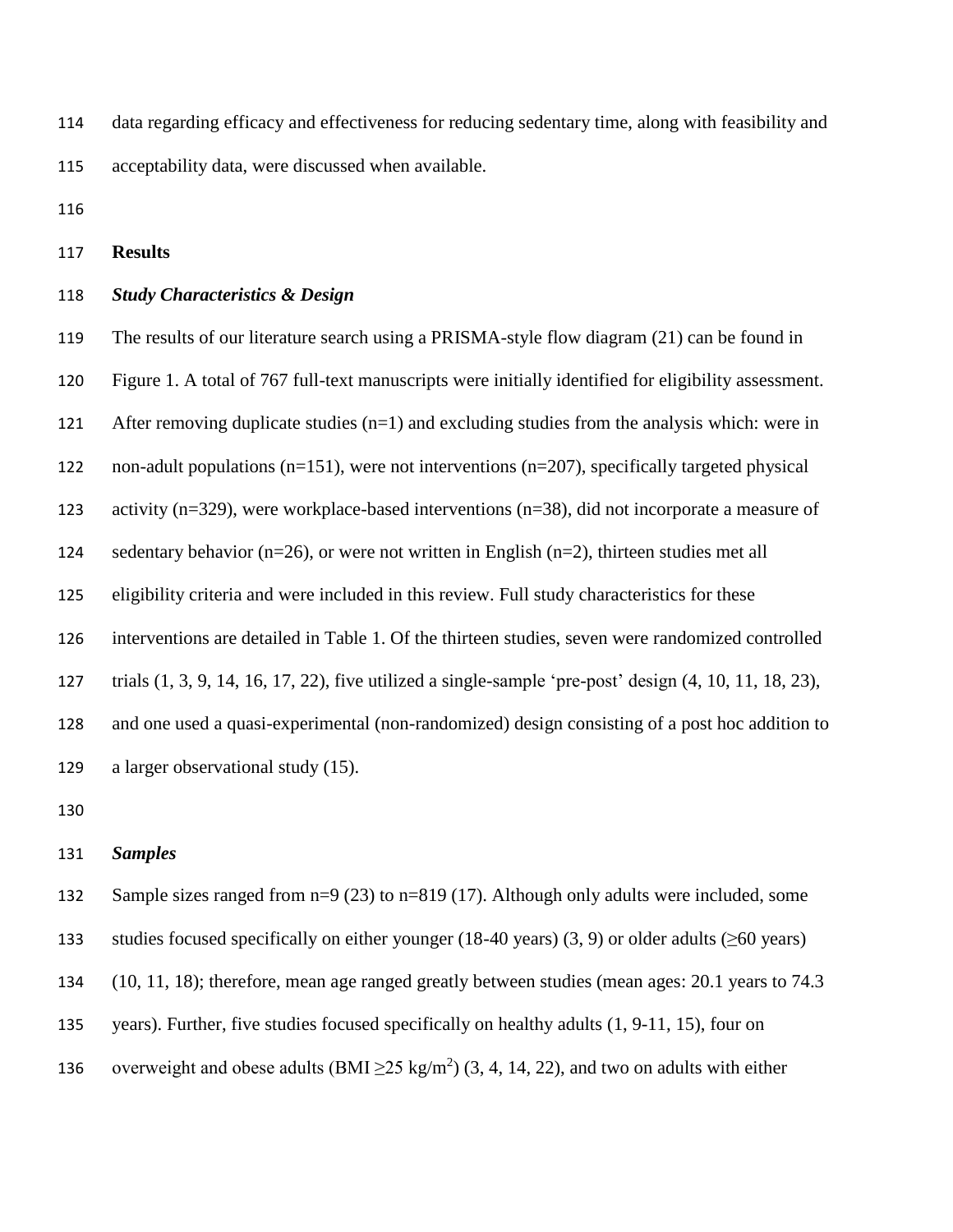| 137 | diabetes ( $23$ ) or risk factors for diabetes ( $3$ ). All studies included both males and females, |
|-----|------------------------------------------------------------------------------------------------------|
| 138 | although eight of the included 13 interventions had a majority $(50\%)$ of female participants (1,   |
| 139 | 3, 4, 11, 15, 16, 18, 22, 23).                                                                       |

137 diabetes (23) or risk for diabetes (3). All studies included both males and females and females and females and females and females and females and females and females and females and females and females and females a

## *Methodological Quality Assessment for Randomized Controlled Trials*

 Strong inter-rater agreement (94%) was observed. Study characteristics for the randomized controlled trials (n=7) as they relate to the Delphi scale can be found in Table 2. While no trial

received a score of 7 out of 7, four received a score of 6 out of 7 (1, 3, 16, 22), two scored a 4 out

of 7 (9, 14), and one received a score of 2 out of 7 (17).

## *Methodological Quality Assessment for non- Randomized Controlled Trials*

 In regards to the non-randomized controlled trials reviewed in this analysis (n=6) (4, 10, 11, 15, 18, 23), it should be noted that these studies should be considered to have lower methodological quality to that of the randomized controlled trials. Specifically, we note that potential biases are likely to be greater for these studies when compared with the randomized trials, regardless of the latter's score on the Delphi scale as described above. However, with regards to specific Delphi criteria, we did observe that all six studies had defined and specified eligibility criteria, had systematically collected outcome data and provided appropriate point estimates and validity measures for primary outcomes, with five (4, 10, 11, 18, 23) utilizing study designs that were prospective in nature.

### *Intervention Characteristics and Quality*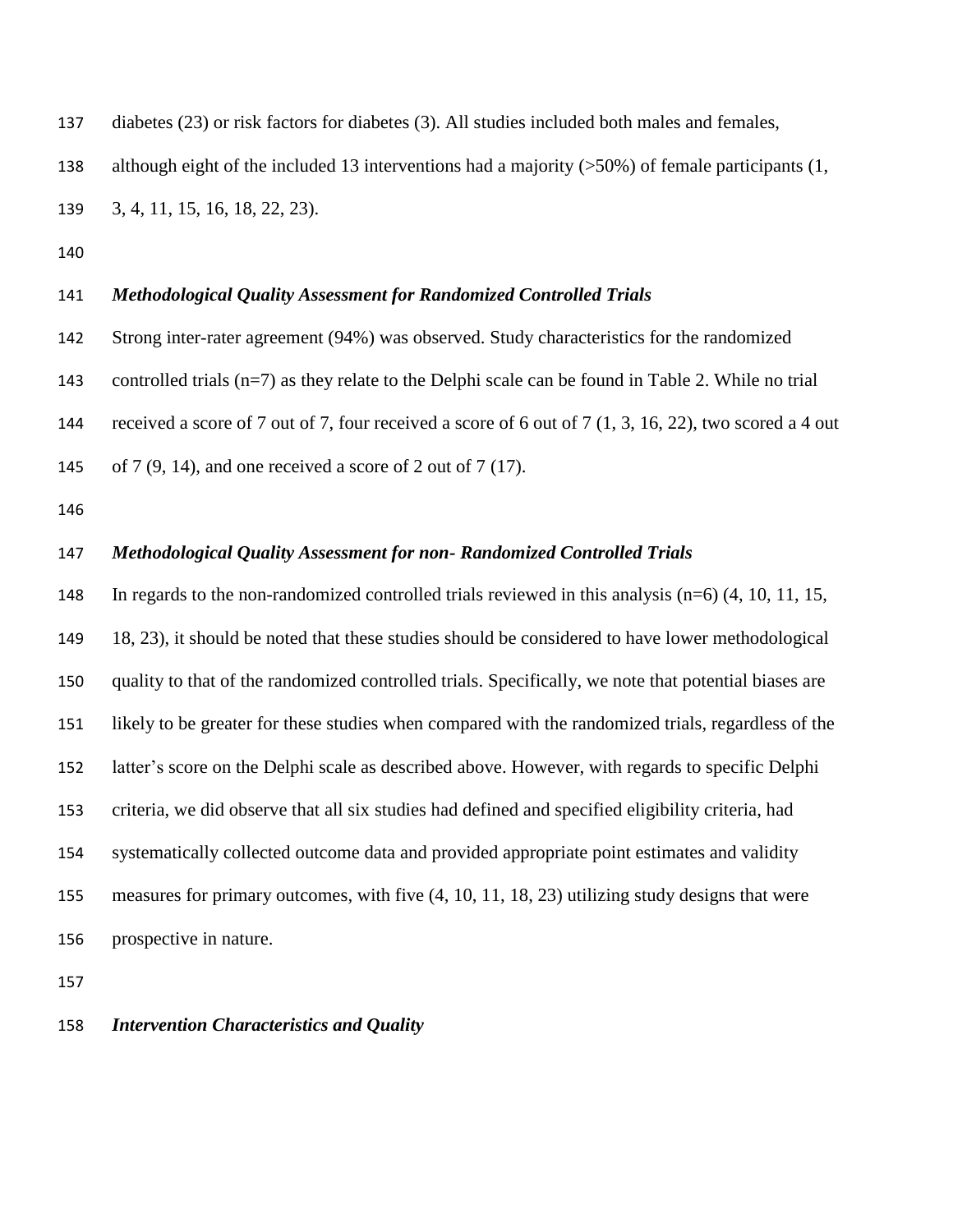All interventions included were intended to decrease time spent sedentary, whether discussed as 160 a primary (n=12) or secondary outcome  $(n=1)$  (22). Of these, nine studies (1, 3, 4, 9, 10, 14, 16, 18, 23) also specifically incorporated adding breaks in prolonged sitting time with sit-to-stand transitions. However, the prescription/goals for sedentary time reduction, as well as the number of breaks in sedentary time, differed between studies. The majority of studies (n=8) did not utilize specific goals regarding time spent sedentary or number of breaks. Of the studies that did specifically give participants explicit time targets, they varied from reducing TV viewing time by 50% (22), interrupting sitting time every 20 (23), 30 (1, 4) , or 60-120 minutes (4), accumulating 30 additional sit-to-stand transitions per day (16), to two (16) or three hours (14) of total daily sedentary reduction. The duration of these interventions also varied greatly among studies, ranging from one study utilizing a one-time, one hour session (17), four studies with interventions lasting one week (11, 14, 15, 18), and one study lasting 12 months (3).

 With respect to the theoretical makeup of these interventions, six of the thirteen studies explicitly incorporated a behavioral theory into the design of the intervention (1, 9-11, 16, 18). While other studies appeared to be theoretically driven, there was no specific mention of use of behavioral theories. Thus, we chose not to make assumptions that these interventions were based on a particular theory and were therefore not included in our quality assessment. Six of the studies reviewed utilized a technological component as the basis of their intervention (3, 4, 14, 15, 22, 23), three (1, 17, 18) utilized behavior change techniques such as goal setting/education and point-of-decision-prompt, whereas four studies (9-11, 16) utilized both of these constructs. Those utilizing technology typically used a smartphone or PC-based application (4, 14-16, 23), while three studies used wearable technology designed to provide notification in the form of haptic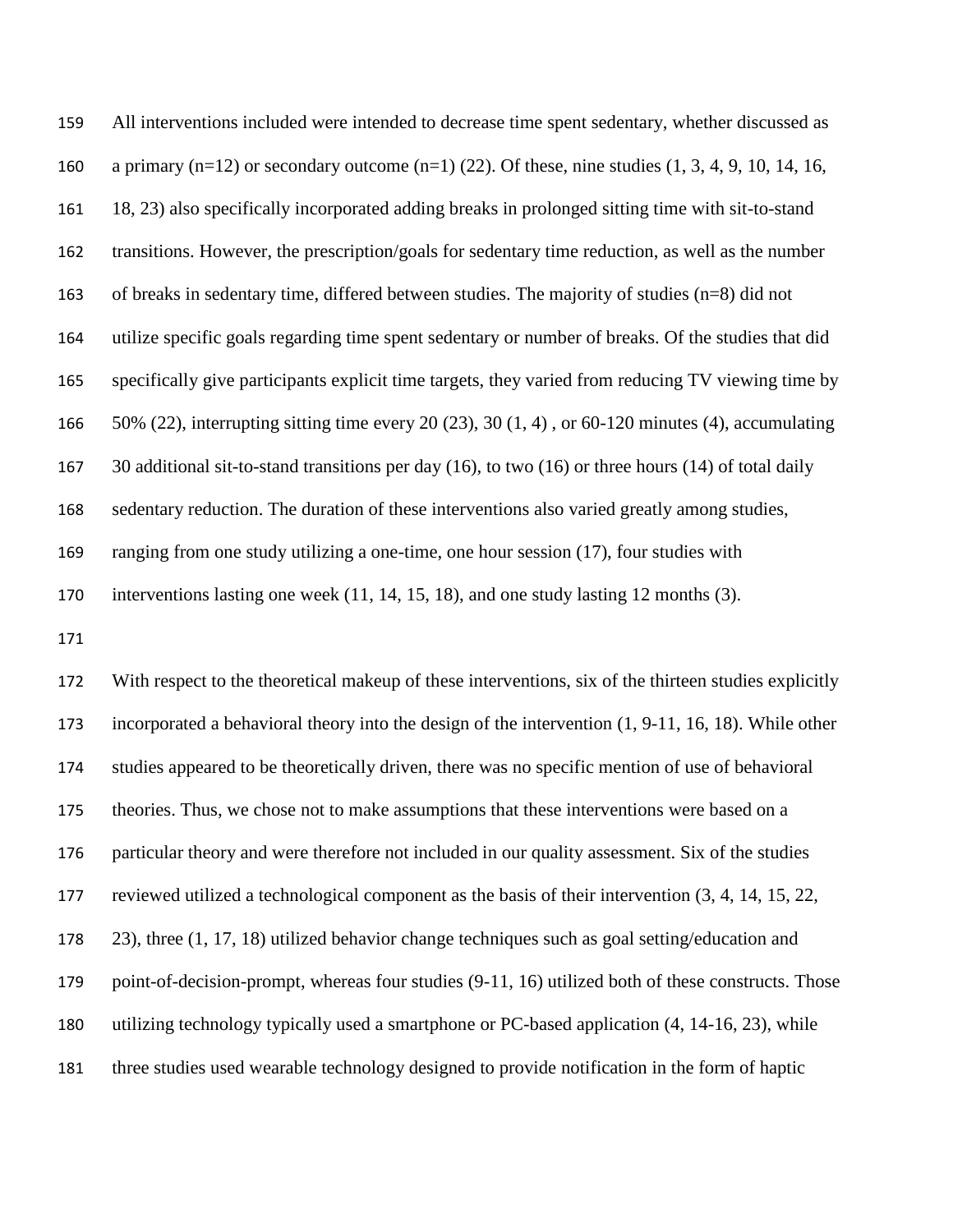feedback (alerting through vibration) (3, 9, 23) when subject had been sedentary for a prolonged, 183 uninterupted time period (typically  $\geq$  30 minutes). Studies utilizing smartphone or PC-based technology differed by application, though all were designed to alert the participant in some fashion to prolonged time sedentary. Two studies made use of texting technology (15, 16), both in the form of daily text messages of support. Kendzor, et al. (15) tailored this message based on the amount of time sitting the previous day. One study implored the use of smartphone timers to alert participants that it was time for a break in sedentary time (16), while two others designed smartphone applications specific to their intervention (23, 4). Pellegrini et al (23) developed the *NEAT!* application which, when paired with the Shimmer accelerometer, delivered an audible or vibratory alert after 20 minutes of uninterrupted sedentary time. Bond et al (4) also developed an application (BMobile) that delivered activity prompts paired to the smartphone's onboard accelerometer. One study using a PC application (14) provided hourly alerts to break-up their sitting time. This prompt encouraged participants to stand or walk for seven minutes every hour. If this prompt was ignored or postponed, after an additional five minutes, the computer screen would "lock" for seven minutes. Finally, one study (22) used a device that would electronically "lock out" the television after a certain amount of time spent watching. With regards to sedentary time, twelve of the studies employed an objective measure of sedentary time (see Table 1 for devices used) and one study used direct observation (17).

*Feasibility & Acceptability of Intervention*

 Five of the thirteen studies specifically reported on the feasibility or acceptability of the intervention (Table 3) (4, 11, 16, 18, 23). One additional study referred to itself as a feasibility study (10), but did not describe findings regarding feasibility. In most studies, feasibility was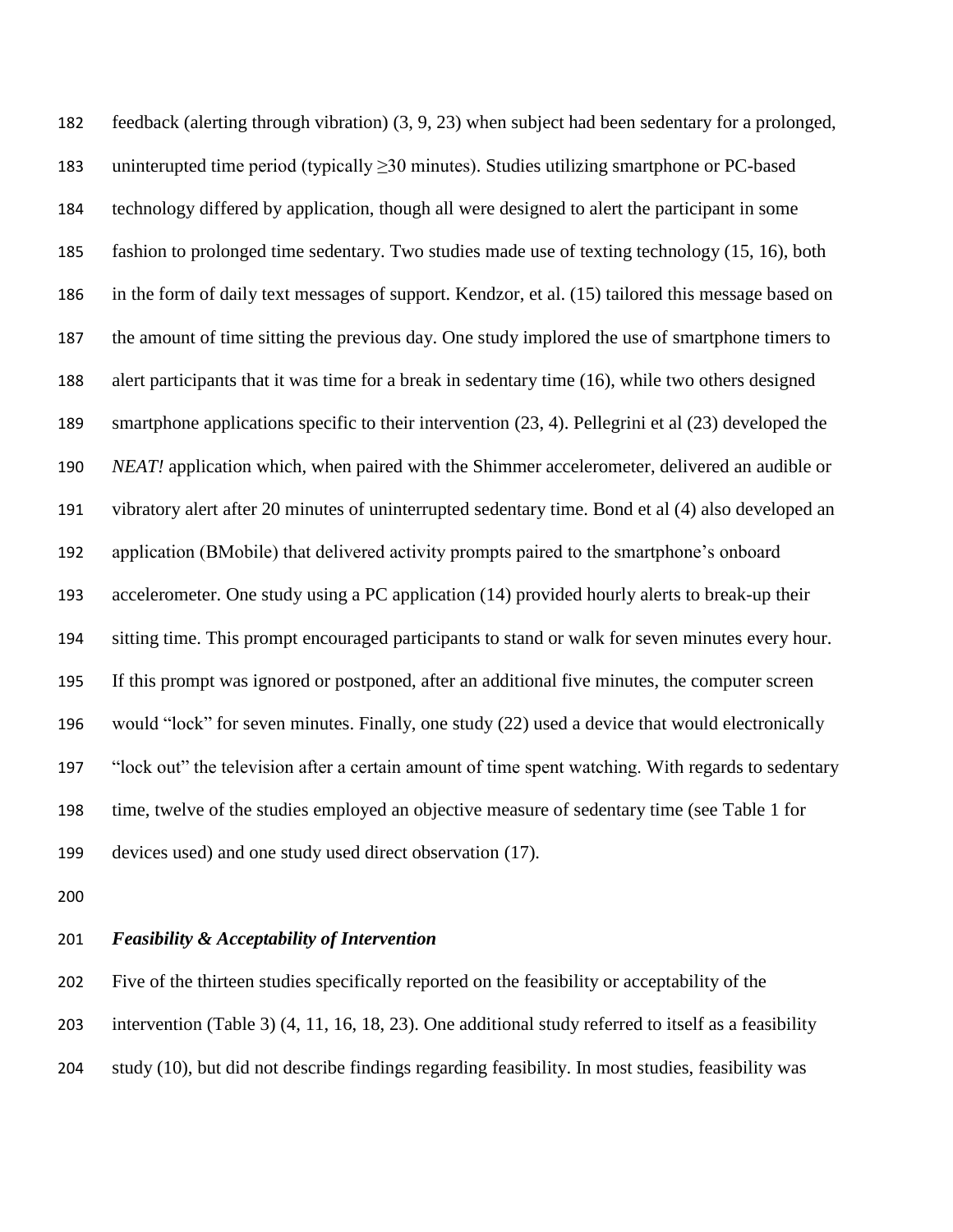typically measured objectively through enrollment, adherence, attendance, and retention, as well as through questionnaires or interviews regarding participant satisfaction, and/or acceptability. Due to the frequent use of enrollment, adherence, and retention rates as feasibility outcomes, we also included studies in the following results that provided information allowing us to calculate these rates, but did not specifically discuss them as "feasibility outcomes." Enrollment varied greatly among studies, ranging from 29% enrollment of those initially contacted (23), through 97% of those contacted (18), with one study not providing this information (10). Conversely, reported retention rates were generally high among studies (86%-100%). In those studies that collected participant satisfaction/acceptability, all reported scores that suggest that participation in the intervention was viewed as "favorable to very favorable", would use again, and that participant burden was quite low. Of those studies that specifically included and discussed feasibility data, all suggested that the interventions were feasible.

### *Efficacy/Effectiveness of Intervention*

 Data regarding the efficacy or effectiveness of the intervention to reduce time spent sedentary are presented in Table 3. Ten of the thirteen studies indicated a significant reduction in objectively measured sitting time post-intervention (4, 10, 11, 14-18, 22, 23) though in one study (23), this finding was attenuated when including outliers. With regards to significance, it should be noted that only five studies were appropriately powered (4, 11, 15, 18, 22), having included an *a priori*  effect size estimate which they used to determine their sample size. In the seven studies to 225 evaluate breaks in prolonged sitting time  $(\geq 30 \text{ min})$  or sit-to-stand transitions, four observed significantly favorable outcomes post-intervention (9, 11, 16, 18). The included interventions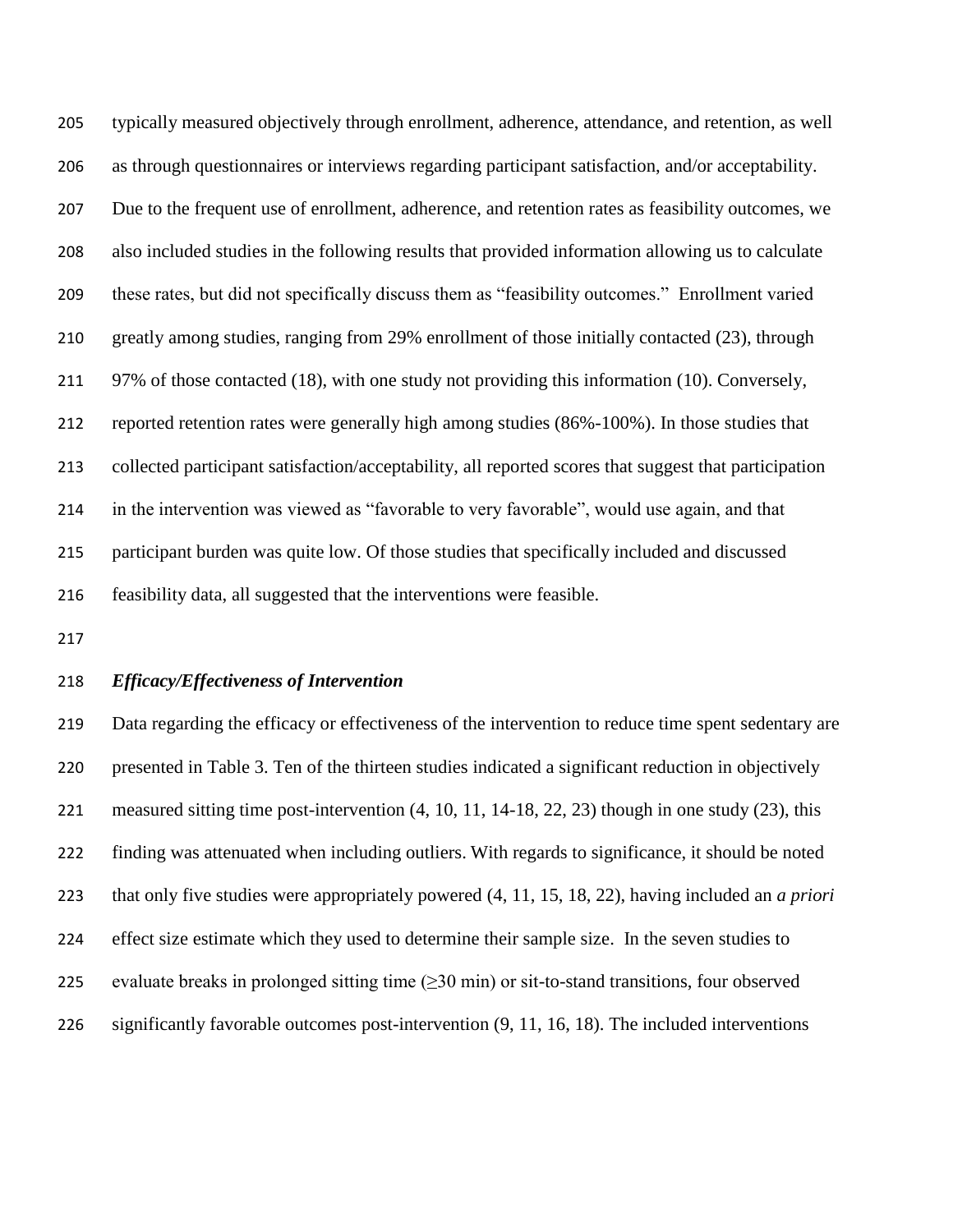reported reductions in total daily sedentary time of a range between 0.7% (3) and 8.1% (22) or between 22 (15) and 130 (16) min/day (pre to post or compared to control, depending on design). 

**Discussion**

 This review is the first to focus specifically on non-worksite interventions to limit sedentary behavior in adults. We identified thirteen studies whose primary or secondary outcome was to reduce overall sitting time and/or increase the number of breaks in prolonged sitting time. Generally, regardless of the intervention characteristics, sedentary behavior interventions appear to be efficacious, as most reported significant findings for at least one sitting time-related outcome. While these results varied with respect to the reported decrease in time spent sedentary or increase in breaks, the results are encouraging. Additionally, studies that reported feasibility data suggest that these interventions are largely acceptable, easy to use and implement, satisfactory to participants, and able to enroll and retain participants.

 While the efficacy results discussed here are generally favorable, it is important to note that these non-workplace sedentary behavior interventions vary widely with respect to study design, population, intervention duration, mode of delivery, and outcome measurement. Combined with the relatively small number of currently published studies, this variability limits the ability to draw strong conclusions regarding the most appropriate or efficacious approaches to modify sedentary time. However, as these studies collectively showed promising results for reducing sedentary time, there were some intervention characteristics that were shared among studies. First, it should be noted that seven of the thirteen studies reviewed utilized a randomized design. Of those, nearly all studies were of high methodological quality as determined by the Delphi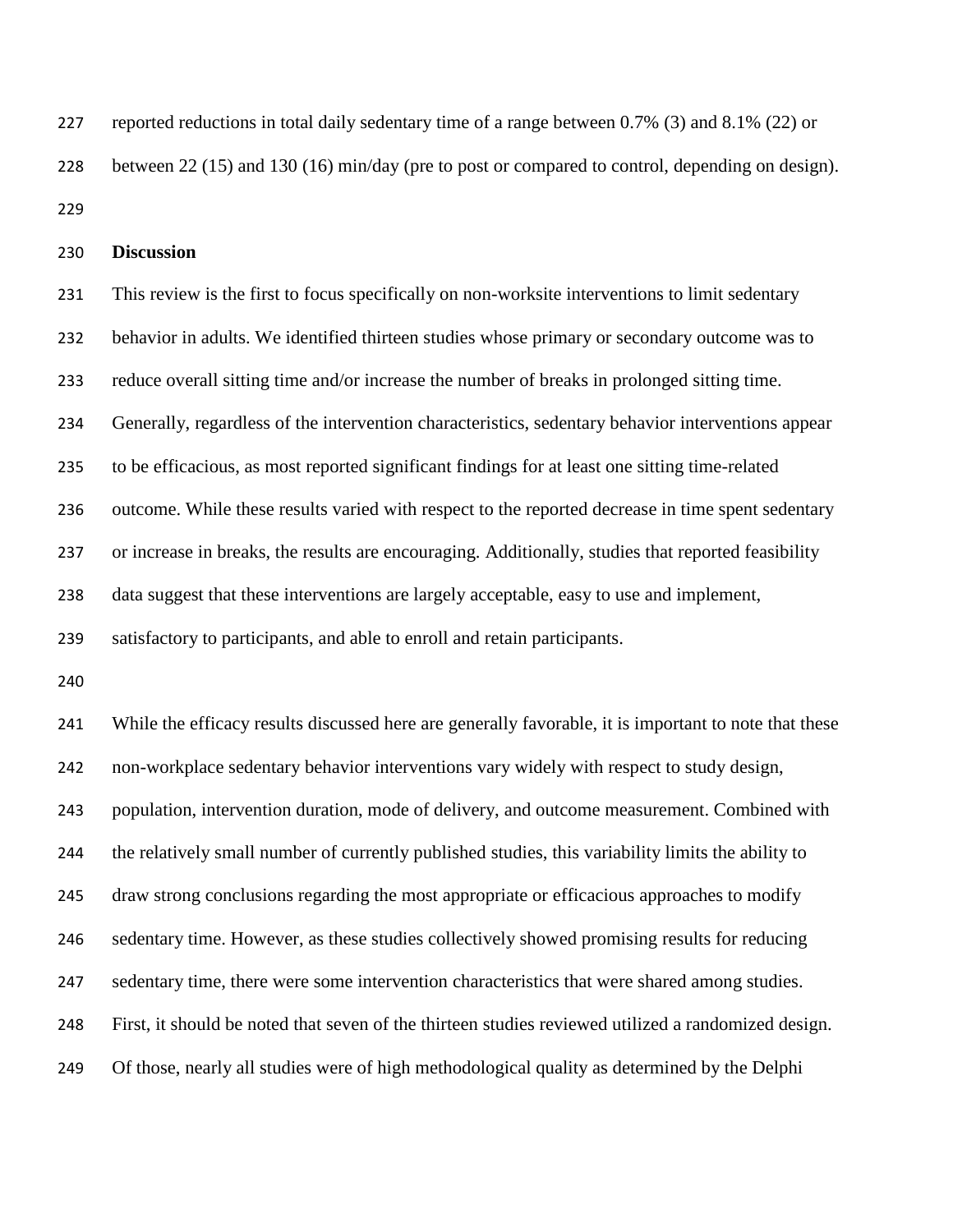criteria, with five of those seven reporting favorable significant findings. Further, with respect to the intervention components, interventions typically fell into one of three categories: use of technology to reduce sedentary time, use of specific behavior change techniques to limit sitting time, or a combination of the two. Interestingly, findings did not differ greatly by these intervention components among studies.

 The interventions specifically based on a behavioral theory utilized various behavior models in their design, such that one particular behavioral theory could not be highlighted as more or less efficacious at limiting sedentary time than the others While the technological devices also varied among studies, they were designed to assist in alerting the user to accumulated sedentary behavior in the form of haptic feedback. This is an important finding, in that as the use of haptic feedback could be considered a form of self-monitoring, this approach to lifestyle behavior change has a strong theoretical foundation (5). Further, it is likely that the studies utilizing these approaches that did not explicitly state that their intervention was theory-based may have, in actuality, utilized these methods. Collectively, this suggests that coupling behavior change theory, specifically the use of an alert as a surrogate for self-monitoring, with a technological application, may be a successful avenue to reduce non-work related sedentary time.

 While the studies reviewed here have generally been considered to be of good methodological quality, the many differences among the studies made interpretation of these data difficult. Almost half of the studies used a pre-post experimental design (4, 10, 11, 15, 18, 23), which makes evaluating these studies in conjunction with RCTs a challenge. Further, sample sizes ranged greatly among studies, with eight of the thirteen studies self-titled as, or having small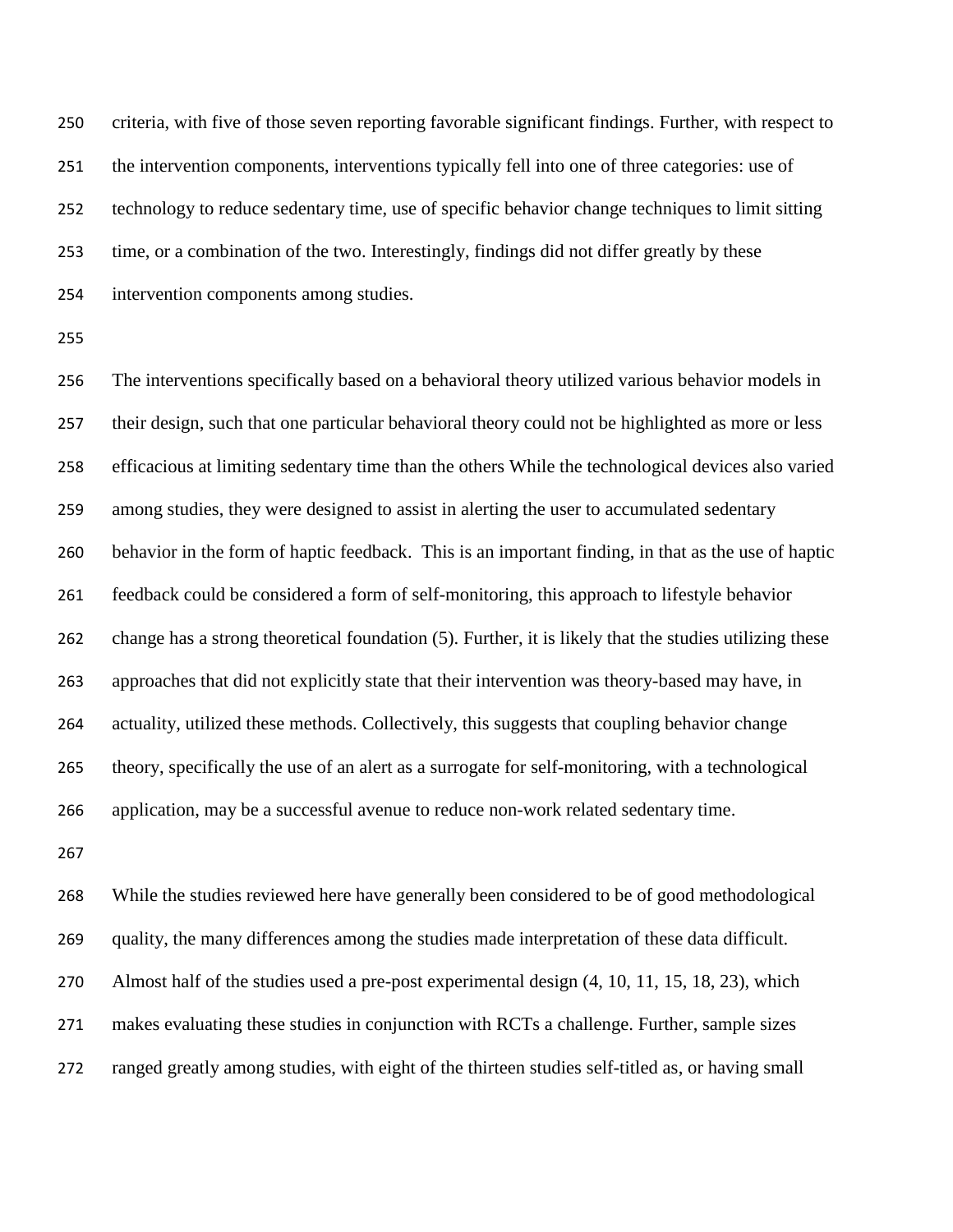273 enough sample sizes  $(n<37)$  to be considered, pilot studies (Table 1). Of those, two studies reported findings on ten subjects or fewer (14, 23). To get a true idea of which intervention designs have the greatest potential, more work is warranted with appropriately powered samples. Additionally, the samples within these studies varied in age range and health status. While findings across studies are encouraging in that they suggest these interventions might be appropriate across varying populations, it adds to the challenge of highlighting the most appropriate intervention approach to limit sedentary behavior.

 The duration of the intervention also widely differed among studies. One study conducted a single 1-hour session (17), four studies reported an intervention of only one week (11, 14, 15, 18), while others reported interventions as long as twelve months (3). While new literature suggests that there is considerable variation in the amount of time necessary to change behavior, successful habit formation likely occurs on the scale of weeks to months rather than days (12). Further, only one study (9) reported follow-up time points to attempt to measure if the potential change in behavior was maintained over time. While findings presented by the studies of shorter duration are comparable to those of longer duration, the varying degree of time spent in these interventions, the lack of follow-up data in the majority of studies, along with the differences in approach and mode of delivery, suggest that more work is needed to further identify the most promising duration of a sedentary behavior intervention.

 There were also limitations in the analysis of the included studies. The majority of studies assembled here utilized objective measures of sedentary behavior, which are favorable to the often under-estimated self-report of sedentary time (2). However, the tools used in collecting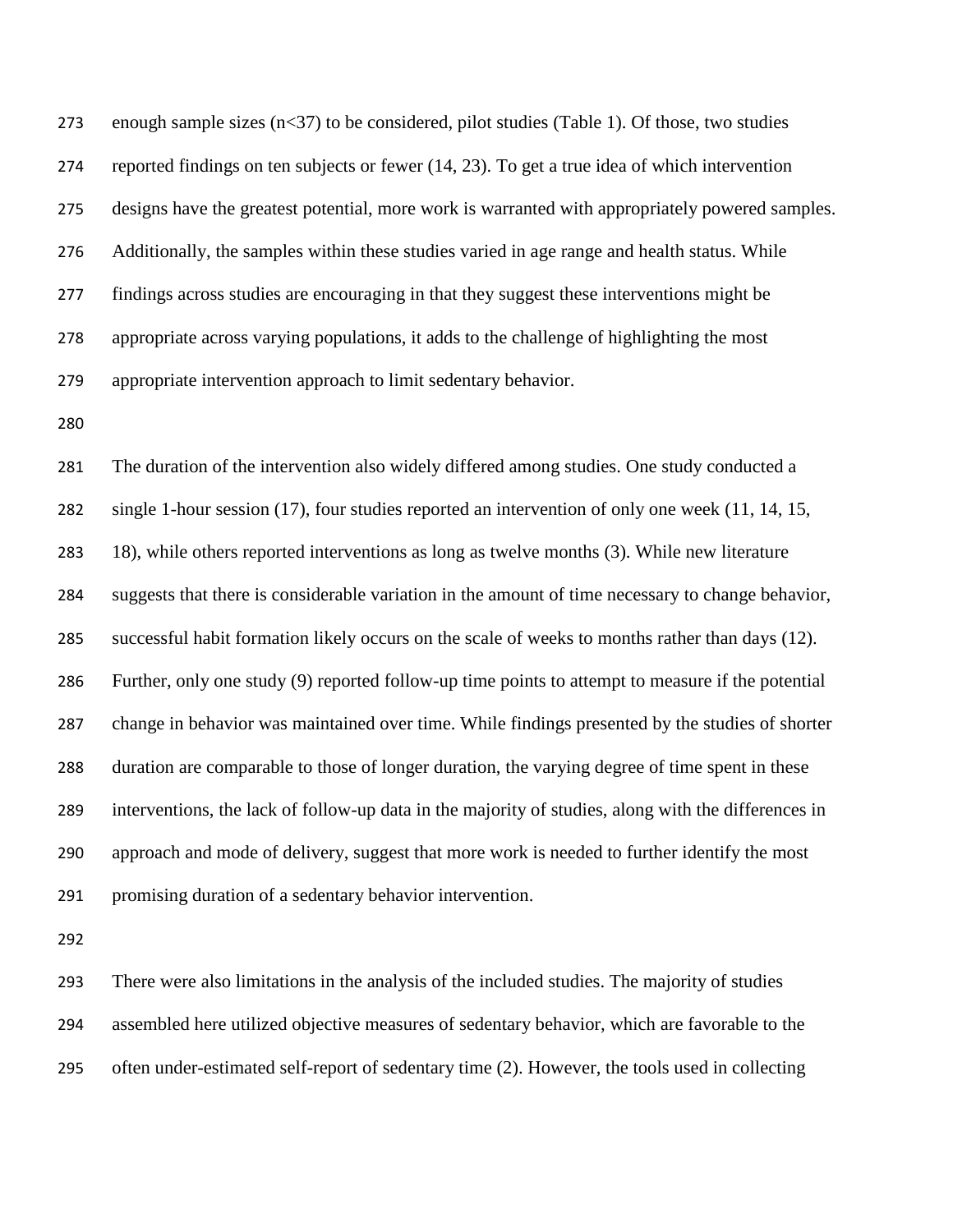these data (ActiGraph, ActivPAL, Sensewear Arm bands) differed among studies. Future reviews comparing data collected from the same measure will help generate a greater consensus with respect to best practices of sedentary interventions. Also of note, few studies utilized an intent-to-treat analysis (n=4), which could lead to a potentially biased estimate of the treatment effect. Future studies should be mindful with regards to analysis strategies to shed light on true efficacy practices.

 Finally, it is important to note that this review is not without limitations. As stated previously, due to the diversity of the study designs, participants, and intervention techniques, we were unable to conduct a meta-analysis, which would have furthered our understanding regarding the magnitude of the effect of these interventions, Specifically, as there were few interventions dedicated to focusing on specifically lessening sedentary time versus increasing physical activity while also not focusing on sedentary reductions in the workplace, we chose to include all studies meeting our robust criteria in which to get a full snapshot of these practices. Unfortunately, the various study designs, having included both randomized control trials and non-randomized trials, as well as pilot studies and fully powered studies, hinder our ability to quantify and describe the efficacy and effectiveness across trials. Due to these limitations, while our findings were encouraging, more work is necessary to further describe these outcomes.

### **Future Directions**

While preliminary findings that non-worksite sedentary interventions appear to be both feasible

and efficacious in the short-term are encouraging, much work remains to further our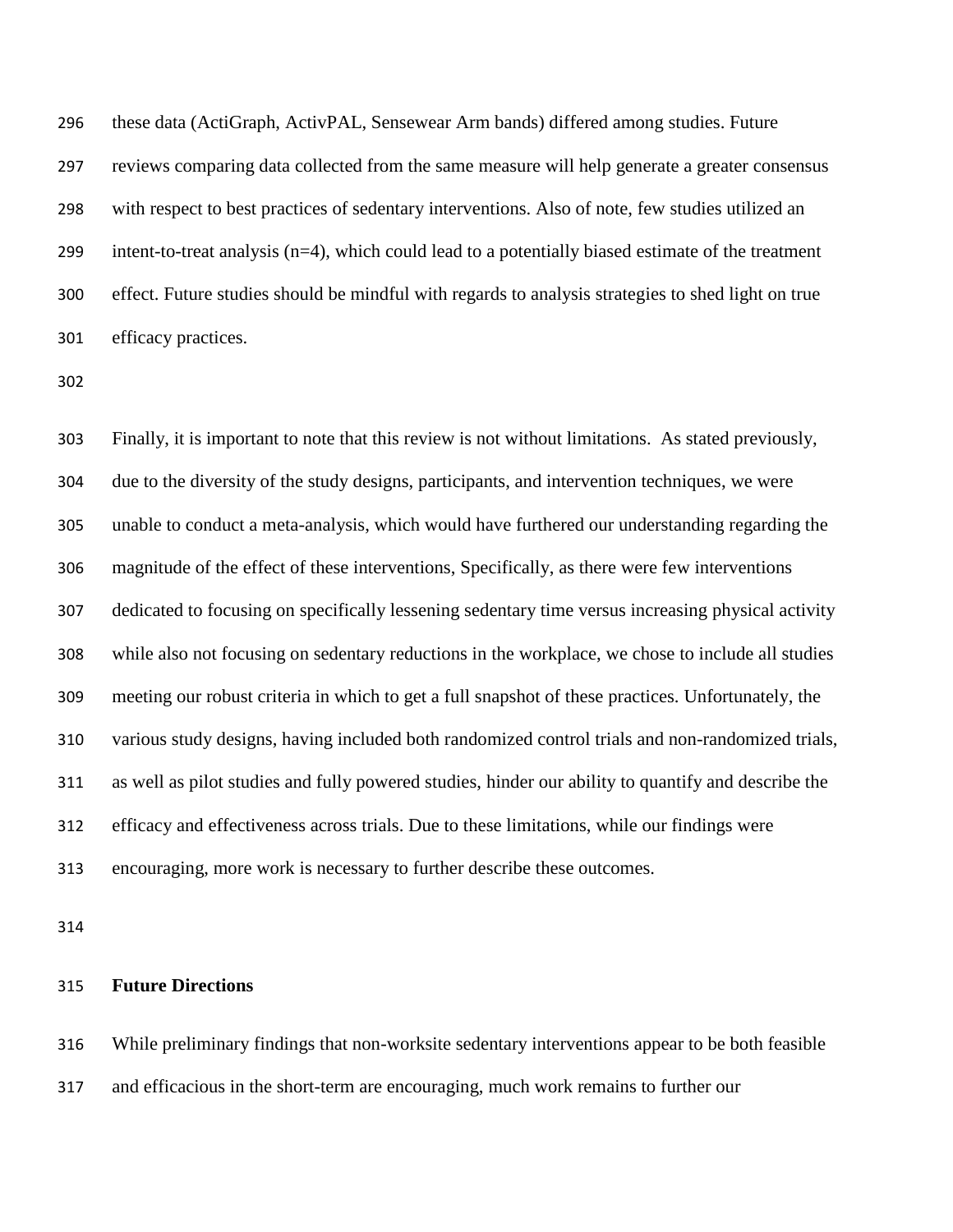understanding of this topic. Larger, appropriately-powered trials are needed to test these interventions and give us a better idea as to how efficacious and effective these interventions might be. Further, longer duration interventions, as well as a period of follow-up, are strongly needed in order to examine true behavior change. It is imperative that we evaluate the long-term success of these interventions to discover if individuals adopt and maintain these behaviors or if they revert back to previous sedentary patterns post-intervention.

 Not only do we require further work to provide necessary information regarding the efficacy of these interventions, but also studies to provide evidence on the appropriate "dose" of sedentary reduction or number of breaks (and timing of these breaks) to optimize health benefits. While observational, prospective trials continue to support a dose-response relationship between sedentary behavior and health, using these data to inform future interventions such that recommended doses of sedentary reduction are both optimized and comparable across studies is warranted.

 More work is needed to assess the appropriate intervention strategies for particular populations. The populations investigated in this review varied from young to older adults and included both healthy and populations with defined comorbidities, including those identified as overweight, obese, and/or those who had diabetes. It is possible that different interventions will be more effective in specific populations depending on how and when they incorporate techniques to lessen sedentary time. For example, younger adults may be more amenable to a sitting time prescription in which total duration of sitting is reduced whereas older adults could experience greater success with an intervention that focused on increasing the frequency of standing breaks.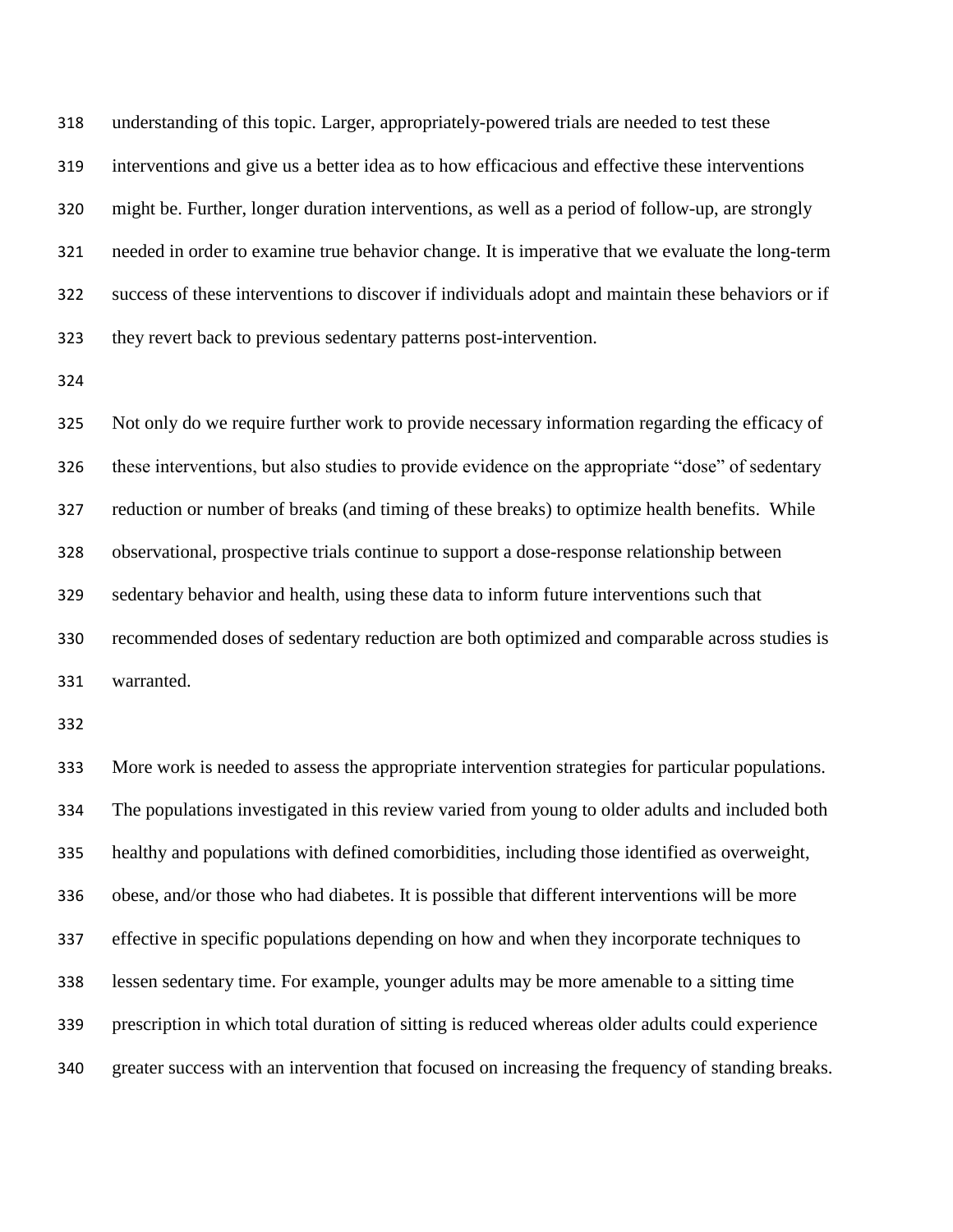Further, younger adults may be more amenable to technology-based interventions than their older counterparts. The ability to tailor intervention prescriptions to specific populations is likely to increase the effectiveness of the interventions.

 As these interventions appear to be efficacious and favorable, there is a need for effectiveness studies that delineate their effects on objective markers of health. Mounting evidence suggests that there is increased cardio-metabolic risk associated with time spent sedentary. Physiological biomarkers can give us great insight into the mechanism by which limiting sedentary behavior is beneficial to health, especially in those with chronic disease, such as Type II diabetes or cancer. Greater understanding of the physiologic link between sedentary time and these health outcomes can help to shape future interventions.

### **Conclusions**

 In this first systematic review of interventions specifically designed to decrease sedentary time that are not limited to the workplace, our findings suggest that interventions to reduce sedentary time and/or increase breaks in long, interrupted periods of sedentary time show promise. As a whole, these interventions are feasible, acceptable, and generally efficacious, at least in the short term. However, due to the small body of evidence and the disparate nature of these works, our ability to make overarching statements regarding "best practices" at this time is not supported. Well-controlled trials of longer duration with larger samples, using theoretically-based interventions with consistent goals or prescriptions for limiting sedentary time and similar methods of measuring sedentary behavior are strongly warranted.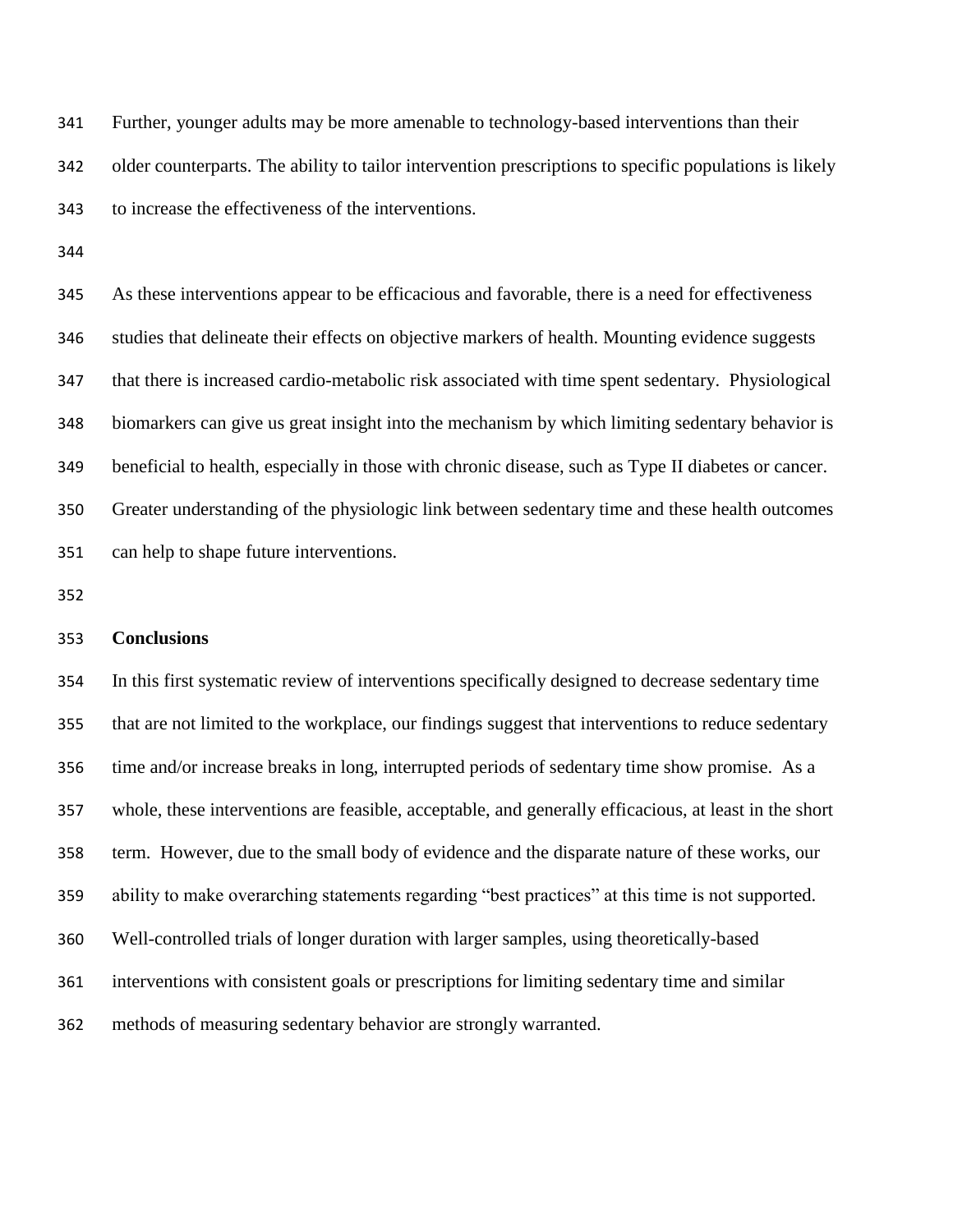| 363                      |     | References                                                                                                                                                                                                                                             |
|--------------------------|-----|--------------------------------------------------------------------------------------------------------------------------------------------------------------------------------------------------------------------------------------------------------|
| 364<br>365<br>366<br>367 | 1.  | Aadahl M, Linneberg A, Moller TC et al. Motivational counseling to reduce sitting time:<br>A community-based randomized controlled trial in adults. Am J Prev Med.<br>2014;47(5):576-86.                                                               |
| 368<br>369<br>370        | 2.  | Atkin AJ, Gorely T, Clemes SA et al. Methods of measurement in epidemiology:<br>Sedentary behaviour. Int J Epidemiol. 2012;41(5):1460-71.                                                                                                              |
| 371<br>372<br>373<br>374 | 3.  | Biddle SJ, Edwardson CL, Wilmot EG et al. A randomised controlled trial to reduce<br>sedentary time in young adults at risk of type 2 diabetes mellitus: Project STAND<br>(sedentary time and diabetes). PLoS One. 2015;10(12):e0143398.               |
| 375<br>376<br>377        | 4.  | Bond DS, Thomas JG, Raynor HA et al. B-MOBILE--a smartphone-based intervention to<br>reduce sedentary time in overweight/obese individuals: A within-subjects experimental<br>trial. PLoS One. 2014;9(6):e100821.                                      |
| 378<br>379<br>380<br>381 | 5.  | Burke LE, Wang J, Sevick MA. Self-monitoring in weight loss: A systematic review of<br>the literature. $JAm Diet Assoc. 2011;111(1):92-102$ .                                                                                                          |
| 382<br>383<br>384        | 6.  | Cart LRSM. Letter to the editor: Standardized use of the terms "sedentary" and<br>"sedentary behaviours". 2012.                                                                                                                                        |
| 385<br>386<br>387        | 7.  | Chau JY, der Ploeg HP, van Uffelen JG et al. Are workplace interventions to reduce<br>sitting effective? A systematic review. Prev Med. 2010;51(5):352-6.                                                                                              |
| 388<br>389<br>390        | 8.  | Dunstan DW, Howard B, Healy GN, Owen N. Too much sitting--a health hazard.<br>Diabetes Res Clin Pract. 2012;97(3):368-76.                                                                                                                              |
| 391<br>392<br>393<br>394 | 9.  | Ellingson LD, Meyer, Jacob D., and Cook, Dane B. Wearable technology reduces<br>prolonged bouts of sedentary behavior. Translational Journal of the American College of<br>Sports Medicine. 2016;1.(2):10-7.                                           |
| 395<br>396<br>397<br>398 | 10. | Fitzsimons CF, Kirk A, Baker G, Michie F, Kane C, Mutrie N. Using an individualised<br>consultation and activPAL feedback to reduce sedentary time in older Scottish adults:<br>results of a feasibility and pilot study. Prev Med. 2013;57(5):718-20. |
| 399<br>400<br>401        | 11. | Gardiner PA, Eakin EG, Healy GN, Owen N. Feasibility of reducing older adults'<br>sedentary time. American Journal of Preventive Medicine. 2011;41(2):174-7.                                                                                           |
| 402<br>403<br>404        | 12. | Gardner B, Lally P, Wardle J. Making health habitual: the psychology of 'habit-<br>formation' and general practice. Br J Gen Pract. 2012;62(605):664-6.                                                                                                |
| 405<br>406<br>407        | 13. | Gardner B, Smith L, Lorencatto F, Hamer M, Biddle SJ. How to reduce sitting time? A<br>review of behaviour change strategies used in sedentary behaviour reduction<br>interventions among adults. Health Psycol Rev. 2015;10(1):89-112.                |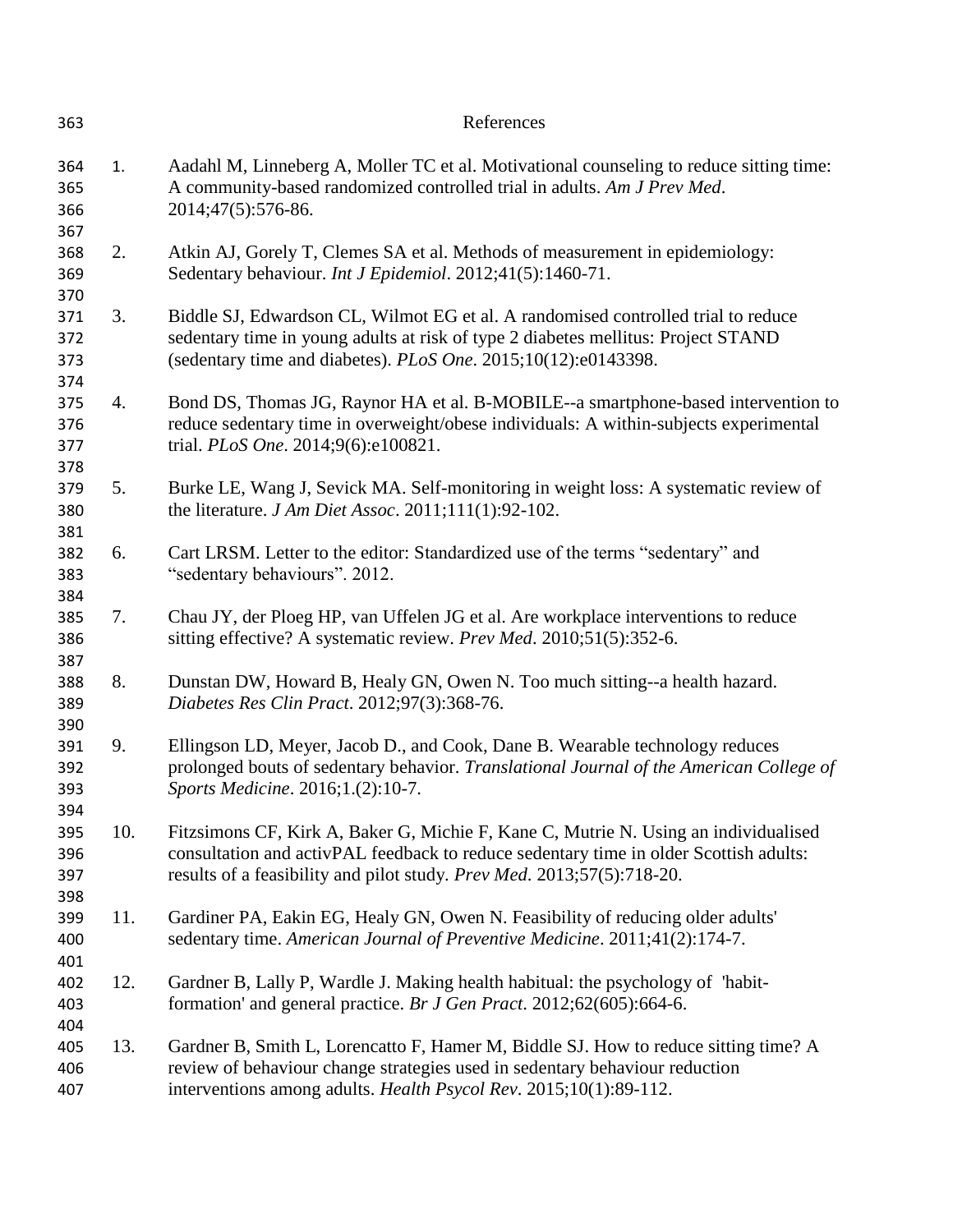| 408 |     |                                                                                            |
|-----|-----|--------------------------------------------------------------------------------------------|
| 409 | 14. | Judice PB, Hamilton MT, Sardinha LB, Silva AM. Randomized controlled pilot of an           |
| 410 |     | intervention to reduce and break-up overweight/obese adults' overall sitting-time. Trials. |
| 411 |     | 2015;16:490.                                                                               |
| 412 |     |                                                                                            |
| 413 | 15. | Kendzor DE, Shuval K, Gabriel KP et al. Impact of a mobile phone intervention to           |
| 414 |     | reduce sedentary behavior in a community sample of adults: A quasi-experimental            |
| 415 |     | evaluation. J Med Internet Res. 2016;18(1):e19.                                            |
| 416 |     |                                                                                            |
| 417 | 16. | Kerr J, Takemoto M, Bolling K et al. Two-arm randomized pilot intervention trial to        |
| 418 |     | decrease sitting time and increase sit-to-stand transitions in working and non-working     |
| 419 |     | older adults. PLoS One. 2016;11(1):e0145427.                                               |
| 420 |     |                                                                                            |
| 421 | 17. | Lang JJ, McNeil J, Tremblay MS, Saunders TJ. Sit less, stand more: A randomized point-     |
| 422 |     | of-decision prompt intervention to reduce sedentary time. Prev Med. 2015;73:67-9.          |
| 423 |     |                                                                                            |
| 424 | 18. | Lewis LK, Rowlands AV, Gardiner PA, Standage M, English C, Olds T. Small Steps:            |
| 425 |     | Preliminary effectiveness and feasibility of an incremental goal-setting intervention to   |
| 426 |     | reduce sitting time in older adults. Maturitas. 2016;85:64-70.                             |
| 427 |     |                                                                                            |
| 428 | 19. | Martin A, Fitzsimons C, Jepson R et al. Interventions with potential to reduce sedentary   |
| 429 |     | time in adults: Systematic review and meta-analysis. Br J Sports Med. 2015;49(16):1056-    |
| 430 |     | 63.                                                                                        |
| 431 |     |                                                                                            |
| 432 | 20. | Matthews CE, Chen KY, Freedson PS et al. Amount of time spent in sedentary behaviors       |
| 433 |     | in the United States, 2003–2004. American Journal of Epidemiology. 2008;167(7):875-        |
| 434 |     | 81.                                                                                        |
| 435 |     |                                                                                            |
| 436 | 21. | Moher D, Liberati A, Tetzlaff J, Altman DG. Preferred reporting items for systematic       |
| 437 |     | reviews and meta-analyses: the PRISMA statement. Int J Surg. 2010;8(5):336-41.             |
| 438 |     |                                                                                            |
| 439 | 22. | Otten JJ, Jones KE, Littenberg B, Harvey-Berino J. Effects of television viewing           |
| 440 |     | reduction on energy intake and expenditure in overweight and obese adults: A               |
| 441 |     | randomized controlled trial. Archives of Internal Medicine. 2009;169(22):2109.             |
| 442 |     |                                                                                            |
| 443 | 23. | Pellegrini CA, Hoffman SA, Daly ER, Murillo M, Iakovlev G, Spring B. Acceptability of      |
| 444 |     | smartphone technology to interrupt sedentary time in adults with diabetes. Transl Behav    |
| 445 |     | Med. 2015;5(3):307-14.                                                                     |
| 446 |     |                                                                                            |
| 447 | 24. | Physical Activity Guidelines Advisory C. Physical activity guidelines advisory             |
| 448 |     | committee report, 2008. Washington, DC: US Department of Health and Human                  |
| 449 |     | Services.2008.                                                                             |
| 450 |     |                                                                                            |
| 451 | 25. | Prince SA, Saunders TJ, Gretsy K, et al. A comparison of the effectiveness of physical     |
| 452 |     | activity and sedentary behaviour interventions in reducing sedentary time in adults: A     |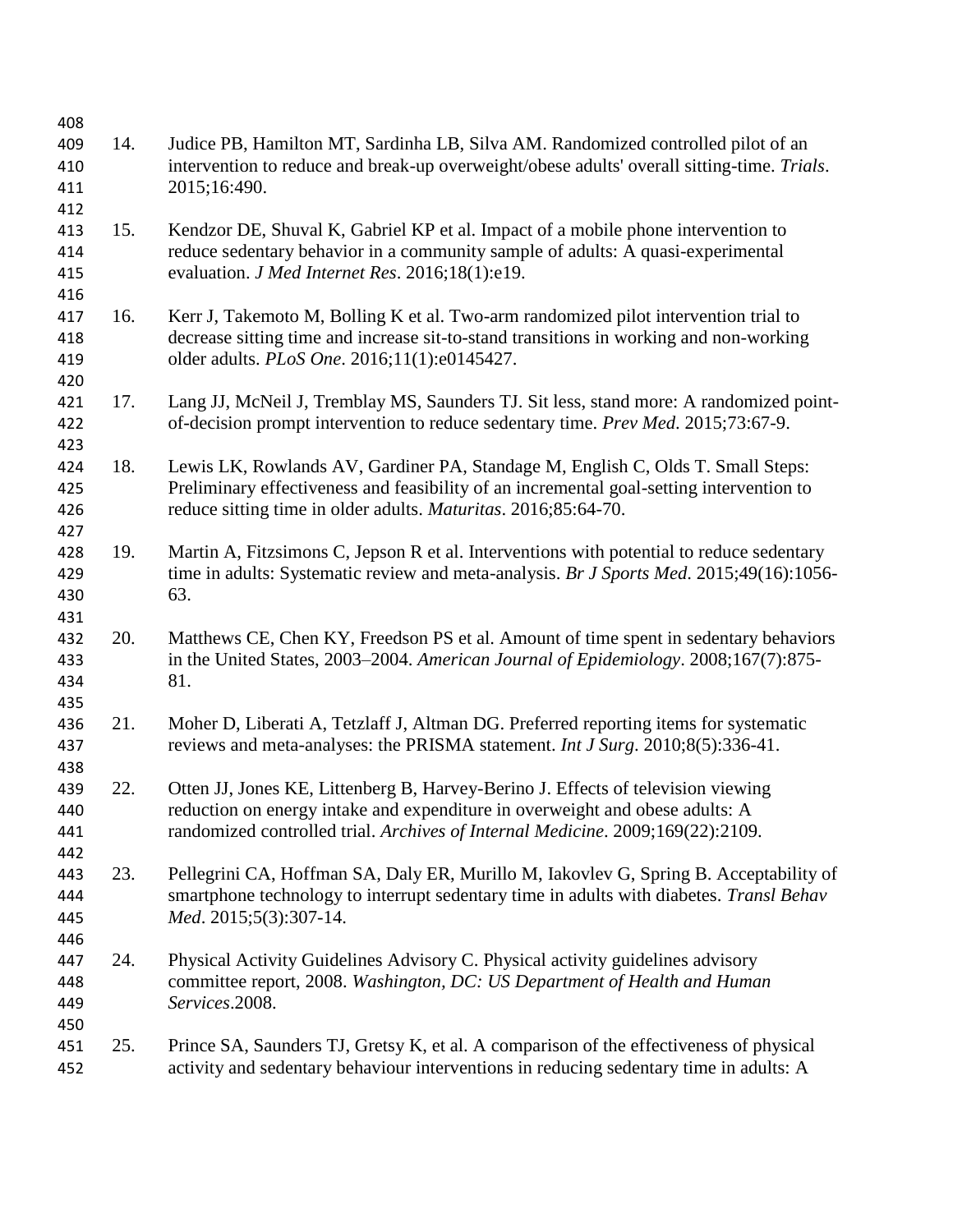| 453 |     | systematic review and meta-analysis of controlled trials. Obesity Reviews.              |
|-----|-----|-----------------------------------------------------------------------------------------|
| 454 |     | 2014;15(11):905-19.                                                                     |
| 455 |     |                                                                                         |
| 456 | 26. | Shrestha N, Kukkonen-Harjula KT, Verbeek JH, Ijaz S, Hermans V, Bhaumik S.              |
| 457 |     | Workplace interventions for reducing sitting at work. Cochrane Database Syst Rev.       |
| 458 |     | 2016;3:Cd010912.                                                                        |
| 459 |     |                                                                                         |
| 460 | 27. | Teychenne M, Ball K, Salmon J. Sedentary behavior and depression among adults: A        |
| 461 |     | review. Int J Behav Med. 2010;17(4):246-54.                                             |
| 462 |     |                                                                                         |
| 463 | 28. | Teychenne M, Costigan SA, Parker K. The association between sedentary behaviour and     |
| 464 |     | risk of anxiety: A systematic review. BMC Public Health. 2015;15:513.                   |
| 465 |     |                                                                                         |
| 466 | 29. | Thorp AA, Owen N, Neuhaus M, Dunstan DW. Sedentary behaviors and subsequent             |
| 467 |     | health outcomes in adults: A systematic review of longitudinal studies, 1996-2011.      |
| 468 |     | American Journal of Preventive Medicine. 2011;41(2):207-15.                             |
| 469 |     |                                                                                         |
| 470 | 30. | Verhagen AP, de Vet HC, de Bie RA et al. The Delphi list: A criteria list for quality   |
| 471 |     | assessment of randomized clinical trials for conducting systematic reviews developed by |
| 472 |     | Delphi consensus. J Clin Epidemiol. 1998;51(12):1235-41.                                |
| 473 |     |                                                                                         |
|     |     |                                                                                         |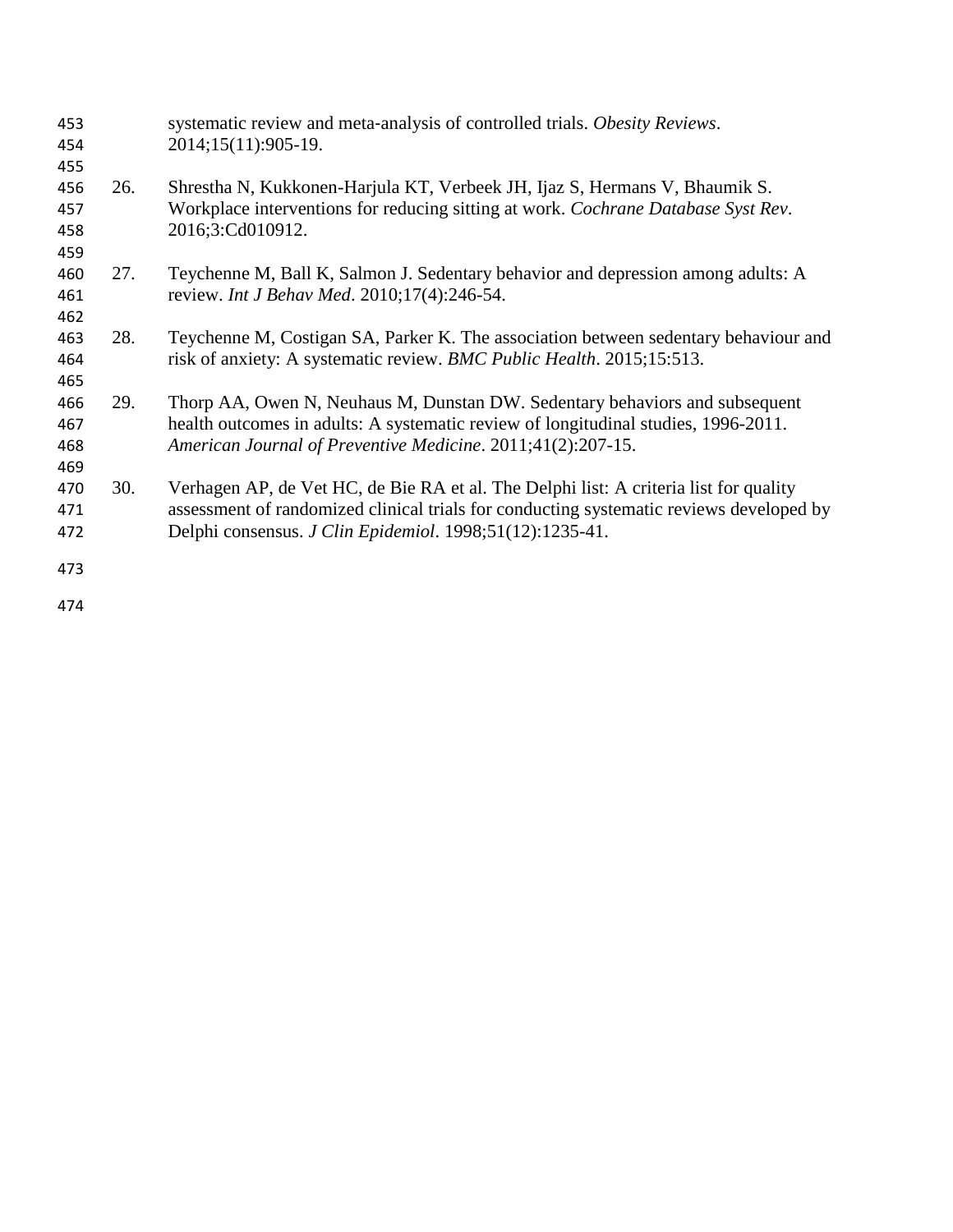| 475                      | Appendix I (Supplemental Content)                                                                                                                                                                                                                                                                                                                  |  |  |  |  |  |  |  |
|--------------------------|----------------------------------------------------------------------------------------------------------------------------------------------------------------------------------------------------------------------------------------------------------------------------------------------------------------------------------------------------|--|--|--|--|--|--|--|
| 476                      |                                                                                                                                                                                                                                                                                                                                                    |  |  |  |  |  |  |  |
| 477                      | Complete search terms used for each database:                                                                                                                                                                                                                                                                                                      |  |  |  |  |  |  |  |
| 478                      | PubMed: 3684 total studies identified                                                                                                                                                                                                                                                                                                              |  |  |  |  |  |  |  |
| 479<br>480<br>481        | (Intervention* or interference* or intercession* or mediation* or arbitration*) and (sedentary or<br>"sedentary behavior" or "sedentary lifestyle") and (behavior* or behavior* or reaction* or<br>"behavior* therap*" or "behaviour* therap*" or "health behavior*" or "health behavior*")                                                        |  |  |  |  |  |  |  |
| 482                      | Yield: 824 studies                                                                                                                                                                                                                                                                                                                                 |  |  |  |  |  |  |  |
| 483                      |                                                                                                                                                                                                                                                                                                                                                    |  |  |  |  |  |  |  |
| 484                      | ("Sedentary Lifestyle"[Mesh]) AND "Adult"[Mesh]                                                                                                                                                                                                                                                                                                    |  |  |  |  |  |  |  |
| 485                      | Yield: 2504 studies                                                                                                                                                                                                                                                                                                                                |  |  |  |  |  |  |  |
| 486                      |                                                                                                                                                                                                                                                                                                                                                    |  |  |  |  |  |  |  |
| 487<br>488<br>489<br>490 | ("Sedentary Lifestyle"[Mesh]) AND "Adult"[Mesh] AND (Intervention* or interference* or<br>intercession* or mediation* or arbitration*) and (sedentary or "sedentary behavior" or "sedentary<br>lifestyle") and (behavior* or behavior* or reaction* or "behavior* therap*" or "behaviour*<br>therap*" or "health behavior*" or "health behavior*") |  |  |  |  |  |  |  |
| 491                      | Yield: 356 studies                                                                                                                                                                                                                                                                                                                                 |  |  |  |  |  |  |  |
| 492                      |                                                                                                                                                                                                                                                                                                                                                    |  |  |  |  |  |  |  |
| 493                      | Web of Science: 2044 total studies identified                                                                                                                                                                                                                                                                                                      |  |  |  |  |  |  |  |
| 494<br>495<br>496        | (Intervention* or interference* or intercession* or mediation* or arbitration*) and (sedentary or<br>"sedentary behavior" or "sedentary lifestyle") and (behavior* or behavior* or reaction* or<br>"behavior* therap*" or "behaviour* therap*" or "health behavior*" or "health behavior*")                                                        |  |  |  |  |  |  |  |
| 497                      | Yield: 2,044 studies                                                                                                                                                                                                                                                                                                                               |  |  |  |  |  |  |  |
| 498                      |                                                                                                                                                                                                                                                                                                                                                    |  |  |  |  |  |  |  |
| 499                      | PsycINFO: 579 total studies identified                                                                                                                                                                                                                                                                                                             |  |  |  |  |  |  |  |
| 500<br>501<br>502        | (Intervention* or interference* or intercession* or mediation* or arbitration*) and (sedentary or<br>"sedentary behavior" or "sedentary lifestyle") and (behavior* or behavior* or reaction* or<br>"behavior* therap*" or "behaviour* therap*" or "health behavior*" or "health behavior*")                                                        |  |  |  |  |  |  |  |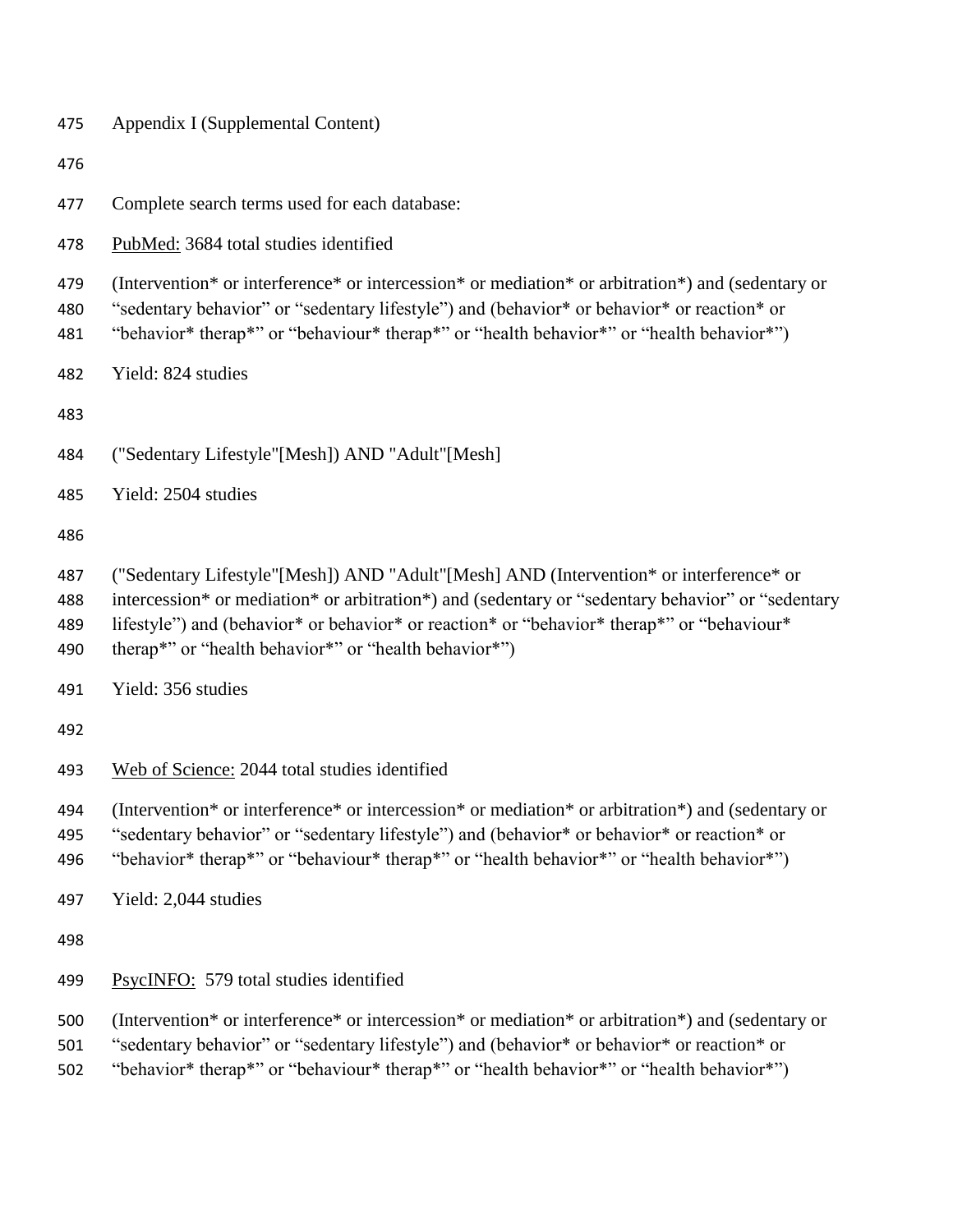- Yield: 579 studies
- 
- Sports Discus: 432 total studies identified
- (Intervention\* or interference\* or intercession\* or mediation\* or arbitration\*) and (sedentary or
- "sedentary behavior" or "sedentary lifestyle") and (behavior\* or behavior\* or reaction\* or
- "behavior\* therap\*" or "behaviour\* therap\*" or "health behavior\*" or "health behavior\*")
- Yield: 432 studies
- 
-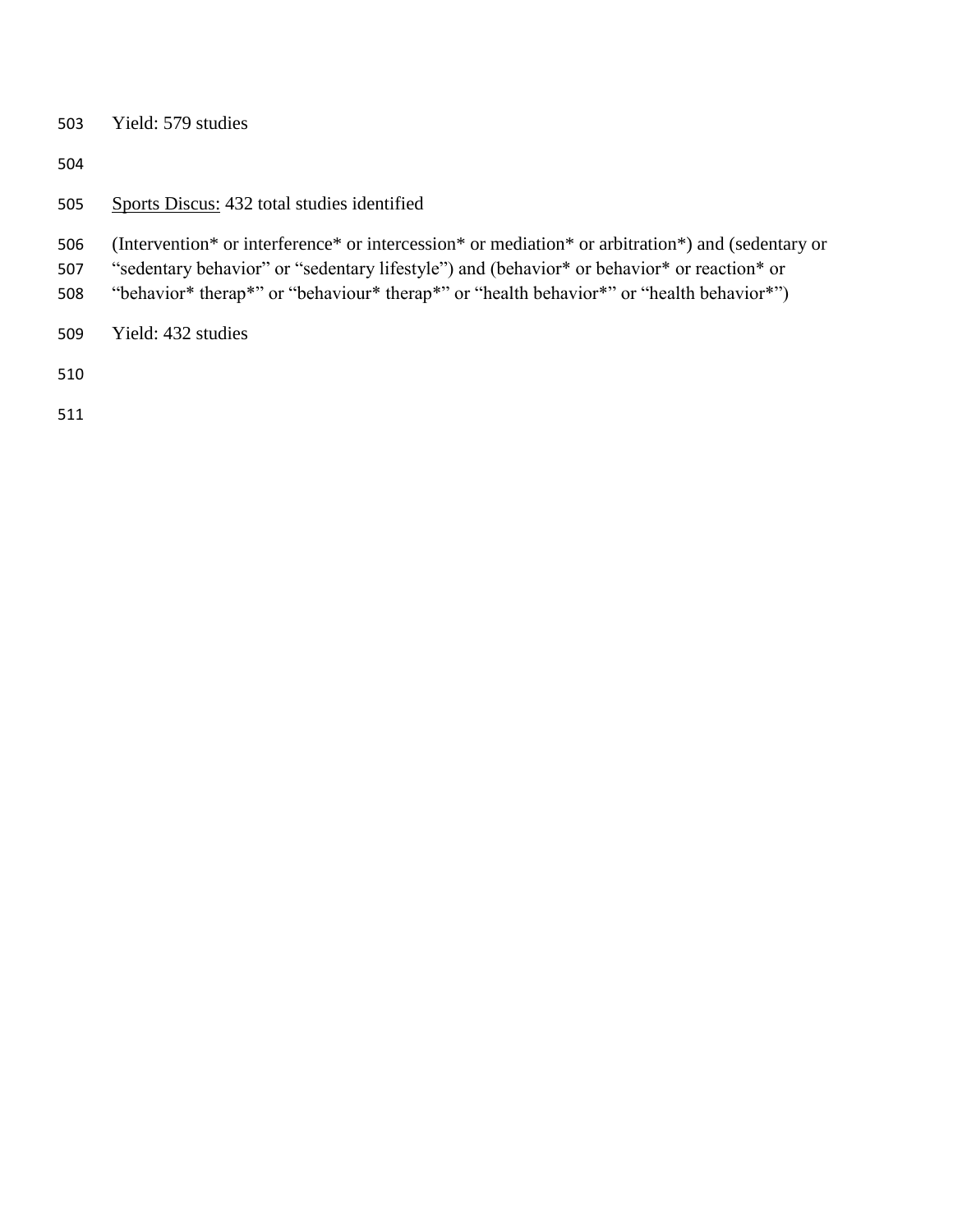| 512 | <b>Figure Captions</b>                                             |
|-----|--------------------------------------------------------------------|
| 513 | Figure 1. Flow diagram of search results and reasons for exclusion |
| 514 |                                                                    |
| 515 |                                                                    |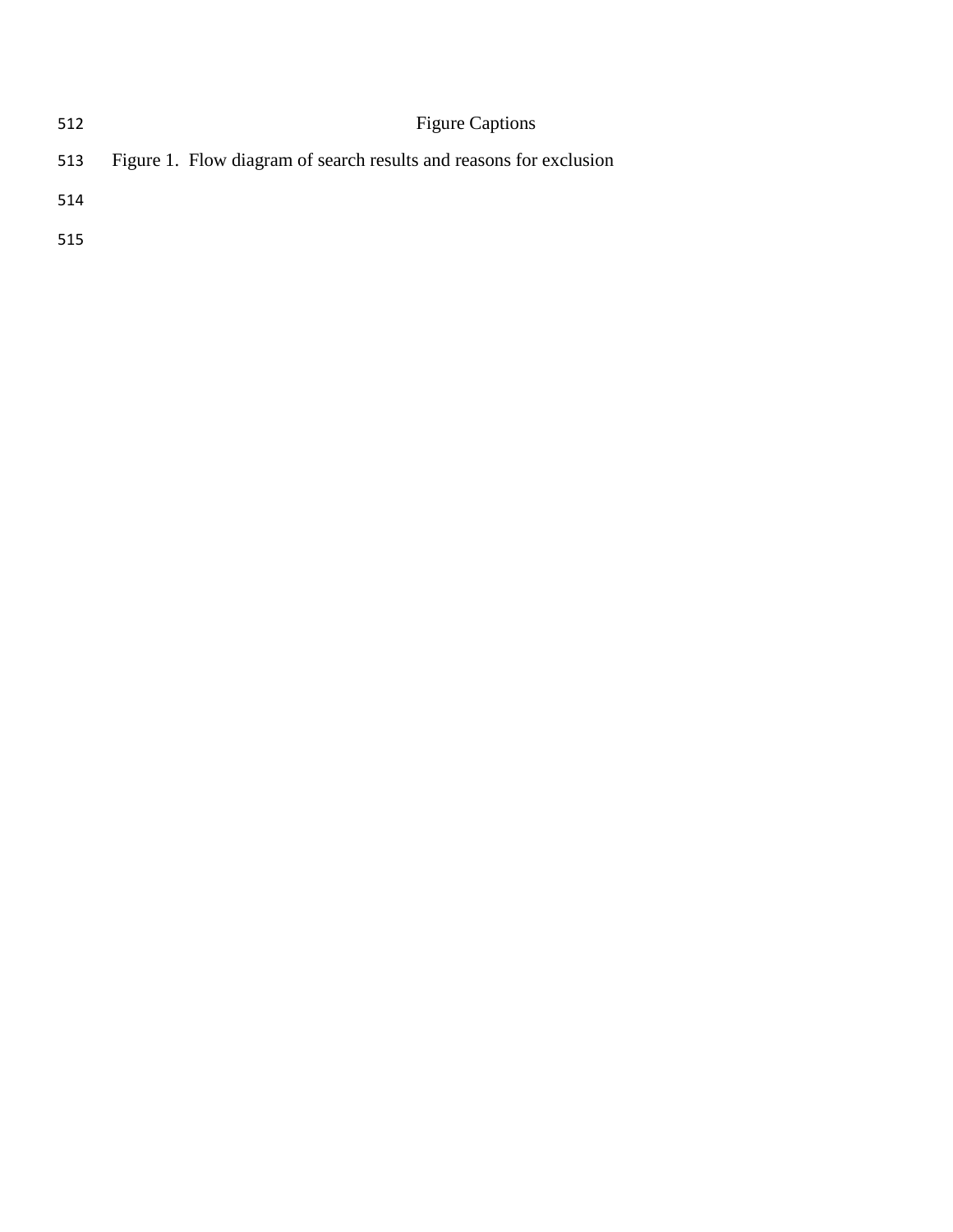| <b>Study</b>       | $\mathbf n$ | <b>Study</b><br>Population                                                                                   | <b>Mean Age</b><br>(SD);<br>Percent<br>Female | <b>Intervention</b>                                                                                                   | <b>Study</b><br><b>Design</b> | Duration/<br><b>Follow-up</b><br><b>Period</b> | <b>Measure of</b><br><b>Sedentary</b><br><b>Time</b> | <b>Behavioral</b><br>Theory Used*                                                                         | <b>Tech Component of</b><br><b>Intervention</b>                            |
|--------------------|-------------|--------------------------------------------------------------------------------------------------------------|-----------------------------------------------|-----------------------------------------------------------------------------------------------------------------------|-------------------------------|------------------------------------------------|------------------------------------------------------|-----------------------------------------------------------------------------------------------------------|----------------------------------------------------------------------------|
| Otten $(22)$       | 36          | Overweight or<br>obese adults <sup>+</sup>                                                                   | 42.6<br>$(\pm 13.3);$<br>69%                  | Reduce TV time via<br>electronic lockout<br>system                                                                    | <b>RCT</b>                    | 3 weeks/<br>N/A                                | Sensewear<br>armband                                 | N/A                                                                                                       | TV lockout system                                                          |
| Gardiner<br>(11)   | 59          | <b>Healthy Older</b><br>adults $(\geq 60 \text{ yrs})$                                                       | 74.3 $(\pm 9.3)$ ;<br>75%                     | Reduce sedentary<br>time via goal<br>setting/education, etc.                                                          | Pre-Post                      | 7 days/<br>N/A                                 | Actigraph                                            | Social cognitive<br>theory, behavioral<br>choice theory                                                   | Review of<br>accelerometer-assessed<br>sedentary time from<br>previous day |
| Fitzsimons<br>(10) | 24          | Healthy Older<br>Adults $(\geq 60 \text{ yrs})$                                                              | 68.0 $(\pm 6)$ ;<br>42%                       | Reduce sedentary<br>time via<br>education/Behavior<br><b>Change Techniques</b>                                        | Pre-Post                      | 24 days/<br>N/A/                               | ActivPAL                                             | Ecological model<br>+ "successful<br><b>Behavior Change</b><br>Techniques"                                | Incorporated visual<br>sedentary time feedback<br>from ActivPAL            |
| Aadahl (1)         | 166         | Healthy adults<br>(Health2010<br>participants)                                                               | 52.0<br>$(\pm 14.1);$<br>53%                  | Reduce sedentary<br>time via motivational<br>counseling                                                               | <b>RCT</b>                    | 6 months<br>$(4 \text{ visits})$ /<br>N/A      | ActivPAL                                             | <b>Behavioral Choice</b><br>Theory (goal-<br>setting, self-<br>efficacy,<br>Motivational<br>Interviewing) | N/A                                                                        |
| Bond $(4)$         | 30          | Overweight or<br>obese adults $\dagger$                                                                      | 47.5<br>$(\pm 13.5);$<br>83%                  | Reduce sedentary<br>time via real-time<br>smartphone feedback,<br>prompting, goal-<br>setting; 3 strategies<br>tested | Pre-Post                      | 4 weeks/<br>N/A                                | Sensewear<br>Mini armband                            | N/A                                                                                                       | Smartphone app with<br>onboard accelerometer                               |
| Biddle (3)         | 187         | Overweight or<br>obese young<br>adults (18-40)<br>yrs) $w/$ >1<br>additional risk<br>factor for DM $\dagger$ | 32.8 $(\pm 5.6)$ ;<br>69%                     | Education workshop,<br>self-monitoring tool<br>(Gruve), motivational<br>call                                          | <b>RCT</b>                    | 12 months/<br>N/A                              | Actigraph $\&$<br>ActivPAL                           | N/A                                                                                                       | Self-monitoring<br>wearable device<br>(Gruve)                              |

**Table 1. Study characteristics of non-worksite based interventions to reduce sedentary behavior**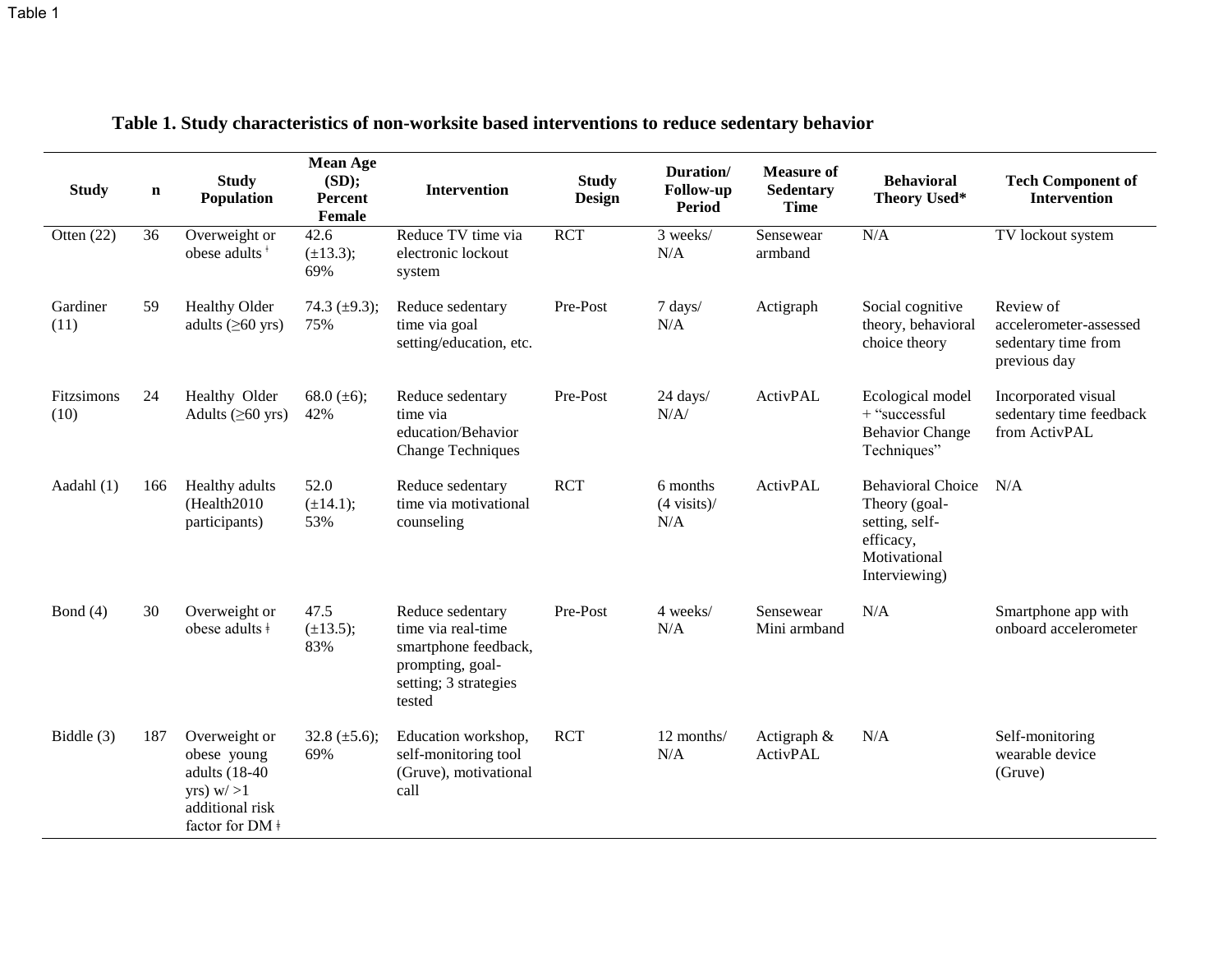| Judice $(14)$      | 10  | Overweight or<br>obese employed<br>adults $\dagger$    | 50.4<br>$(\pm 11.5);$<br>50% | Education, goal<br>setting, pedometer,<br>PC screen prompts                                                                                                                                                         | Cross-over<br><b>RCT</b>                     | 1 week/<br>N/A              | Actigraph &<br>ActivPAL                                    | N/A                                                                                             | Pedometer; PC-based<br>screen prompt                                                                                              |
|--------------------|-----|--------------------------------------------------------|------------------------------|---------------------------------------------------------------------------------------------------------------------------------------------------------------------------------------------------------------------|----------------------------------------------|-----------------------------|------------------------------------------------------------|-------------------------------------------------------------------------------------------------|-----------------------------------------------------------------------------------------------------------------------------------|
| Lang $(17)$        | 819 | <b>Adult PA</b><br>conference<br>attendees             | N/A; N/A                     | Point-of-decision-<br>prompt                                                                                                                                                                                        | <b>RCT</b>                                   | One hour<br>session/<br>N/A | Direct<br>observation                                      | N/A                                                                                             | N/A                                                                                                                               |
| Pellegrini<br>(23) | 9   | Adults $(21-70)$<br>yrs) w/DM                          | 53.1<br>$(\pm 10.7);$<br>77% | Smartphone<br>application w/haptic<br>feedback                                                                                                                                                                      | Pre-Post                                     | $1$ month/<br>N/A           | Actigraph $\&$<br>Shimmer                                  | N/A                                                                                             | Smartphone app (visual<br>and sensory feedback)<br>with separate wearable<br>accelerometer                                        |
| Ellingson<br>(9)   | 30  | Healthy young<br>adults $(18-26)$                      | $20.1 \ (\pm 1.5);$<br>50%   | Reduce sedentary<br>time w/real-time<br>feedback via wearable<br>technology                                                                                                                                         | RCT-pilot                                    | 5 Weeks/<br>4-weeks         | ActivPAL/<br>Sedentary<br><b>Behavior</b><br>Questionnaire | Habit Theory of<br><b>Behavior Change</b>                                                       | Haptic feedback from<br>ActivPAL                                                                                                  |
| Kendzor<br>(15)    | 215 | Healthy adults                                         | 43.9<br>$(\pm 12.9);$<br>68% | Educational materials/<br>Smartphone app w/<br>daily messages                                                                                                                                                       | Quasi-<br>Experimental<br>$(non-$<br>random) | 7 days/<br>N/A              | Actigraph $\&$<br><b>IPAQ</b>                              | N/A                                                                                             | Smartphone app w/<br>screen prompt                                                                                                |
| Kerr $(16)$        | 30  | Non-working<br>adults (50-70)<br>yrs)                  | 60.4 $(\pm 5.9)$ ;<br>73%    | Education, goal<br>setting, "choice of<br>other tools"                                                                                                                                                              | RCT-pilot                                    | 2 Weeks/<br>N/A             | ActivPAL                                                   | Multiple Behavior<br>Change strategies<br>(self-monitoring,<br>goal setting,<br>feedback, etc.) | Multiple: Smartphone<br>& PC app w/ prompt;<br>timers, watches, haptic<br>feedback, branded<br>bracelets, standing<br>desks, etc. |
| Lewis $(18)$       | 30  | Non-working<br>older adults<br>$(\geq 60 \text{ yrs})$ | 71.7 $(\pm 6.5)$ ;<br>63%    | 1-hr face-to-face<br>Education/goal setting<br>session<br>*While some of these interventions appear to be theoretically driven, there was no specific mention of behavioral theories. Thus, we did not want to make | Pre-post                                     | 7 days/<br>N/A              | ActivPAL                                                   | Self-<br>determination<br>Theory                                                                | N/A                                                                                                                               |

assumptions that these interventions were designed based on a particular behavioral theory. <sup>†</sup>Overweight/Obese participants = body mass index  $\geq$ 25kg/m<sup>2</sup>. Abbreviations: N/A = Not Applicable; RCT = Randomized Controlled Trial; SD = Standard Deviation; w/ = with.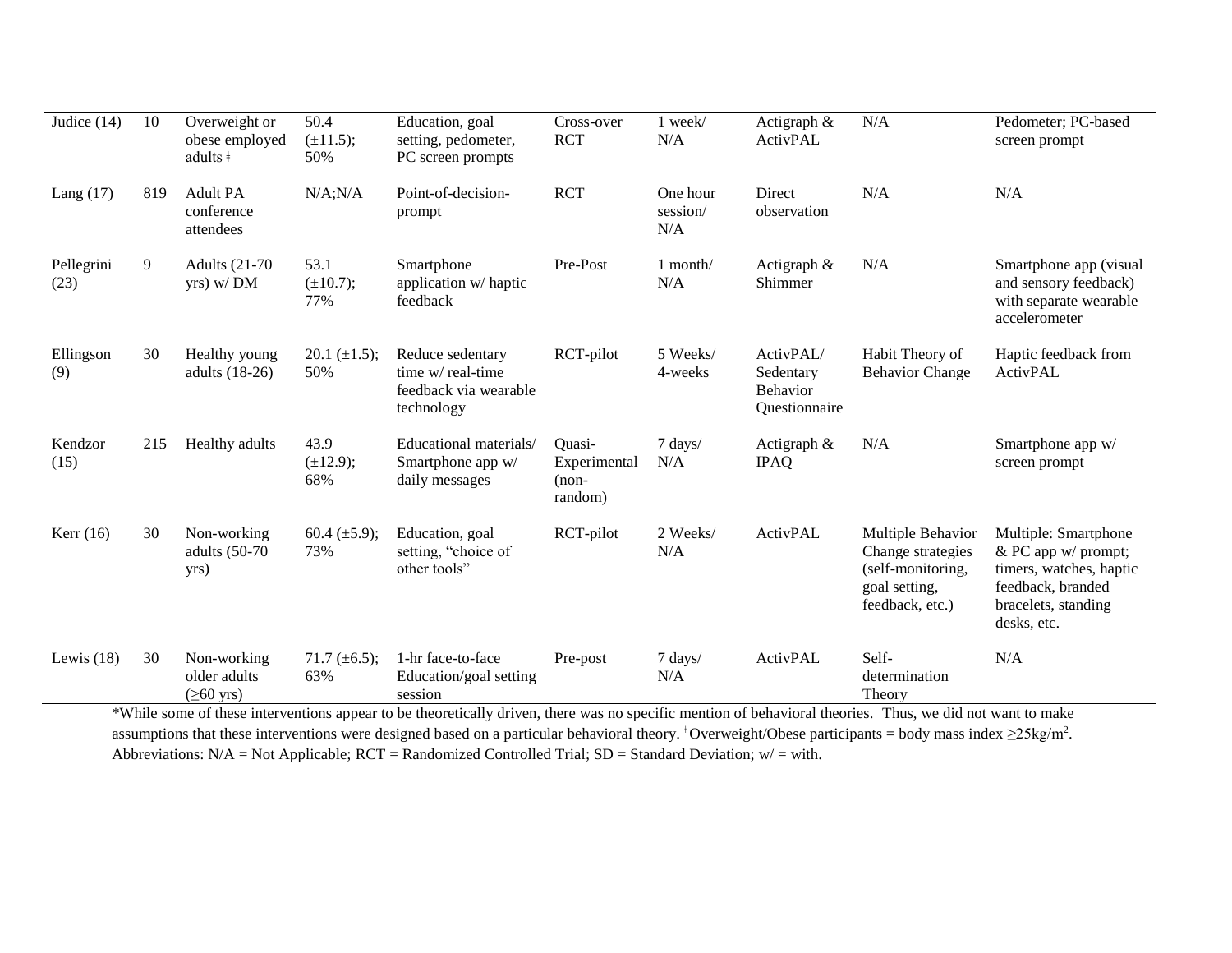|                |                                                                                                          | Otten                    | Aadahl         | <b>Biddle</b>  | Judice                   | Lang $(17)$              | Ellingson                | Kerr $(16)$    |
|----------------|----------------------------------------------------------------------------------------------------------|--------------------------|----------------|----------------|--------------------------|--------------------------|--------------------------|----------------|
| Criteria       |                                                                                                          | (22)                     | (1)            | (3)            | (14)                     |                          | (9)                      |                |
| 1a             | Was a method of<br>randomization<br>performed?                                                           | Yes                      | Yes            | Yes            | Yes                      | Yes                      | Yes                      | Yes            |
| 1 <sub>b</sub> | Was the treatment<br>allocation concealed?                                                               | Yes                      | Yes            | Yes            | $\overline{\cdot}$       | N <sub>o</sub>           | $\overline{\mathcal{L}}$ | Yes            |
| 2              | Were the groups similar<br>at baseline?                                                                  | Yes                      | Yes            | Yes            | N <sub>o</sub>           | $\ddot{?}$               | Yes                      | Yes            |
| 3              | Were the eligibility<br>criteria specified?                                                              | Yes                      | Yes            | Yes            | Yes                      | N <sub>0</sub>           | Yes                      | Yes            |
| $\overline{4}$ | Was the outcome<br>assessor blinded?                                                                     | $\overline{\mathcal{L}}$ | Yes            | $\overline{?}$ | $\overline{\mathcal{L}}$ | N <sub>o</sub>           | N <sub>o</sub>           | N <sub>o</sub> |
| $5*$           | Was the care<br>provider/interventionist<br>blinded?                                                     |                          |                |                |                          |                          |                          |                |
| $6*$           | Was the<br>patient/participant<br>blinded?                                                               |                          |                |                |                          |                          |                          |                |
| $\tau$         | Were the point estimate<br>and measures of validity<br>presented for the<br>primary outcome<br>measures? | Yes                      | Yes            | Yes            | Yes                      | Yes                      | Yes                      | Yes            |
| 8              | Did the analysis include<br>an intention-to-treat<br>analysis?                                           | Yes                      | N <sub>o</sub> | Yes            | Yes                      | $\overline{\mathcal{L}}$ | N <sub>o</sub>           | Yes            |
|                | Total score                                                                                              | 6                        | 6              | 6              | $\overline{4}$           | $\overline{2}$           | $\overline{4}$           | 6              |

**Table 2. Quality ratings using criteria from the Delphi list (Verhagen et al., 1998) for randomized controlled trials of interventions to reduce sitting-time in non-workplace settings** 

Scoring: Y=yes=1, N=no=0,? =unclear=0; maximum score=7; Inter-rater agreement: 94%

\* These criteria were omitted from the final quality assessment score as they were thought to be inappropriate for application to sedentary behavior interventions. Blinding of interventionists and participants in this type of intervention is usually not possible and none of the studies included in this review fulfilled these criteria.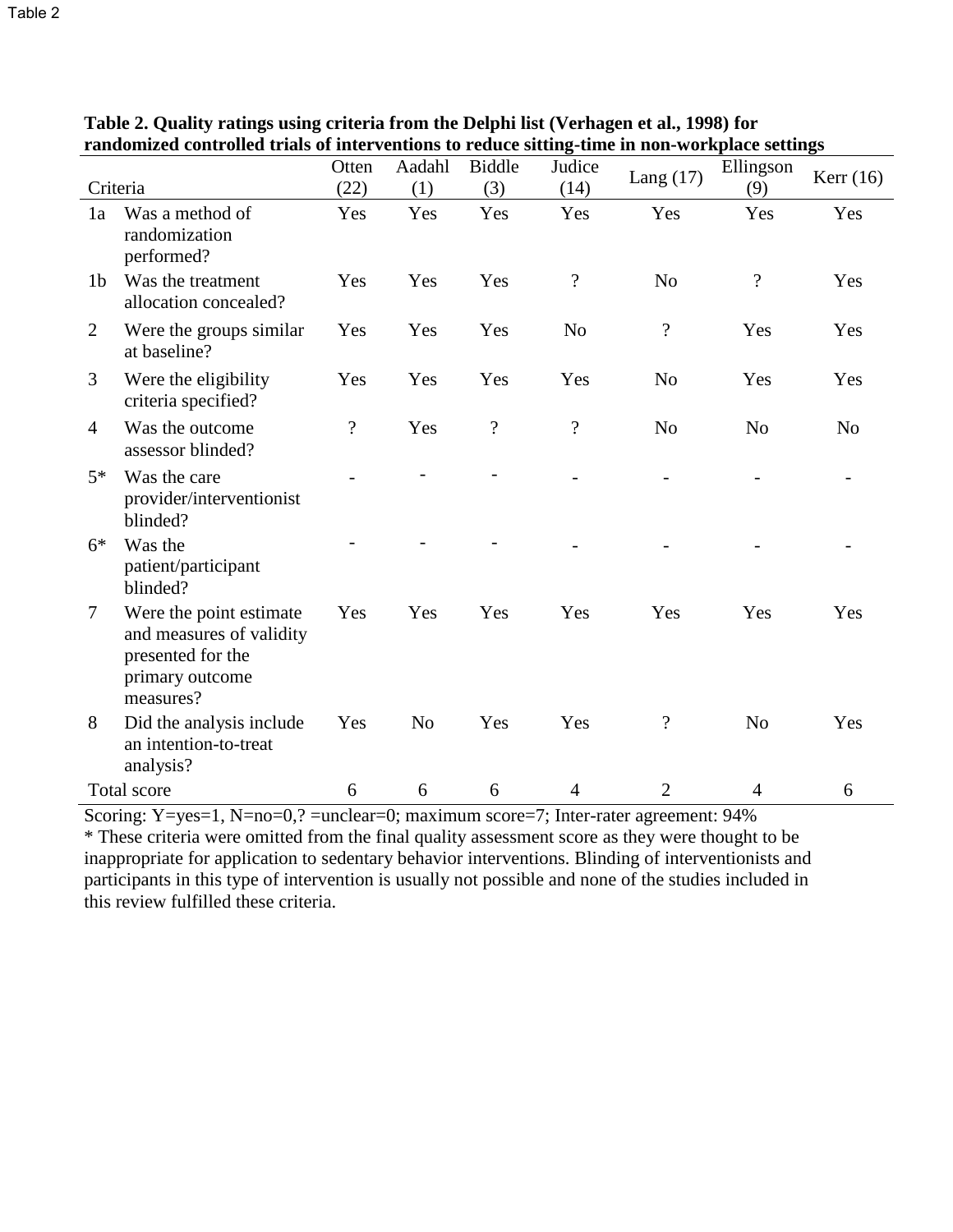| Table 3. Major outcomes, feasibility, efficacy and effectiveness data for reducing sedentary time from non-worksite |
|---------------------------------------------------------------------------------------------------------------------|
| interventions to reduce sedentary time.                                                                             |

| <b>Study</b>                    | <b>Primary Outcomes</b>                                                                                                                                                                                         | <b>Secondary Outcomes</b>                                                                                                       | <b>Feasibility Data</b>                                                                                         | Efficacy/<br><b>Effectiveness Data for Reducing</b><br><b>Sedentary Time</b>                                                                                                                                                                                                            |
|---------------------------------|-----------------------------------------------------------------------------------------------------------------------------------------------------------------------------------------------------------------|---------------------------------------------------------------------------------------------------------------------------------|-----------------------------------------------------------------------------------------------------------------|-----------------------------------------------------------------------------------------------------------------------------------------------------------------------------------------------------------------------------------------------------------------------------------------|
| Otten<br>(22)                   | Energy intake                                                                                                                                                                                                   | Energy expenditure;<br>total sleep; time spent in<br>sedentary activities; time<br>spent in PA                                  | N/A                                                                                                             | Sig. difference in daily sedentary time b/w<br>intervention and control group (mean<br>change (95% CI)): -3.8% (-6.3 to -1.3) vs.<br>1.1% $(-3.2 \text{ to } 5.4)$ ; p $< 0.04$ )                                                                                                       |
| Gardiner<br>(11)                | Program reach (participants<br>enrolled/participants screened &<br>eligible) and retention (%<br>completed); total sedentary<br>time/breaks in sedentary time,<br>time spent in PA; participant<br>satisfaction | N/A                                                                                                                             | Reach: 88%; retention: 100%; participant<br>satisfaction: 97% rated 8 or higher /10<br>$(median=9, range=7-10)$ | Sig. decrease in daily sedentary time pre-<br>to post-intervention $(3.2\%$ $(-4.18, -2.14);$<br>$p<.01$ ); Sig increase in breaks in sedentary<br>time $(4.0 (1.48, 6.52); p<0.01)$                                                                                                    |
| Fitzsimons <sup>p</sup><br>(10) | Objectively measured total<br>sedentary time/breaks in<br>sedentary time (pre- vs. post-<br>intervention); subjective<br>measures of sedentary time (incl.<br>type)                                             | N/A                                                                                                                             | Titled as feasibility study, but no<br>feasibility outcomes discussed                                           | Decrease in objectively measured<br>sedentary time pre- to post-intervention<br>(24 min/day; 2.2% daily reduction). No<br>apparent diff in breaks in sedentary time<br>pre- vs. post-intervention. Subjective data<br>suggest participants under-reported<br>changes in sedentary time. |
| Aadahl<br>(1)                   | Objectively measured total<br>sedentary time                                                                                                                                                                    | Number of breaks in<br>sedentary time; self-<br>reported sitting time;<br>weakly MVPA;<br>anthropometrics; cardio<br>biomarkers | *Enrollment $a: 56\%$ , * retention $b: 90\%$                                                                   | No sig. differences in objectively<br>measured sitting time/standing breaks<br>between groups; sig difference between<br>groups re: self-reported leisure sitting/day<br>$(-0.81 (-1.4, -0.3)$ hrs/day); p<.01)                                                                         |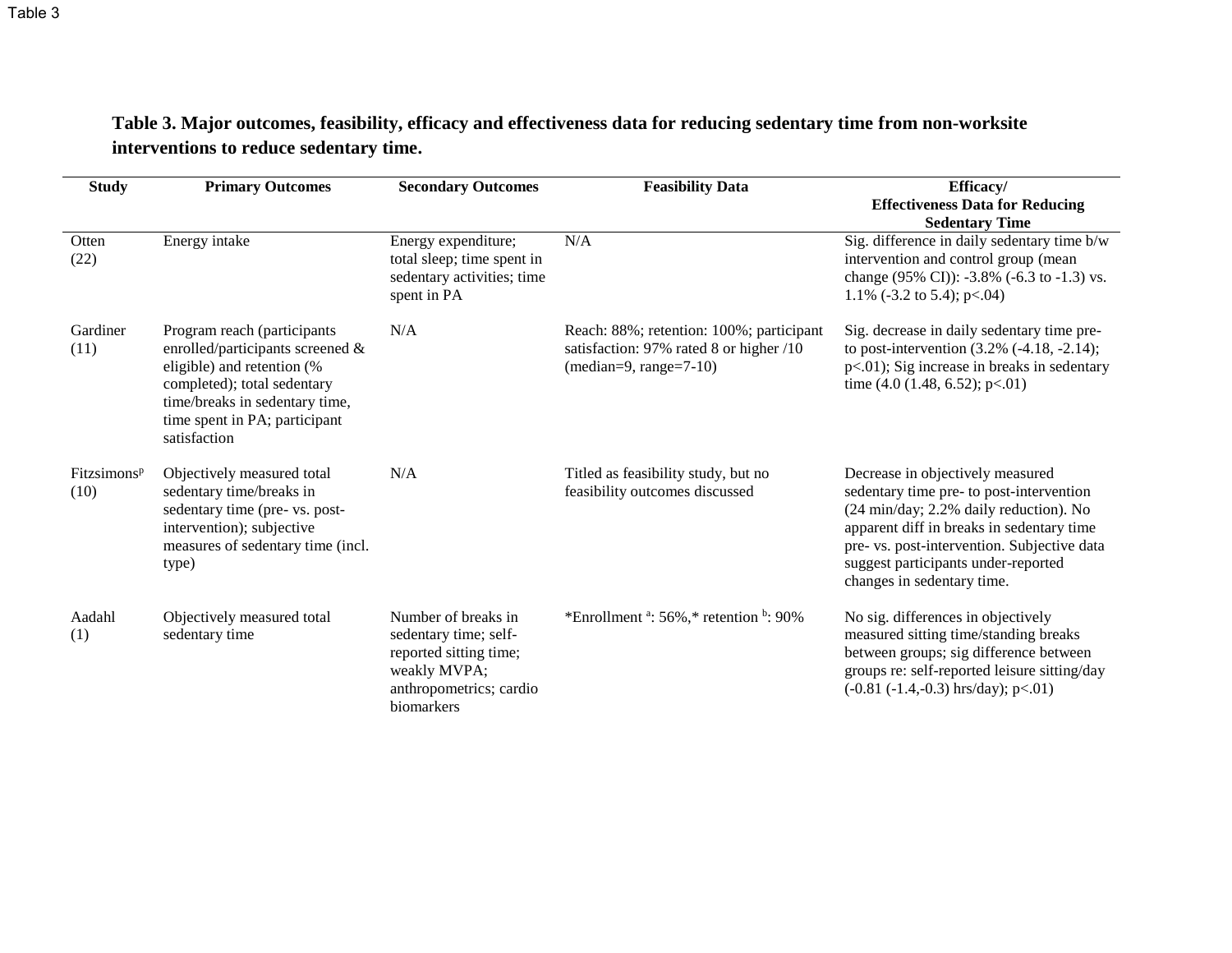| Bond<br>(4)                        | Objectively measured total<br>sedentary time                                                                  | Time spent in PA;<br>acceptability and<br>preference of<br>intervention                                                                      | *Enrollment $4.49\%$ ; *retention $6.86\%$ ;<br>acceptability: 90% of subjects "agreed" or<br>"strongly agreed" that intervention 1)<br>significantly increased motivation to take<br>PA breaks and 2) significantly decreased<br>time sedentary due to intervention                                                               | Percent of waking hours spent sedentary<br>was sig. decreased in all 3 conditions (3-<br>6% decrease; $p<01$ ); pairwise<br>comparisons showed sig greater<br>reductions in percent sedentary for the 3<br>min break in sedentary time after 30<br>continuous min sedentary vs. 12 min<br>break after 120 min sedentary |
|------------------------------------|---------------------------------------------------------------------------------------------------------------|----------------------------------------------------------------------------------------------------------------------------------------------|------------------------------------------------------------------------------------------------------------------------------------------------------------------------------------------------------------------------------------------------------------------------------------------------------------------------------------|-------------------------------------------------------------------------------------------------------------------------------------------------------------------------------------------------------------------------------------------------------------------------------------------------------------------------|
| <b>Biddle</b><br>(3)               | Objectively measured total<br>sedentary time                                                                  | Self-report sedentary<br>time; objectively and<br>subjectively measured<br>PA; biochemical,<br>anthropometric, psycho-<br>social & variables | *Enrollment $a: 96\%,$ * retention $b: 71\%$                                                                                                                                                                                                                                                                                       | No sig differences in sedentary time<br>$(0.73\%$ decrease in daily sed time; $p > .05$ )                                                                                                                                                                                                                               |
| <b>Judice</b> <sup>p</sup><br>(14) | Objectively measured total<br>sedentary time                                                                  | Changes in stepping,<br>standing, breaks in<br>sedentary time (sit/stand<br>transitions) and<br>participant satisfaction                     | *Enrollment $a: 33\%$ ;* retention $b: 100\%$ ;<br>intervention satisfaction: 60% of<br>participants rated intervention extremely<br>satisfying (score of 10 on a 1-10 scale;<br>median: 9.5, min-max: 8-10). Seven of<br>ten participants reported leisure-time to<br>be the greatest domain to perform<br>sedentary time changes | Participants in the intervention group had<br>less daily sitting time $(1.85 \text{ hrs } (0.6-2.75))$ ,<br>more standing $(0.77 \text{ hrs } (0.06-1.48))$ , and<br>more stepping (1.09 hrs (0.79-1.38)). No<br>apparent changes in sit-to-stand transitions                                                           |
| Lang<br>(17)                       | Number of conference attendees<br>standing during presentations at<br>an academic conference                  | N/A                                                                                                                                          | N/A                                                                                                                                                                                                                                                                                                                                | Larger proportion of individuals in the<br>intervention group (point-of decision<br>prompting) stood during presentations<br>than those in the control group (17% $\pm 2\%$ )<br>vs. $11\% \pm 2\%$ )                                                                                                                   |
| Pellegrini <sup>p</sup><br>(23)    | Smartphone app usage &<br>acceptability; anthropometric<br>data; objectively measured total<br>sedentary time | N/A                                                                                                                                          | *Enrollment $a: 29\%$ ; * retention $b: 89\%$ ;<br>acceptability: all participants agreed or<br>strongly agreed that the app made them<br>more aware of their sedentary time. 88%<br>would use again. 88% helped to<br>remember to break sedentary time. 50%<br>stated the app was easy to use                                     | Sedentary time decreased $8.1\%$ ( $\pm 4.5\%$ )<br>between baseline and one month [addition<br>of outlier $(n=1)$ attenuated the effect]                                                                                                                                                                               |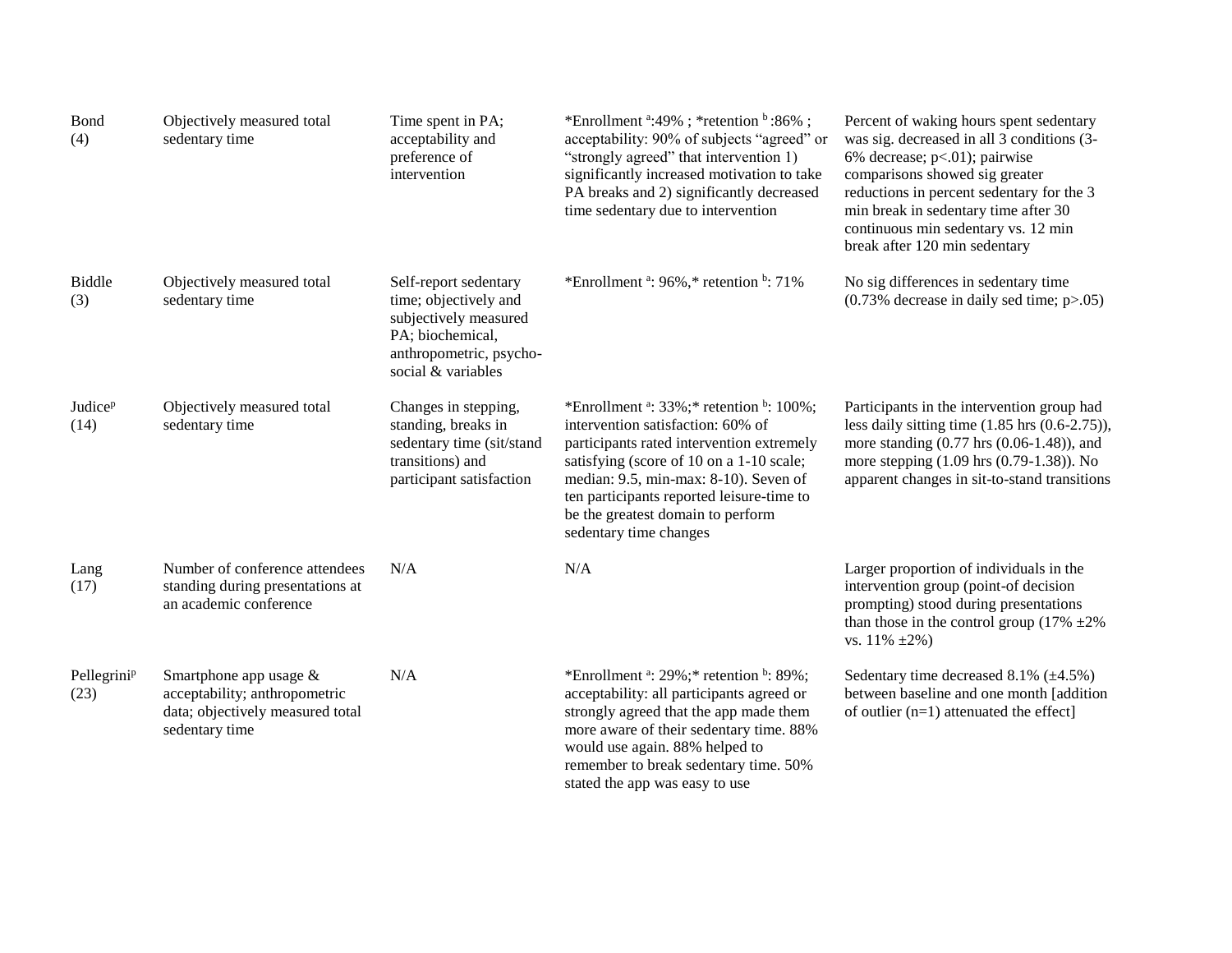| Ellingson <sup>p</sup><br>(9) | Objectively measured total<br>sedentary time                                                                                                                                                                                                           | Changes in objectively<br>measured PA and mood;<br>participant perception of<br>sedentary behavior | N/A                                                                                                                                                                                                                                                                                                                                                                                                                         | No differences in total minutes of time<br>spent sedentary; participants receiving<br>intervention decreased sitting time in<br>prolonged bouts $(\geq 30 \text{ min})$ and increased<br>time spent in shorter bouts $(30 \text{ min}).$<br>Perception: 27/28 participants were more<br>aware of, and agreed with the importance<br>of limiting, sedentary behavior post-<br>intervention. 26/28 planned to limit<br>sedentary time after completion of the<br>study |
|-------------------------------|--------------------------------------------------------------------------------------------------------------------------------------------------------------------------------------------------------------------------------------------------------|----------------------------------------------------------------------------------------------------|-----------------------------------------------------------------------------------------------------------------------------------------------------------------------------------------------------------------------------------------------------------------------------------------------------------------------------------------------------------------------------------------------------------------------------|----------------------------------------------------------------------------------------------------------------------------------------------------------------------------------------------------------------------------------------------------------------------------------------------------------------------------------------------------------------------------------------------------------------------------------------------------------------------|
| Kendzor<br>(15)               | Objectively measured total<br>sedentary time & PA                                                                                                                                                                                                      | N/A                                                                                                | N/A                                                                                                                                                                                                                                                                                                                                                                                                                         | Significantly fewer minutes of sedentary<br>time/day (B=-22.1; p<.05)                                                                                                                                                                                                                                                                                                                                                                                                |
| Kerr <sup>p</sup><br>(16)     | Objectively measured total<br>sedentary time, daily stepping<br>time, number of sit-to-stand<br>transitions                                                                                                                                            | Feasibility and<br>acceptability of<br>intervention                                                | Qualitative interviews suggested that the<br>intervention was "acceptable and<br>feasible," as participants found wearing<br>the device to be comfortable, the<br>information presented to them to be<br>helpful and understandable, as well as<br>satisfied with the modes of intervention<br>delivery and content. *Enrollment <sup>a</sup><br>(number eligible/number enrolled):<br>59%;* retention $\frac{b}{2}$ : 100% | Participants randomized to sitting time<br>reduction group had a decrease (130<br>min/day) in daily sitting time, but no<br>differences in sit-to-stand transitions;<br>those randomized to increase in sit-to-<br>stand transitions increased the number of<br>transitions (13/day), but no change in total<br>sitting time                                                                                                                                         |
| Lewis<br>(18)                 | Objectively measured total<br>sedentary time and bouts of<br>prolonged sitting $(\geq 30 \text{ min})$ ; time<br>spent watching TV; time spent in<br>PA; participant satisfaction &<br>burden; program uptake <sup>a</sup> &<br>retention <sup>b</sup> | N/A                                                                                                | Program uptake: 97%; program retention:<br>90%; participant satisfaction: overall<br>program satisfaction was high $(8.2 \pm 1.8)$<br>out of 10) and $8.2 \pm 2.2$ would likely<br>recommend the program; participant<br>burden was rated as low $(8.8 \pm 1.2)$ out of<br>10, with 10 representing 'not time<br>consuming at all). 96% of participants<br>reported easy to wear                                            | Participants significantly reduced their<br>total daily sitting time $(-51.5 \text{ min}; \text{p} = .01)$ ,<br>sitting time accrued in prolonged bouts<br>$(-53.9; p<.01)$ , number of bouts of<br>prolonged sitting $(-0.8; p<.01)$ , and %<br>waking hours spent sitting $(-5.3\%; p=.01)$                                                                                                                                                                        |

 $p=$ designated as pilot study. \*=Feasibility data not officially presented, but can be calculated from information presented in the study.  $a=$ percent of participants eligible who were enrolled in study. b=Percent of participants enrolled in study who completed post-intervention assessment.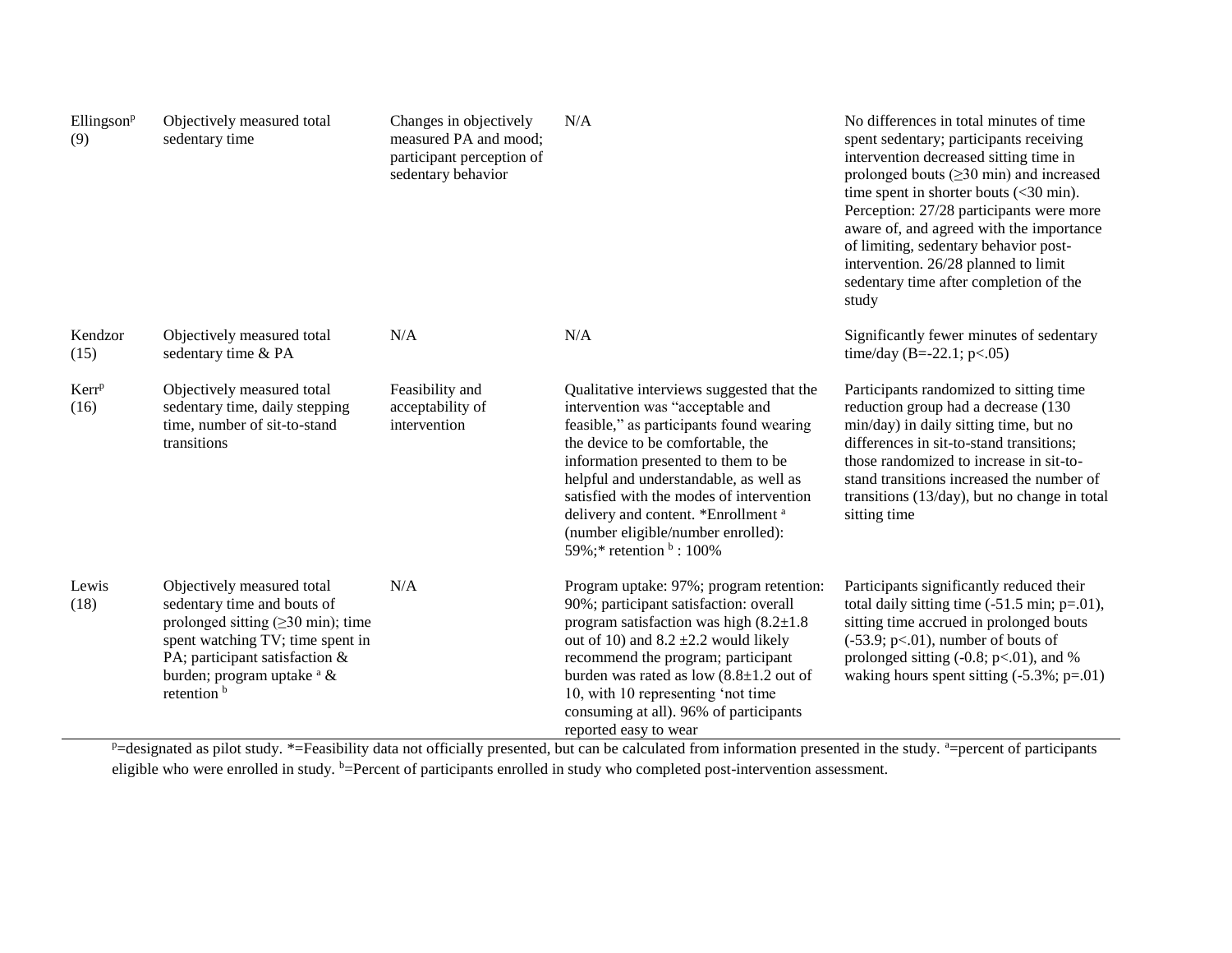

Figure 1. Flow diagram of search results and reasons for exclusion